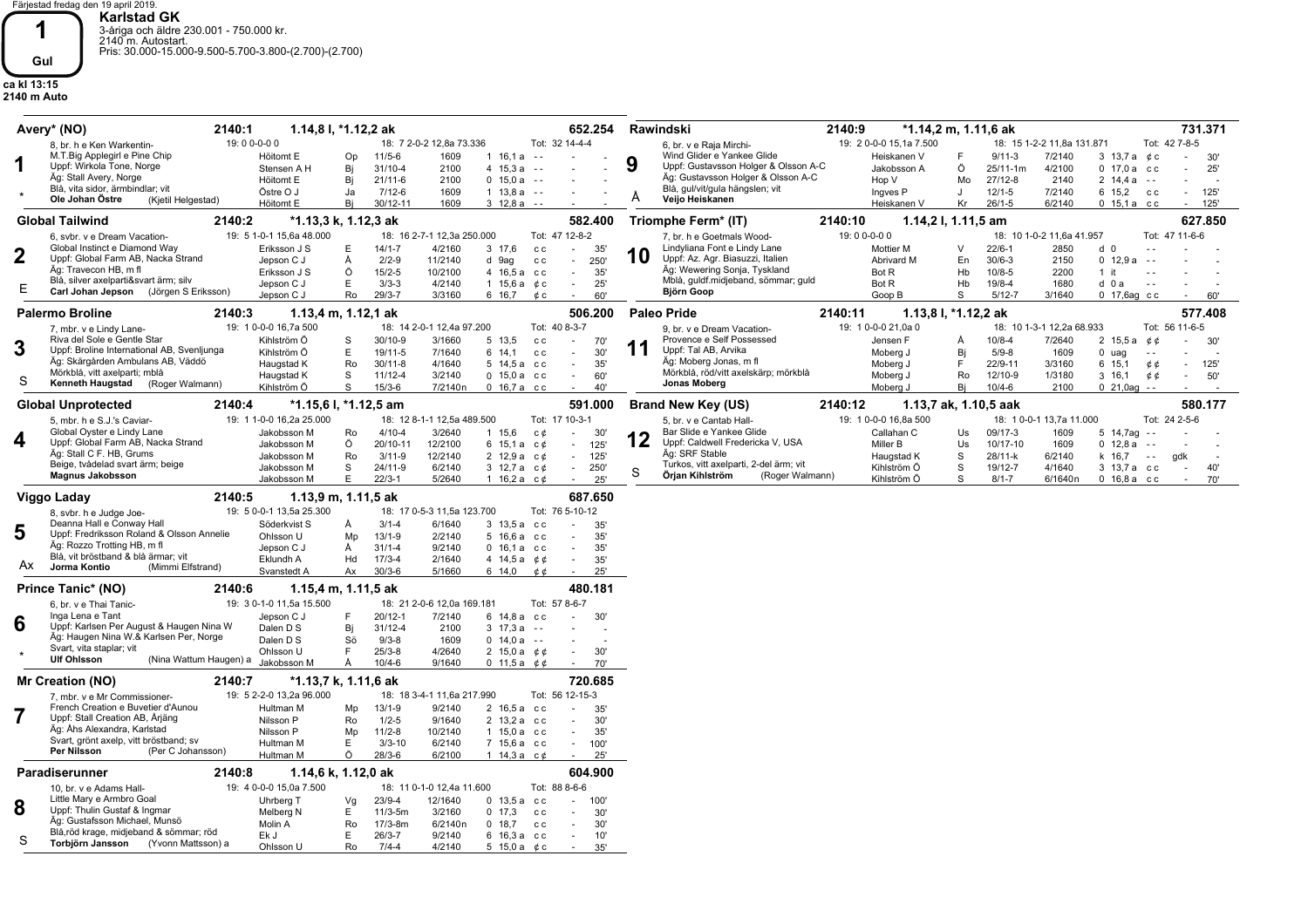Färjestad fredag den 19 april 2019. **Helmia** 3-åriga och äldre 35.001 - 110.000 kr. 1640 m. Autostart. Pris: 30.000-15.000-9.500-5.700-3.800-(2.700)-(2.700)

## **ca kl 13:36 1640 m Auto Blå**

**2**

|         | 1640:1<br><b>Woodland's Larry</b>                                                                                                                                                                                                        |                                                                                                               | $1.18,0 \text{ m}, 1.15,8 \text{ am}$                                                                                  |                                                                                                                                                                                                                                             | 72.600                          | Veritas Grif (IT)<br>1640:9<br>1.17,4 m, 1.13,8 ak                                                                                                                                                                                                                                                                                                                                                                                                                                                                                                                                                                                     | 81.669                              |
|---------|------------------------------------------------------------------------------------------------------------------------------------------------------------------------------------------------------------------------------------------|---------------------------------------------------------------------------------------------------------------|------------------------------------------------------------------------------------------------------------------------|---------------------------------------------------------------------------------------------------------------------------------------------------------------------------------------------------------------------------------------------|---------------------------------|----------------------------------------------------------------------------------------------------------------------------------------------------------------------------------------------------------------------------------------------------------------------------------------------------------------------------------------------------------------------------------------------------------------------------------------------------------------------------------------------------------------------------------------------------------------------------------------------------------------------------------------|-------------------------------------|
| Ő       | 6, mbr. v e Up Front Larry-<br>Woodlands Dream e Dream Vacation<br>Uppf: Johansson Maj-Britt & Göran<br>Äg: Johansson Maj-Britt, Arboga<br>Blå, silver axelparti&svart ärm; silv<br>Carl Johan Jepson (Hans Karlsson)                    | 19: 2 0-0-1 16,4a 13.000<br>Karlsson P<br>Karlsson P<br>Jansson D<br>Jepson C J<br>Jepson C J                 | 18: 1 0-0-0 18.3a 2.300<br>Õ<br>10/17-5<br>Ö<br>25/10-k<br>Ö<br>$7/12-3$<br>S<br>$5/2 - 5$<br>E<br>$3/3-4$             | Tot: 15 2-1-2<br>3/2640<br>$1 \t18.1$<br>c c<br>$\sim$<br>8/2140<br>$k$ 21,2<br>gdk<br>$\sim$ $-$<br>2/2100<br>7 18,3 а сс<br>$\sim$<br>8/1640<br>5 16,6 а сс<br>$\sim$<br>9/1640<br>3 16,4 a $\phi \phi$                                   | 17'<br>25'<br>40'<br>25'        | 19: 2 0-0-1 13.8a 14.200<br>18: 5 1-2-0 15.8a 40.602<br>Tot: 13 2-2-1<br>5, br. s e Varenne-<br>Moon Light Bi e Toss Out<br>D'Alessandro G J<br>$01/18 - 7$<br>1600<br>Ne<br>$5\;16.3a$<br>$\sim$ $\sim$<br>9<br>Uppf: Allevamento il Grifone SRL, Italien<br>D'Alessandro G J<br>$01/18 - 7$<br>2060<br>Ne<br>1 17.5<br>$\sim$ $\sim$<br>Äg: Stall Avanti Force HB, Karlstad<br>Widell K<br>F<br>$14/4 - 8$<br>2/2140<br>2 17.4<br>c c<br>Mörkblå, vita axelklaffar; mblå<br>Bood A<br>F<br>$25/3 - 9$<br>10/2140<br>5 15,6 a $0.6$<br>André Bood a<br>Widell K<br>9/1640<br>3 13.8 a $\phi$ $\phi$<br>S<br>$3/4 - 6$                 | 25'<br>25'<br>40'                   |
|         | <b>Golden Gait</b><br>1640:2                                                                                                                                                                                                             |                                                                                                               | 1.15,3 k, 1.14,9 am                                                                                                    |                                                                                                                                                                                                                                             | 85.926                          | Zelmer<br>1640:10<br>1.18,0 m, 1.16,2 ak                                                                                                                                                                                                                                                                                                                                                                                                                                                                                                                                                                                               | 59.500                              |
| 2<br>Ar | 5. libr. v e Improve As-<br>Super Gait e Super Photo Kosmos<br>Uppf: Sjöquist Henrik & Kallojärvi Sari<br>Äg: Gustavsson Lars-Gunnar, Arvika<br>Vit, vinröda hängslen & ärmar; vinröd<br><b>Niclas Benzon</b><br>(Lars-Gunnar Gustafsson | 19: 5 0-2-1 14,9a 26.128<br>Austevoll G<br>Austevoll G<br>Höitomt E<br>Benzon N<br><sup>)</sup> Benzon N      | 18: 18 0-1-4 15,3 46.298<br>Bi<br>$31/1 - 1$<br>Mo<br>$26/2-8$<br>Bj<br>$7/3-1$<br>$25/3 - 9$<br>F<br>År<br>$7/4 - 9$  | Tot: 27 0-3-5<br>1609<br>$5 \t16.1a - -$<br>2140<br>$3 \t17.1a$<br>$\sim$ $\sim$<br>2100<br>$2 \t17.2a - -$<br>4 15,6 a $\&c$<br>8/2140<br>$\sim$<br>6/2140<br>2 14,9 a $c \phi$                                                            | 25'<br>10'                      | 19: 3 0-0-0 19,3a 12.700<br>18: 14 0-1-0 16.2a 32.700<br>Tot: 24 0-1-1<br>6. mbr. v e Andover Andover-<br>Zelmani e Progress Value<br>29/10-11<br>1/1640<br>Eriksson K<br>Е<br>4 16,2 a cc<br>10<br>Uppf: Östgren Bertil, Lindesberg<br>Widell K<br>E<br>$3/12 - 5$<br>12/2140n<br>5 20.8 а сс<br>Äg: Firma Knallen<br>S<br>$2/1-4$<br>10/2140<br>4 19,8<br>Pöllänen R<br>c c<br>Svart, mörkgröna romber; svart<br>E<br>4/2140<br>5 19,9 а сс<br>Gorski K<br>$14/1 - 5$<br>$\sim$<br>Danne Jansson<br>(Bertil Östgren) a<br>Ö<br>$4/4 - 10$<br>2/2100<br>7 19,3 а сс<br>Jansson D<br>×                                                 | 10'<br>25'<br>40<br>÷<br>25'<br>10' |
|         | 1640:3<br>Easy to Like                                                                                                                                                                                                                   |                                                                                                               | 1.16,1 m, *1.14,6 ak                                                                                                   |                                                                                                                                                                                                                                             | 103.300                         | 1.15,7 m, $*1.15,5$ am<br><b>Monbaleno</b><br>1640:11                                                                                                                                                                                                                                                                                                                                                                                                                                                                                                                                                                                  | 105.640                             |
| 3<br>O  | 6, br. v e Quite Easy U.S.-<br>Liliana Iron e Express Ride<br>Uppf: Sandvall Göran, Stig & Vanja<br>Äg: Sandvall Göran & Vanja<br>Vit, orange bröstband & ärmb; vit<br>Kent P Gustavsson (Göran Sandvall) a                              | 19: 3 1-0-1 15,3a 22.200<br>Partanen J<br>Partanen J<br>Horpestad T<br>Karlsson M S<br>Fromell T              | 18: 11 1-0-4 14,6a 75.000<br>Ö<br>$2/11 - 5$<br>Mp<br>12/11-10<br>F<br>$21/1 - 7$<br>Е<br>$17/2 - 3$<br>F<br>$1/4 - 7$ | Tot: 16 2-0-5<br>7/2140<br>$0 \text{ u} g$<br>¢¢<br>$\sim$<br>11/1640<br>0 15,7 a $0$ $0$<br>$\sim$<br>10/2140n<br>6 17,6 а сс<br>$\sim$<br>7/2140<br>$1.18, 1a$ cc<br>$\overline{\phantom{a}}$<br>1/2140<br>3 15,3 a $\phi \phi$<br>$\sim$ | 30'<br>25'<br>30'<br>10'<br>30' | 19: 1 1-0-0 15.5a 12.662<br>Tot: 21 3-2-4<br>18: 16 1-2-4 15,7 67.607<br>5, mbr. v e Judge Joe-<br>Melodie d'Inverne e General November<br>Arnerlöf <sub>R</sub><br>15/10-5<br>10/2140<br>3 16.0 a c c<br>F<br>$\sim$<br>Uppf: Eriksson Tommy & Siv<br>2/2140<br>Horpestad T<br>F<br>27/10-8<br>$d$ 10ag<br>¢с<br>Äg: Stall Egenäs Blues<br>E<br>$9/11 - 5$<br>4/2140<br>Horpestad T<br>5 17.1 a $\&c$<br>Mblå, ljblå axelp, vitt bröstband; vit<br>F<br>26/11-7<br>9/2140<br>Arnerlöf R<br>0 16,7 a $\acute{e}$ c<br>Ar<br><b>Tom Horpestad</b><br>$28/3 - 3$<br>2140<br>$1\;15,5a - -$<br>Horpestad T<br>Mo                          | 30'<br>30'<br>30'<br>÷.<br>30'<br>٠ |
|         | Tresexton (US)<br>1640:4                                                                                                                                                                                                                 | 1.14,8 ak                                                                                                     |                                                                                                                        |                                                                                                                                                                                                                                             | 79.500                          | Caramba Go V.J.<br>1640:12<br>1.17,0 k, 1.14,5 ak                                                                                                                                                                                                                                                                                                                                                                                                                                                                                                                                                                                      | 90.343                              |
| 4<br>Hd | 4, br. h e Broadway Hall-<br>Athena Hanover e Tagliabue<br>Uppf: Fashion Farms LLC, USA<br>Äg: Stall MARLIN - Easy<br>*Mgr/orange, diag del, vitt axsk; svart<br>Christoffer Eriksson (Marcus Lindgren)                                  | 19: 3 0-0-1 15,9a 14.200<br>Eriksson C<br>Untersteiner J<br>Lennartsson P<br>Eriksson C<br>Lindgren M         | 18: 8 1-0-0 14,8a 65.300<br>Hd<br>$3/12 - 5$<br>12/12-3<br>J<br>S<br>$30/1 - 4$<br>$8/2 - 3$<br>Кr<br>$7/4 - 7$<br>Ă   | Tot: 11 1-0-1<br>4/2140<br>d uag<br>c c<br>$\sim$<br>7/2140<br>0 17,9ag cc<br>×.<br>8/1640<br>4 15,9 a cc<br>$\sim$<br>6/2140<br>5 16,8 а сс<br>$\overline{\phantom{a}}$<br>4/2140<br>3 16,3 а сс                                           | 25<br>30'<br>40'<br>25'<br>10'  | 19: 7 0-1-0 14,5a 24.993<br>Tot: 29 0-4-2<br>18: 14 0-2-2 15,4a 49.150<br>6. br. s e Caramba Hall-<br>Gotur V.J. e Turbo Thrust<br>Ö<br>$15/2 - 7$<br>4/2160<br>Andersson M J<br>$0,20,0q$ cc<br>Uppf: Johansson Einar V, Fotskäl<br>Untersteiner P<br>$27/2 - 5$<br>1/2140<br>$0$ 17,2 a $cc$<br>Å<br>Äg: Hasanbegovic Nagib, Långesrud<br>$12/3 - 5$<br>11/2160<br>0, 17.2, c.c.<br>Persson S<br>Ax<br>×<br>Svart, vita staplar; vit<br>$23/3 - 1$<br>$5\;14.5a$<br>Untersteiner J<br>Mo<br>1640<br>$\sim$ $-$<br>Ar<br><b>Ulf Ohlsson</b><br>(Nagib Hasanbegovic) a<br>Horpestad T<br>År<br>$7/4 - 9$<br>11/2140<br>5 15,2 a $0.66$ | -30'<br>30'<br>٠<br>50'<br>10'      |
|         | 1640:5<br>Thai Ming* (NO)                                                                                                                                                                                                                |                                                                                                               | $1.17,2 \text{ m}, 1.15,1 \text{ am}$                                                                                  |                                                                                                                                                                                                                                             | 75.467                          |                                                                                                                                                                                                                                                                                                                                                                                                                                                                                                                                                                                                                                        |                                     |
| 5       | 4, mbr. h e Orlando Vici-<br>Personal Hanover e Yankee Glide<br>Uppf: Thaihester Egersund AB, Vinninga<br>Äg: Alendal Randi, Norge<br>Mblå, guldf.midjeband, sömmar; guld<br><b>Björn Goop</b>                                           | 19:00-0-00<br>Goop B<br>Goop B<br>Goop B<br>Goop B<br>Javelle D                                               | 18: 6 0-1-1 15.1a 72.800<br>18/10-2<br>Å<br>E<br>$1/11 - 8$<br>E.<br>10/11-12<br>S<br>$20/11 - 6$<br>Ax<br>$29/11-5$   | Tot: 6 0-1-1<br>10/2140<br>2 17,2<br>c c<br>1/2640<br>6 18.9<br>c c<br>$\overline{\phantom{a}}$<br>9/2140<br>3 17,6<br>c c<br>$\sim$<br>7/2140<br>5 15,1 a cc<br>$\sim$<br>4/2140<br>6 17,3 а сс<br>$\sim$                                  | 60'<br>25'<br>60'<br>70'<br>50' |                                                                                                                                                                                                                                                                                                                                                                                                                                                                                                                                                                                                                                        |                                     |
|         | 1640:6<br><b>Ivy Montana</b>                                                                                                                                                                                                             |                                                                                                               | 1.16,6 m, 1.15,4 am                                                                                                    |                                                                                                                                                                                                                                             | 76.200                          |                                                                                                                                                                                                                                                                                                                                                                                                                                                                                                                                                                                                                                        |                                     |
| 6<br>Аx | 5, br. s e Crown Kemp-<br>Pyreneen Montana e Crysta's Best<br>Uppf: Skyman Dick, Nossebro<br>Äg: Gustafsson Petra & Engvall Emil<br>Svart, grönt axelp & hängslen; grön<br>Emil Engvall a                                                | 19: 4 1-1-0 15,4a 41.200<br>Engvall E<br>Engvall E<br>Engvall E<br>Engvall E<br>Jansson T                     | 18: 7 0-0-1 16,4a 27.200<br>Å<br>$3/10-3$<br>$25/2 - 2$<br>Ax<br>$12/3 - 7$<br>Ax<br>F<br>$25/3-9$<br>E.<br>$8/4 - 7$  | Tot: 13 1-1-1<br>3/2140<br>6 16.4 а сс<br>$\sim$<br>7/2140<br>1 17,8 a cc<br>$\sim$<br>4/2140<br>d tr4 a<br>C C<br>$\sim$<br>6/2140<br>2 15.4 а сс<br>$\sim$<br>7/2140<br>5 16,6<br>c c<br>$\sim$                                           | 30'<br>25'<br>50'<br>25'<br>25' |                                                                                                                                                                                                                                                                                                                                                                                                                                                                                                                                                                                                                                        |                                     |
|         | What a Creation (NO)<br>1640:7                                                                                                                                                                                                           |                                                                                                               | 1.16,0 k, 1.15,3 ak                                                                                                    |                                                                                                                                                                                                                                             | 107.300                         |                                                                                                                                                                                                                                                                                                                                                                                                                                                                                                                                                                                                                                        |                                     |
|         | 5, br. s e Scarlet Knight-<br>Umbra e Korean<br>Uppf: Stall Creation AB, Årjäng<br>Äg: Daggert Urban & Borell Annika<br>Mörkblå, svart axelparti & ärmb; mblå<br>Bengt-Erik Daggert (Urban Daggert) a                                    | 19: 5 1-0-1 15,3a 42.800<br>Daggert B-E<br>Daggert B-E<br>Daggert B-E<br>Daggert B-E<br>Daggert B-E           | 18: 12 1-1-1 16,0 64.500<br>$7/1-6$<br>E<br>F.<br>$21/1 - 6$<br>F<br>$9/3-3$<br>F<br>$18/3 - 6$<br>$25/3 - 5$<br>F.    | Tot: 17 2-1-2<br>9/2140<br>$1 \t17.2$<br>c c<br>0, 18, 7, g, c<br>10/2160n<br>$\sim$<br>11/1640<br>$3\;15.3\,a\;c$<br>$\sim$<br>2/2640<br>$0$ 17,6 a $cc$<br>$\sim$<br>8/2140<br>6 16,1 а сс<br>$\sim$                                      | 30'<br>30'<br>30'<br>25'<br>25' |                                                                                                                                                                                                                                                                                                                                                                                                                                                                                                                                                                                                                                        |                                     |
| Dinjo   | 1640:8                                                                                                                                                                                                                                   |                                                                                                               | 1.16,3 m, 1.17,0 al                                                                                                    |                                                                                                                                                                                                                                             | 82.200                          |                                                                                                                                                                                                                                                                                                                                                                                                                                                                                                                                                                                                                                        |                                     |
| 8       | 7. br. v e Gidde Palema-<br>Dijo e Jolly Rocket<br>Uppf: Kvist Lars, Hällefors<br>Äg: Kvist Lars, Hällefors<br>Svart, vitt axp,röda stj.&staplar röd<br>Mikael J Andersson (Lars Kvist) a                                                | 19: 3 0-0-1 17,0a 10.500<br>Andersson M J<br>Andersson M J<br>Andersson M J<br>Andersson M J<br>Andersson M J | 18: 6 1-2-0 16,3 56.000<br>$23/8 - 5$<br>Ő<br>Ö<br>$13/9 - 5$<br>E<br>$7/1 - 5$<br>E<br>$30/1 - 2$<br>E<br>$18/3 - 6$  | Tot: 12 1-3-2<br>4/2160<br>7 16.5<br>c c<br>×.<br>10/2160<br>5 17,5<br>c c<br>$\sim$<br>2/2640<br>$3 \t18.1$<br>c c<br>$\sim$<br>5/2160<br>$0, 20, 5, g$ cc<br>$\sim$<br>10/2640<br>$0\,17.0\,a\,c\,c$                                      | 25'<br>25'<br>30'<br>25'<br>25' |                                                                                                                                                                                                                                                                                                                                                                                                                                                                                                                                                                                                                                        |                                     |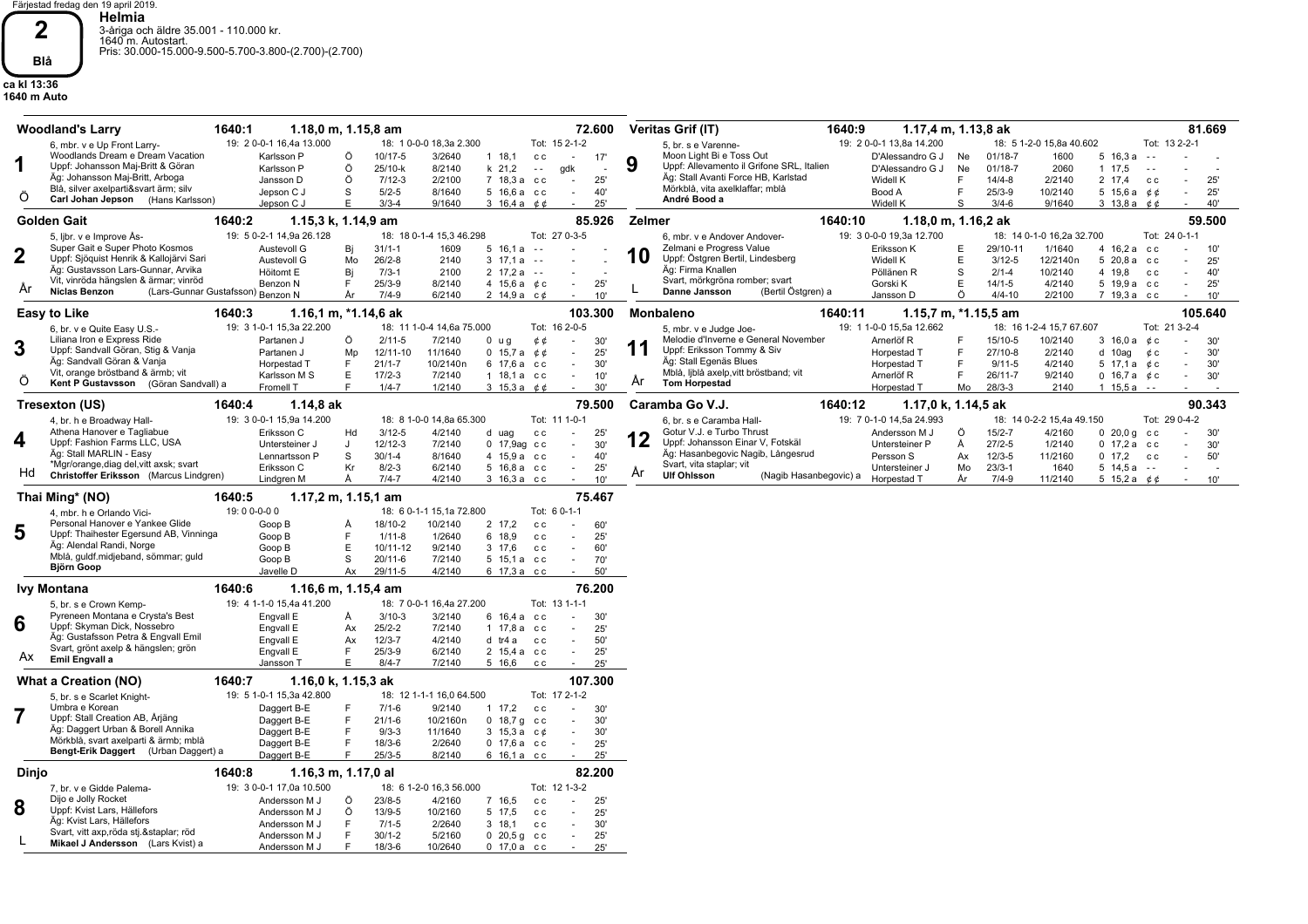Färjestad fredag den 19 april 2019. **Tores El** 3-åriga och äldre 90.001 - 230.000 kr. 2140 m. Autostart. Pris: 30.000-15.000-9.500-5.700-3.800-(2.700)-(2.700)

## **ca kl 13:57 2140 m Auto Röd**

**3**

| 19:00-0-00<br>18: 11 1-0-2 12,3a 68.200<br>Tot: 20 4-1-3<br>19: 1 0-0-0 500<br>18: 14 5-0-2 12,9a 172.500<br>Tot: 19 6-0-2<br>5, libr. v e Zola Boko-<br>5, br. v e Donato Hanover-<br>Soraya Laday e Buzzin Brian<br>Flash Lightning e Dream Vacation<br>$28/7 - 5$<br>3/1640<br>$23/8 - 6$<br>6/2640<br>Cracchiolo C<br>Kr<br>4 13,0 a cc<br>30'<br>Bergh R<br>0, 15, 2a<br>c ¢<br>30'<br>$\sim$<br>A<br>9<br>1<br>Uppf: Herz Günter, Tyskland<br>Uppf: Opander Claes & S, Ottosson P & L<br>Cracchiolo C<br>28/7-10<br>3 12,3ag $¢c$<br>$1/9 - 2$<br>$1 \t12.9a$<br>Kr<br>6/1640<br>80'<br>Goop B<br>2/1640<br>¢ ¢<br>50'<br>Äg: Hagert Soraja, Södertälje<br>Äg: Stall Kongress Invest<br>Lövgren J<br>Ch<br>$24/8 - 6$<br>1600<br>d 0ag<br>Eriksson K<br>$8/9 - 9$<br>12/2640<br>1 16,1 a $\acute{e}$ $\acute{e}$<br>25'<br>Ax<br>$\sim$ $\sim$<br>Grå, blått axelp&hängsl, vit ärmb; blå<br>Svart, silver axelparti; svart<br>Lövgren J<br>$12/11-8$<br>9/2140<br>30'<br>Uhrberg T<br>Hd<br>$24/9 - 8$<br>3/2640<br>$d$ 12 g<br>Hd<br>$0\,15,5a\,c$<br>¢¢<br>25'<br>$\sim$<br>$\sim$<br>Ö<br>Е<br><b>Kim Eriksson</b><br>Mercedes Balogh a<br>(Jörgen S Eriksson)<br>Cracchiolo C<br>28/11-2<br>1/1640<br>0 14,7 a $\phi$ c<br>Balogh M<br>$5/4-3$<br>7/2160<br>25'<br>A<br>30'<br>Ax<br>$0 \text{ u} g$<br>c c<br>Jas S.S.<br>226.000<br>2140:2<br>1.15,7 m, *1.13,7 ak<br>160.400<br>Pagano<br>2140:10<br>1.15,5 m, *1.14,6 am<br>19: 4 1-0-2 15,5a 62.300<br>19: 3 0-0-0 18,5 1.500<br>18: 11 2-0-1 13,7a 61.100<br>Tot: 81 4-4-3<br>18: 12 3-4-2 14,6a 163.700<br>Tot: 16 4-4-4<br>9, br. v e Viking S.S.-<br>5, br. v e Nu Pagadi-<br>Lova S.S. e Crown Sweep<br>All American Star e General November<br>Svantesson P-O<br>26/11-10<br>4/1640<br>Fiore C<br>28/12-6<br>9/2640n<br>4 17,0 a cc<br>1 $13.7a$ cc<br>30'<br>Å<br>30'<br>$\sim$<br>10<br>Uppf: Bendz Eril, Växjö<br>Uppf: Svantesson Per-Olof, Karlskoga<br>Svantesson P-O<br>Ö<br>16/12-10<br>5/2100<br>0 19,5ag cc<br>$12/1 - 4$<br>1 15,7 a cc<br>35'<br>Oscarsson J L<br>7/2140<br>40'<br>$\sim$<br>Äg: Stall Speed AB, Karlskoga<br>Äg: Sikroma Horse AB, Växjö<br>Svantesson P-O<br>Ö<br>$10/1 - 8$<br>6/2100<br>0 20,5ag cc<br>Jepson C J<br>$31/1 - 9$<br>9/2640<br>3 16.4<br>$\sim$<br>30'<br>A<br>C C<br>35'<br>Blå, vit bröstband & blå ärmar; vit<br>Blå, silver axelparti&svart ärm; silv<br>E<br>$21/1-5$<br>1/2140n<br>$20/2 - 5$<br>3/2640<br>Svantesson P-O<br>30'<br>Oscarsson J L<br>3 15,5 а сс<br>d 11ag cc<br>$\cdot$<br>40'<br>$\sim$<br>Hd<br>O<br>Jorma Kontio<br>(Per-Olof Svantesson) a<br>Carl Johan Jepson<br>(Magnus Dahlén)<br>$17/3 - 5$<br>Svantesson P-O<br>Ax<br>$5/4-3$<br>2/2160<br>0 18,5 g $66$<br>25'<br>Oscarsson J L<br>Hd<br>9/2140<br>0 19,3ag $¢$ $¢$<br>35'<br>212.664<br>2140:3<br>1.15,0 m, $*1.13,2$ am<br>208.200<br>Global U.Neverknow*<br>2140:11<br>*1.14,8 ak<br><b>Speedy Tilly</b><br>19: 1 0-0-0 15,4 7.200<br>18: 7 1-0-1 13,2a 127.200<br>Tot: 15 2-0-3<br>19: 2 1-0-0 15,6a 31.656<br>Tot: 20 6-3-2<br>18: 12 5-2-1 14,8a 145.110<br>4, br. h e Up and Quick-<br>5, br. v e Deweycheatumnhowe-<br>Frida Tilly e Vip Tilly<br>Celebrity Athena e Yankee Glide<br>$15/10-8$<br>1/2140<br>Östre O J<br>Bi<br>$17/11-3$<br>1609<br>1, 14.8a<br>Andersson M J<br>1 $13,2a$<br>c c<br>$\sim$<br>60'<br>$\sim$ $\sim$<br>3<br>11<br>Uppf: Stall Tilly AB, Stocksund<br>Uppf: Global Farm AB, Nacka Strand<br>Andersson M J<br>E<br>$5/11 - 4$<br>6/2640<br>4 15.8 a cc<br>30'<br>Östre O J<br>Op<br>14/12-6<br>1609<br>1, 15.0a<br>$\sim$<br>$\sim$ $\sim$<br>Äg: Juel Morten, Norge<br>Äg: Johansson Kent, Bengtsfors<br>E<br>18/11-10<br>1/2140<br>7 14,1 a cc<br>125<br>Östre O J<br>Bj<br>26/12-2<br>1609<br>$1 \t15.1a - -$<br>Andersson M J<br>$\sim$<br>Blå, vita sidor, ärmbindlar; vit<br>Svart, vitt axp, röda stj. & staplar; röd<br>Å<br>$15/12-8$<br>7/2140<br>4 14,7 a cc<br>125'<br>Bi<br>$23/1 - 5$<br>2100<br>$1\;15.6a$<br>Andersson M J<br>Östre O J<br>$\sim$ $\sim$<br>$\sim$<br><b>Mikael J Andersson</b><br>Ole Johan Östre<br>4/2160<br>Östre O J<br>Bi<br>$20/2 - 4$<br>2100<br>Andersson M J<br>F<br>$1/4 - 3$<br>4 15,4 g cc<br>35'<br>4 $16.2a - -$<br><b>Elektra Dream</b><br>229.950<br><b>Broslätts Vici</b><br>2140:12<br>199.450<br>2140:4<br>1.16,0 m, 1.13,6 am<br>1.14,5 m, 1.12,5 ak<br>19: 5 1-1-0 14,7a 43.950<br>18: 10 0-1-3 13,6a 53.200<br>Tot: 35 2-5-4<br>19: 3 1-0-1 15,9a 14.000<br>18: 7 0-0-2 15,1a 16.200<br>Tot: 40 4-3-5<br>6. svbr. s e Dream Vacation-<br>11, mbr. v e Orlando Vici-<br>Let's Tango F. e Revenue<br>Rebeccas Army e Probe<br>10/2140<br>$4/12 - 11$<br>Svanstedt R<br>$14/1 - 2$<br>1 16,7 a cc<br>25'<br>Andersson J-son N G<br>12/2140<br>4 18.2 a cc<br>10'<br>12<br>4<br>Uppf: Nilsson Torgny, Trollhättan<br>Uppf: Nilsson Karl-Erik, Höör<br>Ö<br>4 17.7 a<br>Widell K<br>$15/2 - 8$<br>6/2100<br>18/12-9<br>5/2660<br>$0, 17.5$ g<br>30'<br>Andersson J-son N S<br>C C<br>$\sim$<br>C C<br>40'<br>Äg: Jonsson Anders I & Gustavsson Göran<br>Äg: Salander Veikko, Tungelsta<br>Svanstedt R<br>Ax<br>$25/2 - 8$<br>11/1640<br>$0$ 14,7 a $cc$<br>35'<br>$1/1 - 6$<br>1/2140n<br>$d$ 10 g c c<br>Andersson J-son N S<br>60'<br>$\sim$<br>Röd, blå vinkel, brun; blå<br>Turkos, vitt axelparti, 2-del ärm; vit<br>Svanstedt R<br>F<br>$18/3 - 5$<br>6/2140<br>2 14,7 a cc<br>$26/3 - 5$<br>9/2140<br>3 15,9 a $c \phi$<br>30'<br>Andersson J-son N E<br>10'<br>$\sim$<br>$\sim$<br>S<br>AX.<br>Örjan Kihlström<br>Niklas Andersson J-solveikko Salander) a<br>(Anders I Jonsson) a<br>F<br>$1/4 - 9$<br>6/2140<br>$4/4 - 4$<br>4/2100<br>Svanstedt R<br>0 15,4 a $\phi$<br>Andersson J-son N Ö<br>1 17,4 a $0,6$<br>30'<br>10'<br>168.500<br>Juicebox<br>2140:5<br>1.15,2 k, 1.14,4 ak<br>19: 2 0-1-0 17,2a 10.700<br>18: 17 0-0-2 14.4a 56.500<br>Tot: 43 1-4-5<br>7, br. v e Enjoy Lavec-<br>Singing Mark e Firm Tribute<br>Karlsson P<br>29/11-3<br>11/2660<br>Ax<br>7 18.4<br>25'<br>C.C.<br>5<br>Uppf: Keskinen Olli & Nygren Eivor<br>$11/12-6$<br>6/2160n<br>5 18.0<br>Persson S<br>Ax<br>25'<br>C C<br>Äg: Keskinen Olli & Nygren Eivor<br>21/12-9<br>7/2140<br>Karlsson P<br>4 16,6<br>35'<br>Ax<br>c c<br>$\sim$<br>Mblå, vitt axelp & diag.ränder; mblå<br>Mahony P<br>E<br>$7/1 - 7$<br>11/2140<br>4 17,2 a cc<br>30'<br>$\sim$<br>Paw Mahony<br>(Olli Keskinen) a<br>Ö<br>$4/4 - 4$<br>Silvén J<br>5/2100<br>2 17,4 а сс<br>10'<br>229.600<br>Genesis<br>2140:6<br>1.16,7 l, 1.13,4 am<br>19: 3 1-0-0 17,1 15.800<br>Tot: 19 4-4-3<br>18: 13 2-3-3 13,4a 168.300<br>5, br. v e Pastor Stephen-<br>Sanda Surprice e Defi d'Aunou<br>$4/12 - 6$<br>1/2640n<br>4 17.3 a cc<br>Jepson C J<br>-S<br>40'<br>$\sim$<br>6<br>Uppf: Berggren Olof & Ann-Louise<br>13/12-6<br>1/2640<br>3 15,6 а сс<br>Ingves P<br>Ă<br>35'<br>$\sim$<br>Äg: Rönning Anna & Hans Allen Myrin AB<br>E<br>$7/1 - 8$<br>2/2140<br>35'<br>Nilsson P<br>d uag<br>c c<br>$\sim$<br>Svart, grönt axelp, vitt bröstband; sv<br>$14/1 - 4$<br>5/2140<br>Jepson C J<br>F<br>4 17,2 a<br>25'<br>c c<br>$\sim$<br>Per Nilsson<br>(Anna Rönning) a<br>Ö<br>$4/4 - 6$<br>Nilsson P<br>6/2160<br>$1 \t17.1$<br>10'<br>c c<br>$\sim$<br>174.900<br><b>Wally Cocktail</b><br>2140:7<br>1.15,2 l, *1.14,0 ak<br>19: 7 0-1-1 15,2 42.700<br>18: 15 1-4-1 14,0a 118.200<br>Tot: 26 2-5-2<br>5. fux y e Jocose-<br>Peach Brandy e Viking Kronos<br>Sjunnesson J<br>$11/2 - 7$<br>3/2640<br>0, 17, 7<br>35'<br>Mp<br>C C<br>Uppf: Menhammar Stuteri AB, Ekerö<br>Heiskanen V<br>Å<br>$7/3-9$<br>3/2140<br>0 17,7ag $¢$ $¢$<br>35'<br>$\sim$<br>Äg: Don Corleone Trotting AB, Göteborg<br>Sjunnesson J<br>Mp<br>$16/3 - 4$<br>15/2140<br>2 16,1 a $\phi$ $\phi$<br>35'<br>$\sim$<br>*Röd, vit/röd/vit hängsl&ärmbindel; röd<br>$27/3 - 6$<br>7/2640<br>70'<br>Å<br>Sjunnesson J<br>0 15,9ag $66$<br>$\overline{\phantom{a}}$<br>A<br>Veijo Heiskanen<br>$4/4 - 6$<br>2/2660<br>35'<br>Heiskanen V<br>Å<br>3 15,2 g $\phi$<br><b>Au Gratin</b><br>2140:8<br>208.300<br>*1.15,1 m, 1.15,4 am<br>19: 5 1-0-1 15,1 78.200<br>18: 10 0-2-2 15,6 120.500<br>Tot: 17 1-2-4<br>4. br. v e Muscle Hill-<br>Nouvelle Cuisine e Viking Kronos<br>$1/1 - 7$<br>6/2140n<br>Skoglund R N<br>S<br>3 18,5 a<br>70'<br>c c<br>8<br>Uppf: Menhammar Stuteri AB, Ekerö<br>$16/1-9$<br>60'<br>S<br>9/1640<br>4 15,2<br>Jepson C J<br>c c<br>Äg: Hurtig Malin & L.G.J. Invest i Örebro<br>S<br>$9/2 - 5$<br>6/2140<br>6 15,7<br>200'<br>Skoglund R N<br>$\sim$<br>c c<br>Svart, vita staplar; vit<br>35'<br>Skoglund R N<br>G<br>$24/2 - 4$<br>8/2140<br>4 15.4 a cc<br>$\sim$<br><b>Ulf Ohlsson</b><br>(Malin Hurtig) a<br>E<br>$1/4 - 3$<br>1/2160<br>$1 \t15, 1$<br>35'<br>Ohlsson U<br>c c | 2140:1<br>Mooney (DE) |  | *1.15,7 m, 1.12,3 ak |  |  | 181.500 | Zolasoray O.O. | 2140:9 | *1.15,1 m, *1.12,9 ak |  | 198.000 |
|--------------------------------------------------------------------------------------------------------------------------------------------------------------------------------------------------------------------------------------------------------------------------------------------------------------------------------------------------------------------------------------------------------------------------------------------------------------------------------------------------------------------------------------------------------------------------------------------------------------------------------------------------------------------------------------------------------------------------------------------------------------------------------------------------------------------------------------------------------------------------------------------------------------------------------------------------------------------------------------------------------------------------------------------------------------------------------------------------------------------------------------------------------------------------------------------------------------------------------------------------------------------------------------------------------------------------------------------------------------------------------------------------------------------------------------------------------------------------------------------------------------------------------------------------------------------------------------------------------------------------------------------------------------------------------------------------------------------------------------------------------------------------------------------------------------------------------------------------------------------------------------------------------------------------------------------------------------------------------------------------------------------------------------------------------------------------------------------------------------------------------------------------------------------------------------------------------------------------------------------------------------------------------------------------------------------------------------------------------------------------------------------------------------------------------------------------------------------------------------------------------------------------------------------------------------------------------------------------------------------------------------------------------------------------------------------------------------------------------------------------------------------------------------------------------------------------------------------------------------------------------------------------------------------------------------------------------------------------------------------------------------------------------------------------------------------------------------------------------------------------------------------------------------------------------------------------------------------------------------------------------------------------------------------------------------------------------------------------------------------------------------------------------------------------------------------------------------------------------------------------------------------------------------------------------------------------------------------------------------------------------------------------------------------------------------------------------------------------------------------------------------------------------------------------------------------------------------------------------------------------------------------------------------------------------------------------------------------------------------------------------------------------------------------------------------------------------------------------------------------------------------------------------------------------------------------------------------------------------------------------------------------------------------------------------------------------------------------------------------------------------------------------------------------------------------------------------------------------------------------------------------------------------------------------------------------------------------------------------------------------------------------------------------------------------------------------------------------------------------------------------------------------------------------------------------------------------------------------------------------------------------------------------------------------------------------------------------------------------------------------------------------------------------------------------------------------------------------------------------------------------------------------------------------------------------------------------------------------------------------------------------------------------------------------------------------------------------------------------------------------------------------------------------------------------------------------------------------------------------------------------------------------------------------------------------------------------------------------------------------------------------------------------------------------------------------------------------------------------------------------------------------------------------------------------------------------------------------------------------------------------------------------------------------------------------------------------------------------------------------------------------------------------------------------------------------------------------------------------------------------------------------------------------------------------------------------------------------------------------------------------------------------------------------------------------------------------------------------------------------------------------------------------------------------------------------------------------------------------------------------------------------------------------------------------------------------------------------------------------------------------------------------------------------------------------------------------------------------------------------------------------------------------------------------------------------------------------------------------------------------------------------------------------------------------------------------------------------------------------------------------------------------------------------------------------------------------------------------------------------------------------------------------------------------------------------------------------------------------------------------------------------------------------------------------------------------------------------------------------------------------------------------------------------------------------------------------------------------------------------------------------------------------------------------------------------------------------------------------------------------------------------------------------------------------------------------------------------------------------------------------------------------------------------------------------------------------------------------------------------------------------------------------------------------------------------------------------------------------------------------------------------------------------------------------------------------------------------------------------------------------------------------------------------------------------------------------------------------------------------------------------------------------------------------------------------------------------------------------------------------------------------------------------------------------------------------------------------------------------------------------------------------------------------------------------------------------------------------------------------------------------------------------------------------------------------------------------------------------------------|-----------------------|--|----------------------|--|--|---------|----------------|--------|-----------------------|--|---------|
|                                                                                                                                                                                                                                                                                                                                                                                                                                                                                                                                                                                                                                                                                                                                                                                                                                                                                                                                                                                                                                                                                                                                                                                                                                                                                                                                                                                                                                                                                                                                                                                                                                                                                                                                                                                                                                                                                                                                                                                                                                                                                                                                                                                                                                                                                                                                                                                                                                                                                                                                                                                                                                                                                                                                                                                                                                                                                                                                                                                                                                                                                                                                                                                                                                                                                                                                                                                                                                                                                                                                                                                                                                                                                                                                                                                                                                                                                                                                                                                                                                                                                                                                                                                                                                                                                                                                                                                                                                                                                                                                                                                                                                                                                                                                                                                                                                                                                                                                                                                                                                                                                                                                                                                                                                                                                                                                                                                                                                                                                                                                                                                                                                                                                                                                                                                                                                                                                                                                                                                                                                                                                                                                                                                                                                                                                                                                                                                                                                                                                                                                                                                                                                                                                                                                                                                                                                                                                                                                                                                                                                                                                                                                                                                                                                                                                                                                                                                                                                                                                                                                                                                                                                                                                                                                                                                                                                                                                                                                                                                                                                                                                                                                                                                                                                                                                                                                                                                                                                                                                                                                                                                                                                                                                                                                            |                       |  |                      |  |  |         |                |        |                       |  |         |
|                                                                                                                                                                                                                                                                                                                                                                                                                                                                                                                                                                                                                                                                                                                                                                                                                                                                                                                                                                                                                                                                                                                                                                                                                                                                                                                                                                                                                                                                                                                                                                                                                                                                                                                                                                                                                                                                                                                                                                                                                                                                                                                                                                                                                                                                                                                                                                                                                                                                                                                                                                                                                                                                                                                                                                                                                                                                                                                                                                                                                                                                                                                                                                                                                                                                                                                                                                                                                                                                                                                                                                                                                                                                                                                                                                                                                                                                                                                                                                                                                                                                                                                                                                                                                                                                                                                                                                                                                                                                                                                                                                                                                                                                                                                                                                                                                                                                                                                                                                                                                                                                                                                                                                                                                                                                                                                                                                                                                                                                                                                                                                                                                                                                                                                                                                                                                                                                                                                                                                                                                                                                                                                                                                                                                                                                                                                                                                                                                                                                                                                                                                                                                                                                                                                                                                                                                                                                                                                                                                                                                                                                                                                                                                                                                                                                                                                                                                                                                                                                                                                                                                                                                                                                                                                                                                                                                                                                                                                                                                                                                                                                                                                                                                                                                                                                                                                                                                                                                                                                                                                                                                                                                                                                                                                                            |                       |  |                      |  |  |         |                |        |                       |  |         |
|                                                                                                                                                                                                                                                                                                                                                                                                                                                                                                                                                                                                                                                                                                                                                                                                                                                                                                                                                                                                                                                                                                                                                                                                                                                                                                                                                                                                                                                                                                                                                                                                                                                                                                                                                                                                                                                                                                                                                                                                                                                                                                                                                                                                                                                                                                                                                                                                                                                                                                                                                                                                                                                                                                                                                                                                                                                                                                                                                                                                                                                                                                                                                                                                                                                                                                                                                                                                                                                                                                                                                                                                                                                                                                                                                                                                                                                                                                                                                                                                                                                                                                                                                                                                                                                                                                                                                                                                                                                                                                                                                                                                                                                                                                                                                                                                                                                                                                                                                                                                                                                                                                                                                                                                                                                                                                                                                                                                                                                                                                                                                                                                                                                                                                                                                                                                                                                                                                                                                                                                                                                                                                                                                                                                                                                                                                                                                                                                                                                                                                                                                                                                                                                                                                                                                                                                                                                                                                                                                                                                                                                                                                                                                                                                                                                                                                                                                                                                                                                                                                                                                                                                                                                                                                                                                                                                                                                                                                                                                                                                                                                                                                                                                                                                                                                                                                                                                                                                                                                                                                                                                                                                                                                                                                                                            |                       |  |                      |  |  |         |                |        |                       |  |         |
|                                                                                                                                                                                                                                                                                                                                                                                                                                                                                                                                                                                                                                                                                                                                                                                                                                                                                                                                                                                                                                                                                                                                                                                                                                                                                                                                                                                                                                                                                                                                                                                                                                                                                                                                                                                                                                                                                                                                                                                                                                                                                                                                                                                                                                                                                                                                                                                                                                                                                                                                                                                                                                                                                                                                                                                                                                                                                                                                                                                                                                                                                                                                                                                                                                                                                                                                                                                                                                                                                                                                                                                                                                                                                                                                                                                                                                                                                                                                                                                                                                                                                                                                                                                                                                                                                                                                                                                                                                                                                                                                                                                                                                                                                                                                                                                                                                                                                                                                                                                                                                                                                                                                                                                                                                                                                                                                                                                                                                                                                                                                                                                                                                                                                                                                                                                                                                                                                                                                                                                                                                                                                                                                                                                                                                                                                                                                                                                                                                                                                                                                                                                                                                                                                                                                                                                                                                                                                                                                                                                                                                                                                                                                                                                                                                                                                                                                                                                                                                                                                                                                                                                                                                                                                                                                                                                                                                                                                                                                                                                                                                                                                                                                                                                                                                                                                                                                                                                                                                                                                                                                                                                                                                                                                                                                            |                       |  |                      |  |  |         |                |        |                       |  |         |
|                                                                                                                                                                                                                                                                                                                                                                                                                                                                                                                                                                                                                                                                                                                                                                                                                                                                                                                                                                                                                                                                                                                                                                                                                                                                                                                                                                                                                                                                                                                                                                                                                                                                                                                                                                                                                                                                                                                                                                                                                                                                                                                                                                                                                                                                                                                                                                                                                                                                                                                                                                                                                                                                                                                                                                                                                                                                                                                                                                                                                                                                                                                                                                                                                                                                                                                                                                                                                                                                                                                                                                                                                                                                                                                                                                                                                                                                                                                                                                                                                                                                                                                                                                                                                                                                                                                                                                                                                                                                                                                                                                                                                                                                                                                                                                                                                                                                                                                                                                                                                                                                                                                                                                                                                                                                                                                                                                                                                                                                                                                                                                                                                                                                                                                                                                                                                                                                                                                                                                                                                                                                                                                                                                                                                                                                                                                                                                                                                                                                                                                                                                                                                                                                                                                                                                                                                                                                                                                                                                                                                                                                                                                                                                                                                                                                                                                                                                                                                                                                                                                                                                                                                                                                                                                                                                                                                                                                                                                                                                                                                                                                                                                                                                                                                                                                                                                                                                                                                                                                                                                                                                                                                                                                                                                                            |                       |  |                      |  |  |         |                |        |                       |  |         |
|                                                                                                                                                                                                                                                                                                                                                                                                                                                                                                                                                                                                                                                                                                                                                                                                                                                                                                                                                                                                                                                                                                                                                                                                                                                                                                                                                                                                                                                                                                                                                                                                                                                                                                                                                                                                                                                                                                                                                                                                                                                                                                                                                                                                                                                                                                                                                                                                                                                                                                                                                                                                                                                                                                                                                                                                                                                                                                                                                                                                                                                                                                                                                                                                                                                                                                                                                                                                                                                                                                                                                                                                                                                                                                                                                                                                                                                                                                                                                                                                                                                                                                                                                                                                                                                                                                                                                                                                                                                                                                                                                                                                                                                                                                                                                                                                                                                                                                                                                                                                                                                                                                                                                                                                                                                                                                                                                                                                                                                                                                                                                                                                                                                                                                                                                                                                                                                                                                                                                                                                                                                                                                                                                                                                                                                                                                                                                                                                                                                                                                                                                                                                                                                                                                                                                                                                                                                                                                                                                                                                                                                                                                                                                                                                                                                                                                                                                                                                                                                                                                                                                                                                                                                                                                                                                                                                                                                                                                                                                                                                                                                                                                                                                                                                                                                                                                                                                                                                                                                                                                                                                                                                                                                                                                                                            |                       |  |                      |  |  |         |                |        |                       |  |         |
|                                                                                                                                                                                                                                                                                                                                                                                                                                                                                                                                                                                                                                                                                                                                                                                                                                                                                                                                                                                                                                                                                                                                                                                                                                                                                                                                                                                                                                                                                                                                                                                                                                                                                                                                                                                                                                                                                                                                                                                                                                                                                                                                                                                                                                                                                                                                                                                                                                                                                                                                                                                                                                                                                                                                                                                                                                                                                                                                                                                                                                                                                                                                                                                                                                                                                                                                                                                                                                                                                                                                                                                                                                                                                                                                                                                                                                                                                                                                                                                                                                                                                                                                                                                                                                                                                                                                                                                                                                                                                                                                                                                                                                                                                                                                                                                                                                                                                                                                                                                                                                                                                                                                                                                                                                                                                                                                                                                                                                                                                                                                                                                                                                                                                                                                                                                                                                                                                                                                                                                                                                                                                                                                                                                                                                                                                                                                                                                                                                                                                                                                                                                                                                                                                                                                                                                                                                                                                                                                                                                                                                                                                                                                                                                                                                                                                                                                                                                                                                                                                                                                                                                                                                                                                                                                                                                                                                                                                                                                                                                                                                                                                                                                                                                                                                                                                                                                                                                                                                                                                                                                                                                                                                                                                                                                            |                       |  |                      |  |  |         |                |        |                       |  |         |
|                                                                                                                                                                                                                                                                                                                                                                                                                                                                                                                                                                                                                                                                                                                                                                                                                                                                                                                                                                                                                                                                                                                                                                                                                                                                                                                                                                                                                                                                                                                                                                                                                                                                                                                                                                                                                                                                                                                                                                                                                                                                                                                                                                                                                                                                                                                                                                                                                                                                                                                                                                                                                                                                                                                                                                                                                                                                                                                                                                                                                                                                                                                                                                                                                                                                                                                                                                                                                                                                                                                                                                                                                                                                                                                                                                                                                                                                                                                                                                                                                                                                                                                                                                                                                                                                                                                                                                                                                                                                                                                                                                                                                                                                                                                                                                                                                                                                                                                                                                                                                                                                                                                                                                                                                                                                                                                                                                                                                                                                                                                                                                                                                                                                                                                                                                                                                                                                                                                                                                                                                                                                                                                                                                                                                                                                                                                                                                                                                                                                                                                                                                                                                                                                                                                                                                                                                                                                                                                                                                                                                                                                                                                                                                                                                                                                                                                                                                                                                                                                                                                                                                                                                                                                                                                                                                                                                                                                                                                                                                                                                                                                                                                                                                                                                                                                                                                                                                                                                                                                                                                                                                                                                                                                                                                                            |                       |  |                      |  |  |         |                |        |                       |  |         |
|                                                                                                                                                                                                                                                                                                                                                                                                                                                                                                                                                                                                                                                                                                                                                                                                                                                                                                                                                                                                                                                                                                                                                                                                                                                                                                                                                                                                                                                                                                                                                                                                                                                                                                                                                                                                                                                                                                                                                                                                                                                                                                                                                                                                                                                                                                                                                                                                                                                                                                                                                                                                                                                                                                                                                                                                                                                                                                                                                                                                                                                                                                                                                                                                                                                                                                                                                                                                                                                                                                                                                                                                                                                                                                                                                                                                                                                                                                                                                                                                                                                                                                                                                                                                                                                                                                                                                                                                                                                                                                                                                                                                                                                                                                                                                                                                                                                                                                                                                                                                                                                                                                                                                                                                                                                                                                                                                                                                                                                                                                                                                                                                                                                                                                                                                                                                                                                                                                                                                                                                                                                                                                                                                                                                                                                                                                                                                                                                                                                                                                                                                                                                                                                                                                                                                                                                                                                                                                                                                                                                                                                                                                                                                                                                                                                                                                                                                                                                                                                                                                                                                                                                                                                                                                                                                                                                                                                                                                                                                                                                                                                                                                                                                                                                                                                                                                                                                                                                                                                                                                                                                                                                                                                                                                                                            |                       |  |                      |  |  |         |                |        |                       |  |         |
|                                                                                                                                                                                                                                                                                                                                                                                                                                                                                                                                                                                                                                                                                                                                                                                                                                                                                                                                                                                                                                                                                                                                                                                                                                                                                                                                                                                                                                                                                                                                                                                                                                                                                                                                                                                                                                                                                                                                                                                                                                                                                                                                                                                                                                                                                                                                                                                                                                                                                                                                                                                                                                                                                                                                                                                                                                                                                                                                                                                                                                                                                                                                                                                                                                                                                                                                                                                                                                                                                                                                                                                                                                                                                                                                                                                                                                                                                                                                                                                                                                                                                                                                                                                                                                                                                                                                                                                                                                                                                                                                                                                                                                                                                                                                                                                                                                                                                                                                                                                                                                                                                                                                                                                                                                                                                                                                                                                                                                                                                                                                                                                                                                                                                                                                                                                                                                                                                                                                                                                                                                                                                                                                                                                                                                                                                                                                                                                                                                                                                                                                                                                                                                                                                                                                                                                                                                                                                                                                                                                                                                                                                                                                                                                                                                                                                                                                                                                                                                                                                                                                                                                                                                                                                                                                                                                                                                                                                                                                                                                                                                                                                                                                                                                                                                                                                                                                                                                                                                                                                                                                                                                                                                                                                                                                            |                       |  |                      |  |  |         |                |        |                       |  |         |
|                                                                                                                                                                                                                                                                                                                                                                                                                                                                                                                                                                                                                                                                                                                                                                                                                                                                                                                                                                                                                                                                                                                                                                                                                                                                                                                                                                                                                                                                                                                                                                                                                                                                                                                                                                                                                                                                                                                                                                                                                                                                                                                                                                                                                                                                                                                                                                                                                                                                                                                                                                                                                                                                                                                                                                                                                                                                                                                                                                                                                                                                                                                                                                                                                                                                                                                                                                                                                                                                                                                                                                                                                                                                                                                                                                                                                                                                                                                                                                                                                                                                                                                                                                                                                                                                                                                                                                                                                                                                                                                                                                                                                                                                                                                                                                                                                                                                                                                                                                                                                                                                                                                                                                                                                                                                                                                                                                                                                                                                                                                                                                                                                                                                                                                                                                                                                                                                                                                                                                                                                                                                                                                                                                                                                                                                                                                                                                                                                                                                                                                                                                                                                                                                                                                                                                                                                                                                                                                                                                                                                                                                                                                                                                                                                                                                                                                                                                                                                                                                                                                                                                                                                                                                                                                                                                                                                                                                                                                                                                                                                                                                                                                                                                                                                                                                                                                                                                                                                                                                                                                                                                                                                                                                                                                                            |                       |  |                      |  |  |         |                |        |                       |  |         |
|                                                                                                                                                                                                                                                                                                                                                                                                                                                                                                                                                                                                                                                                                                                                                                                                                                                                                                                                                                                                                                                                                                                                                                                                                                                                                                                                                                                                                                                                                                                                                                                                                                                                                                                                                                                                                                                                                                                                                                                                                                                                                                                                                                                                                                                                                                                                                                                                                                                                                                                                                                                                                                                                                                                                                                                                                                                                                                                                                                                                                                                                                                                                                                                                                                                                                                                                                                                                                                                                                                                                                                                                                                                                                                                                                                                                                                                                                                                                                                                                                                                                                                                                                                                                                                                                                                                                                                                                                                                                                                                                                                                                                                                                                                                                                                                                                                                                                                                                                                                                                                                                                                                                                                                                                                                                                                                                                                                                                                                                                                                                                                                                                                                                                                                                                                                                                                                                                                                                                                                                                                                                                                                                                                                                                                                                                                                                                                                                                                                                                                                                                                                                                                                                                                                                                                                                                                                                                                                                                                                                                                                                                                                                                                                                                                                                                                                                                                                                                                                                                                                                                                                                                                                                                                                                                                                                                                                                                                                                                                                                                                                                                                                                                                                                                                                                                                                                                                                                                                                                                                                                                                                                                                                                                                                                            |                       |  |                      |  |  |         |                |        |                       |  |         |
|                                                                                                                                                                                                                                                                                                                                                                                                                                                                                                                                                                                                                                                                                                                                                                                                                                                                                                                                                                                                                                                                                                                                                                                                                                                                                                                                                                                                                                                                                                                                                                                                                                                                                                                                                                                                                                                                                                                                                                                                                                                                                                                                                                                                                                                                                                                                                                                                                                                                                                                                                                                                                                                                                                                                                                                                                                                                                                                                                                                                                                                                                                                                                                                                                                                                                                                                                                                                                                                                                                                                                                                                                                                                                                                                                                                                                                                                                                                                                                                                                                                                                                                                                                                                                                                                                                                                                                                                                                                                                                                                                                                                                                                                                                                                                                                                                                                                                                                                                                                                                                                                                                                                                                                                                                                                                                                                                                                                                                                                                                                                                                                                                                                                                                                                                                                                                                                                                                                                                                                                                                                                                                                                                                                                                                                                                                                                                                                                                                                                                                                                                                                                                                                                                                                                                                                                                                                                                                                                                                                                                                                                                                                                                                                                                                                                                                                                                                                                                                                                                                                                                                                                                                                                                                                                                                                                                                                                                                                                                                                                                                                                                                                                                                                                                                                                                                                                                                                                                                                                                                                                                                                                                                                                                                                                            |                       |  |                      |  |  |         |                |        |                       |  |         |
|                                                                                                                                                                                                                                                                                                                                                                                                                                                                                                                                                                                                                                                                                                                                                                                                                                                                                                                                                                                                                                                                                                                                                                                                                                                                                                                                                                                                                                                                                                                                                                                                                                                                                                                                                                                                                                                                                                                                                                                                                                                                                                                                                                                                                                                                                                                                                                                                                                                                                                                                                                                                                                                                                                                                                                                                                                                                                                                                                                                                                                                                                                                                                                                                                                                                                                                                                                                                                                                                                                                                                                                                                                                                                                                                                                                                                                                                                                                                                                                                                                                                                                                                                                                                                                                                                                                                                                                                                                                                                                                                                                                                                                                                                                                                                                                                                                                                                                                                                                                                                                                                                                                                                                                                                                                                                                                                                                                                                                                                                                                                                                                                                                                                                                                                                                                                                                                                                                                                                                                                                                                                                                                                                                                                                                                                                                                                                                                                                                                                                                                                                                                                                                                                                                                                                                                                                                                                                                                                                                                                                                                                                                                                                                                                                                                                                                                                                                                                                                                                                                                                                                                                                                                                                                                                                                                                                                                                                                                                                                                                                                                                                                                                                                                                                                                                                                                                                                                                                                                                                                                                                                                                                                                                                                                                            |                       |  |                      |  |  |         |                |        |                       |  |         |
|                                                                                                                                                                                                                                                                                                                                                                                                                                                                                                                                                                                                                                                                                                                                                                                                                                                                                                                                                                                                                                                                                                                                                                                                                                                                                                                                                                                                                                                                                                                                                                                                                                                                                                                                                                                                                                                                                                                                                                                                                                                                                                                                                                                                                                                                                                                                                                                                                                                                                                                                                                                                                                                                                                                                                                                                                                                                                                                                                                                                                                                                                                                                                                                                                                                                                                                                                                                                                                                                                                                                                                                                                                                                                                                                                                                                                                                                                                                                                                                                                                                                                                                                                                                                                                                                                                                                                                                                                                                                                                                                                                                                                                                                                                                                                                                                                                                                                                                                                                                                                                                                                                                                                                                                                                                                                                                                                                                                                                                                                                                                                                                                                                                                                                                                                                                                                                                                                                                                                                                                                                                                                                                                                                                                                                                                                                                                                                                                                                                                                                                                                                                                                                                                                                                                                                                                                                                                                                                                                                                                                                                                                                                                                                                                                                                                                                                                                                                                                                                                                                                                                                                                                                                                                                                                                                                                                                                                                                                                                                                                                                                                                                                                                                                                                                                                                                                                                                                                                                                                                                                                                                                                                                                                                                                                            |                       |  |                      |  |  |         |                |        |                       |  |         |
|                                                                                                                                                                                                                                                                                                                                                                                                                                                                                                                                                                                                                                                                                                                                                                                                                                                                                                                                                                                                                                                                                                                                                                                                                                                                                                                                                                                                                                                                                                                                                                                                                                                                                                                                                                                                                                                                                                                                                                                                                                                                                                                                                                                                                                                                                                                                                                                                                                                                                                                                                                                                                                                                                                                                                                                                                                                                                                                                                                                                                                                                                                                                                                                                                                                                                                                                                                                                                                                                                                                                                                                                                                                                                                                                                                                                                                                                                                                                                                                                                                                                                                                                                                                                                                                                                                                                                                                                                                                                                                                                                                                                                                                                                                                                                                                                                                                                                                                                                                                                                                                                                                                                                                                                                                                                                                                                                                                                                                                                                                                                                                                                                                                                                                                                                                                                                                                                                                                                                                                                                                                                                                                                                                                                                                                                                                                                                                                                                                                                                                                                                                                                                                                                                                                                                                                                                                                                                                                                                                                                                                                                                                                                                                                                                                                                                                                                                                                                                                                                                                                                                                                                                                                                                                                                                                                                                                                                                                                                                                                                                                                                                                                                                                                                                                                                                                                                                                                                                                                                                                                                                                                                                                                                                                                                            |                       |  |                      |  |  |         |                |        |                       |  |         |
|                                                                                                                                                                                                                                                                                                                                                                                                                                                                                                                                                                                                                                                                                                                                                                                                                                                                                                                                                                                                                                                                                                                                                                                                                                                                                                                                                                                                                                                                                                                                                                                                                                                                                                                                                                                                                                                                                                                                                                                                                                                                                                                                                                                                                                                                                                                                                                                                                                                                                                                                                                                                                                                                                                                                                                                                                                                                                                                                                                                                                                                                                                                                                                                                                                                                                                                                                                                                                                                                                                                                                                                                                                                                                                                                                                                                                                                                                                                                                                                                                                                                                                                                                                                                                                                                                                                                                                                                                                                                                                                                                                                                                                                                                                                                                                                                                                                                                                                                                                                                                                                                                                                                                                                                                                                                                                                                                                                                                                                                                                                                                                                                                                                                                                                                                                                                                                                                                                                                                                                                                                                                                                                                                                                                                                                                                                                                                                                                                                                                                                                                                                                                                                                                                                                                                                                                                                                                                                                                                                                                                                                                                                                                                                                                                                                                                                                                                                                                                                                                                                                                                                                                                                                                                                                                                                                                                                                                                                                                                                                                                                                                                                                                                                                                                                                                                                                                                                                                                                                                                                                                                                                                                                                                                                                                            |                       |  |                      |  |  |         |                |        |                       |  |         |
|                                                                                                                                                                                                                                                                                                                                                                                                                                                                                                                                                                                                                                                                                                                                                                                                                                                                                                                                                                                                                                                                                                                                                                                                                                                                                                                                                                                                                                                                                                                                                                                                                                                                                                                                                                                                                                                                                                                                                                                                                                                                                                                                                                                                                                                                                                                                                                                                                                                                                                                                                                                                                                                                                                                                                                                                                                                                                                                                                                                                                                                                                                                                                                                                                                                                                                                                                                                                                                                                                                                                                                                                                                                                                                                                                                                                                                                                                                                                                                                                                                                                                                                                                                                                                                                                                                                                                                                                                                                                                                                                                                                                                                                                                                                                                                                                                                                                                                                                                                                                                                                                                                                                                                                                                                                                                                                                                                                                                                                                                                                                                                                                                                                                                                                                                                                                                                                                                                                                                                                                                                                                                                                                                                                                                                                                                                                                                                                                                                                                                                                                                                                                                                                                                                                                                                                                                                                                                                                                                                                                                                                                                                                                                                                                                                                                                                                                                                                                                                                                                                                                                                                                                                                                                                                                                                                                                                                                                                                                                                                                                                                                                                                                                                                                                                                                                                                                                                                                                                                                                                                                                                                                                                                                                                                                            |                       |  |                      |  |  |         |                |        |                       |  |         |
|                                                                                                                                                                                                                                                                                                                                                                                                                                                                                                                                                                                                                                                                                                                                                                                                                                                                                                                                                                                                                                                                                                                                                                                                                                                                                                                                                                                                                                                                                                                                                                                                                                                                                                                                                                                                                                                                                                                                                                                                                                                                                                                                                                                                                                                                                                                                                                                                                                                                                                                                                                                                                                                                                                                                                                                                                                                                                                                                                                                                                                                                                                                                                                                                                                                                                                                                                                                                                                                                                                                                                                                                                                                                                                                                                                                                                                                                                                                                                                                                                                                                                                                                                                                                                                                                                                                                                                                                                                                                                                                                                                                                                                                                                                                                                                                                                                                                                                                                                                                                                                                                                                                                                                                                                                                                                                                                                                                                                                                                                                                                                                                                                                                                                                                                                                                                                                                                                                                                                                                                                                                                                                                                                                                                                                                                                                                                                                                                                                                                                                                                                                                                                                                                                                                                                                                                                                                                                                                                                                                                                                                                                                                                                                                                                                                                                                                                                                                                                                                                                                                                                                                                                                                                                                                                                                                                                                                                                                                                                                                                                                                                                                                                                                                                                                                                                                                                                                                                                                                                                                                                                                                                                                                                                                                                            |                       |  |                      |  |  |         |                |        |                       |  |         |
|                                                                                                                                                                                                                                                                                                                                                                                                                                                                                                                                                                                                                                                                                                                                                                                                                                                                                                                                                                                                                                                                                                                                                                                                                                                                                                                                                                                                                                                                                                                                                                                                                                                                                                                                                                                                                                                                                                                                                                                                                                                                                                                                                                                                                                                                                                                                                                                                                                                                                                                                                                                                                                                                                                                                                                                                                                                                                                                                                                                                                                                                                                                                                                                                                                                                                                                                                                                                                                                                                                                                                                                                                                                                                                                                                                                                                                                                                                                                                                                                                                                                                                                                                                                                                                                                                                                                                                                                                                                                                                                                                                                                                                                                                                                                                                                                                                                                                                                                                                                                                                                                                                                                                                                                                                                                                                                                                                                                                                                                                                                                                                                                                                                                                                                                                                                                                                                                                                                                                                                                                                                                                                                                                                                                                                                                                                                                                                                                                                                                                                                                                                                                                                                                                                                                                                                                                                                                                                                                                                                                                                                                                                                                                                                                                                                                                                                                                                                                                                                                                                                                                                                                                                                                                                                                                                                                                                                                                                                                                                                                                                                                                                                                                                                                                                                                                                                                                                                                                                                                                                                                                                                                                                                                                                                                            |                       |  |                      |  |  |         |                |        |                       |  |         |
|                                                                                                                                                                                                                                                                                                                                                                                                                                                                                                                                                                                                                                                                                                                                                                                                                                                                                                                                                                                                                                                                                                                                                                                                                                                                                                                                                                                                                                                                                                                                                                                                                                                                                                                                                                                                                                                                                                                                                                                                                                                                                                                                                                                                                                                                                                                                                                                                                                                                                                                                                                                                                                                                                                                                                                                                                                                                                                                                                                                                                                                                                                                                                                                                                                                                                                                                                                                                                                                                                                                                                                                                                                                                                                                                                                                                                                                                                                                                                                                                                                                                                                                                                                                                                                                                                                                                                                                                                                                                                                                                                                                                                                                                                                                                                                                                                                                                                                                                                                                                                                                                                                                                                                                                                                                                                                                                                                                                                                                                                                                                                                                                                                                                                                                                                                                                                                                                                                                                                                                                                                                                                                                                                                                                                                                                                                                                                                                                                                                                                                                                                                                                                                                                                                                                                                                                                                                                                                                                                                                                                                                                                                                                                                                                                                                                                                                                                                                                                                                                                                                                                                                                                                                                                                                                                                                                                                                                                                                                                                                                                                                                                                                                                                                                                                                                                                                                                                                                                                                                                                                                                                                                                                                                                                                                            |                       |  |                      |  |  |         |                |        |                       |  |         |
|                                                                                                                                                                                                                                                                                                                                                                                                                                                                                                                                                                                                                                                                                                                                                                                                                                                                                                                                                                                                                                                                                                                                                                                                                                                                                                                                                                                                                                                                                                                                                                                                                                                                                                                                                                                                                                                                                                                                                                                                                                                                                                                                                                                                                                                                                                                                                                                                                                                                                                                                                                                                                                                                                                                                                                                                                                                                                                                                                                                                                                                                                                                                                                                                                                                                                                                                                                                                                                                                                                                                                                                                                                                                                                                                                                                                                                                                                                                                                                                                                                                                                                                                                                                                                                                                                                                                                                                                                                                                                                                                                                                                                                                                                                                                                                                                                                                                                                                                                                                                                                                                                                                                                                                                                                                                                                                                                                                                                                                                                                                                                                                                                                                                                                                                                                                                                                                                                                                                                                                                                                                                                                                                                                                                                                                                                                                                                                                                                                                                                                                                                                                                                                                                                                                                                                                                                                                                                                                                                                                                                                                                                                                                                                                                                                                                                                                                                                                                                                                                                                                                                                                                                                                                                                                                                                                                                                                                                                                                                                                                                                                                                                                                                                                                                                                                                                                                                                                                                                                                                                                                                                                                                                                                                                                                            |                       |  |                      |  |  |         |                |        |                       |  |         |
|                                                                                                                                                                                                                                                                                                                                                                                                                                                                                                                                                                                                                                                                                                                                                                                                                                                                                                                                                                                                                                                                                                                                                                                                                                                                                                                                                                                                                                                                                                                                                                                                                                                                                                                                                                                                                                                                                                                                                                                                                                                                                                                                                                                                                                                                                                                                                                                                                                                                                                                                                                                                                                                                                                                                                                                                                                                                                                                                                                                                                                                                                                                                                                                                                                                                                                                                                                                                                                                                                                                                                                                                                                                                                                                                                                                                                                                                                                                                                                                                                                                                                                                                                                                                                                                                                                                                                                                                                                                                                                                                                                                                                                                                                                                                                                                                                                                                                                                                                                                                                                                                                                                                                                                                                                                                                                                                                                                                                                                                                                                                                                                                                                                                                                                                                                                                                                                                                                                                                                                                                                                                                                                                                                                                                                                                                                                                                                                                                                                                                                                                                                                                                                                                                                                                                                                                                                                                                                                                                                                                                                                                                                                                                                                                                                                                                                                                                                                                                                                                                                                                                                                                                                                                                                                                                                                                                                                                                                                                                                                                                                                                                                                                                                                                                                                                                                                                                                                                                                                                                                                                                                                                                                                                                                                                            |                       |  |                      |  |  |         |                |        |                       |  |         |
|                                                                                                                                                                                                                                                                                                                                                                                                                                                                                                                                                                                                                                                                                                                                                                                                                                                                                                                                                                                                                                                                                                                                                                                                                                                                                                                                                                                                                                                                                                                                                                                                                                                                                                                                                                                                                                                                                                                                                                                                                                                                                                                                                                                                                                                                                                                                                                                                                                                                                                                                                                                                                                                                                                                                                                                                                                                                                                                                                                                                                                                                                                                                                                                                                                                                                                                                                                                                                                                                                                                                                                                                                                                                                                                                                                                                                                                                                                                                                                                                                                                                                                                                                                                                                                                                                                                                                                                                                                                                                                                                                                                                                                                                                                                                                                                                                                                                                                                                                                                                                                                                                                                                                                                                                                                                                                                                                                                                                                                                                                                                                                                                                                                                                                                                                                                                                                                                                                                                                                                                                                                                                                                                                                                                                                                                                                                                                                                                                                                                                                                                                                                                                                                                                                                                                                                                                                                                                                                                                                                                                                                                                                                                                                                                                                                                                                                                                                                                                                                                                                                                                                                                                                                                                                                                                                                                                                                                                                                                                                                                                                                                                                                                                                                                                                                                                                                                                                                                                                                                                                                                                                                                                                                                                                                                            |                       |  |                      |  |  |         |                |        |                       |  |         |
|                                                                                                                                                                                                                                                                                                                                                                                                                                                                                                                                                                                                                                                                                                                                                                                                                                                                                                                                                                                                                                                                                                                                                                                                                                                                                                                                                                                                                                                                                                                                                                                                                                                                                                                                                                                                                                                                                                                                                                                                                                                                                                                                                                                                                                                                                                                                                                                                                                                                                                                                                                                                                                                                                                                                                                                                                                                                                                                                                                                                                                                                                                                                                                                                                                                                                                                                                                                                                                                                                                                                                                                                                                                                                                                                                                                                                                                                                                                                                                                                                                                                                                                                                                                                                                                                                                                                                                                                                                                                                                                                                                                                                                                                                                                                                                                                                                                                                                                                                                                                                                                                                                                                                                                                                                                                                                                                                                                                                                                                                                                                                                                                                                                                                                                                                                                                                                                                                                                                                                                                                                                                                                                                                                                                                                                                                                                                                                                                                                                                                                                                                                                                                                                                                                                                                                                                                                                                                                                                                                                                                                                                                                                                                                                                                                                                                                                                                                                                                                                                                                                                                                                                                                                                                                                                                                                                                                                                                                                                                                                                                                                                                                                                                                                                                                                                                                                                                                                                                                                                                                                                                                                                                                                                                                                                            |                       |  |                      |  |  |         |                |        |                       |  |         |
|                                                                                                                                                                                                                                                                                                                                                                                                                                                                                                                                                                                                                                                                                                                                                                                                                                                                                                                                                                                                                                                                                                                                                                                                                                                                                                                                                                                                                                                                                                                                                                                                                                                                                                                                                                                                                                                                                                                                                                                                                                                                                                                                                                                                                                                                                                                                                                                                                                                                                                                                                                                                                                                                                                                                                                                                                                                                                                                                                                                                                                                                                                                                                                                                                                                                                                                                                                                                                                                                                                                                                                                                                                                                                                                                                                                                                                                                                                                                                                                                                                                                                                                                                                                                                                                                                                                                                                                                                                                                                                                                                                                                                                                                                                                                                                                                                                                                                                                                                                                                                                                                                                                                                                                                                                                                                                                                                                                                                                                                                                                                                                                                                                                                                                                                                                                                                                                                                                                                                                                                                                                                                                                                                                                                                                                                                                                                                                                                                                                                                                                                                                                                                                                                                                                                                                                                                                                                                                                                                                                                                                                                                                                                                                                                                                                                                                                                                                                                                                                                                                                                                                                                                                                                                                                                                                                                                                                                                                                                                                                                                                                                                                                                                                                                                                                                                                                                                                                                                                                                                                                                                                                                                                                                                                                                            |                       |  |                      |  |  |         |                |        |                       |  |         |
|                                                                                                                                                                                                                                                                                                                                                                                                                                                                                                                                                                                                                                                                                                                                                                                                                                                                                                                                                                                                                                                                                                                                                                                                                                                                                                                                                                                                                                                                                                                                                                                                                                                                                                                                                                                                                                                                                                                                                                                                                                                                                                                                                                                                                                                                                                                                                                                                                                                                                                                                                                                                                                                                                                                                                                                                                                                                                                                                                                                                                                                                                                                                                                                                                                                                                                                                                                                                                                                                                                                                                                                                                                                                                                                                                                                                                                                                                                                                                                                                                                                                                                                                                                                                                                                                                                                                                                                                                                                                                                                                                                                                                                                                                                                                                                                                                                                                                                                                                                                                                                                                                                                                                                                                                                                                                                                                                                                                                                                                                                                                                                                                                                                                                                                                                                                                                                                                                                                                                                                                                                                                                                                                                                                                                                                                                                                                                                                                                                                                                                                                                                                                                                                                                                                                                                                                                                                                                                                                                                                                                                                                                                                                                                                                                                                                                                                                                                                                                                                                                                                                                                                                                                                                                                                                                                                                                                                                                                                                                                                                                                                                                                                                                                                                                                                                                                                                                                                                                                                                                                                                                                                                                                                                                                                                            |                       |  |                      |  |  |         |                |        |                       |  |         |
|                                                                                                                                                                                                                                                                                                                                                                                                                                                                                                                                                                                                                                                                                                                                                                                                                                                                                                                                                                                                                                                                                                                                                                                                                                                                                                                                                                                                                                                                                                                                                                                                                                                                                                                                                                                                                                                                                                                                                                                                                                                                                                                                                                                                                                                                                                                                                                                                                                                                                                                                                                                                                                                                                                                                                                                                                                                                                                                                                                                                                                                                                                                                                                                                                                                                                                                                                                                                                                                                                                                                                                                                                                                                                                                                                                                                                                                                                                                                                                                                                                                                                                                                                                                                                                                                                                                                                                                                                                                                                                                                                                                                                                                                                                                                                                                                                                                                                                                                                                                                                                                                                                                                                                                                                                                                                                                                                                                                                                                                                                                                                                                                                                                                                                                                                                                                                                                                                                                                                                                                                                                                                                                                                                                                                                                                                                                                                                                                                                                                                                                                                                                                                                                                                                                                                                                                                                                                                                                                                                                                                                                                                                                                                                                                                                                                                                                                                                                                                                                                                                                                                                                                                                                                                                                                                                                                                                                                                                                                                                                                                                                                                                                                                                                                                                                                                                                                                                                                                                                                                                                                                                                                                                                                                                                                            |                       |  |                      |  |  |         |                |        |                       |  |         |
|                                                                                                                                                                                                                                                                                                                                                                                                                                                                                                                                                                                                                                                                                                                                                                                                                                                                                                                                                                                                                                                                                                                                                                                                                                                                                                                                                                                                                                                                                                                                                                                                                                                                                                                                                                                                                                                                                                                                                                                                                                                                                                                                                                                                                                                                                                                                                                                                                                                                                                                                                                                                                                                                                                                                                                                                                                                                                                                                                                                                                                                                                                                                                                                                                                                                                                                                                                                                                                                                                                                                                                                                                                                                                                                                                                                                                                                                                                                                                                                                                                                                                                                                                                                                                                                                                                                                                                                                                                                                                                                                                                                                                                                                                                                                                                                                                                                                                                                                                                                                                                                                                                                                                                                                                                                                                                                                                                                                                                                                                                                                                                                                                                                                                                                                                                                                                                                                                                                                                                                                                                                                                                                                                                                                                                                                                                                                                                                                                                                                                                                                                                                                                                                                                                                                                                                                                                                                                                                                                                                                                                                                                                                                                                                                                                                                                                                                                                                                                                                                                                                                                                                                                                                                                                                                                                                                                                                                                                                                                                                                                                                                                                                                                                                                                                                                                                                                                                                                                                                                                                                                                                                                                                                                                                                                            |                       |  |                      |  |  |         |                |        |                       |  |         |
|                                                                                                                                                                                                                                                                                                                                                                                                                                                                                                                                                                                                                                                                                                                                                                                                                                                                                                                                                                                                                                                                                                                                                                                                                                                                                                                                                                                                                                                                                                                                                                                                                                                                                                                                                                                                                                                                                                                                                                                                                                                                                                                                                                                                                                                                                                                                                                                                                                                                                                                                                                                                                                                                                                                                                                                                                                                                                                                                                                                                                                                                                                                                                                                                                                                                                                                                                                                                                                                                                                                                                                                                                                                                                                                                                                                                                                                                                                                                                                                                                                                                                                                                                                                                                                                                                                                                                                                                                                                                                                                                                                                                                                                                                                                                                                                                                                                                                                                                                                                                                                                                                                                                                                                                                                                                                                                                                                                                                                                                                                                                                                                                                                                                                                                                                                                                                                                                                                                                                                                                                                                                                                                                                                                                                                                                                                                                                                                                                                                                                                                                                                                                                                                                                                                                                                                                                                                                                                                                                                                                                                                                                                                                                                                                                                                                                                                                                                                                                                                                                                                                                                                                                                                                                                                                                                                                                                                                                                                                                                                                                                                                                                                                                                                                                                                                                                                                                                                                                                                                                                                                                                                                                                                                                                                                            |                       |  |                      |  |  |         |                |        |                       |  |         |
|                                                                                                                                                                                                                                                                                                                                                                                                                                                                                                                                                                                                                                                                                                                                                                                                                                                                                                                                                                                                                                                                                                                                                                                                                                                                                                                                                                                                                                                                                                                                                                                                                                                                                                                                                                                                                                                                                                                                                                                                                                                                                                                                                                                                                                                                                                                                                                                                                                                                                                                                                                                                                                                                                                                                                                                                                                                                                                                                                                                                                                                                                                                                                                                                                                                                                                                                                                                                                                                                                                                                                                                                                                                                                                                                                                                                                                                                                                                                                                                                                                                                                                                                                                                                                                                                                                                                                                                                                                                                                                                                                                                                                                                                                                                                                                                                                                                                                                                                                                                                                                                                                                                                                                                                                                                                                                                                                                                                                                                                                                                                                                                                                                                                                                                                                                                                                                                                                                                                                                                                                                                                                                                                                                                                                                                                                                                                                                                                                                                                                                                                                                                                                                                                                                                                                                                                                                                                                                                                                                                                                                                                                                                                                                                                                                                                                                                                                                                                                                                                                                                                                                                                                                                                                                                                                                                                                                                                                                                                                                                                                                                                                                                                                                                                                                                                                                                                                                                                                                                                                                                                                                                                                                                                                                                                            |                       |  |                      |  |  |         |                |        |                       |  |         |
|                                                                                                                                                                                                                                                                                                                                                                                                                                                                                                                                                                                                                                                                                                                                                                                                                                                                                                                                                                                                                                                                                                                                                                                                                                                                                                                                                                                                                                                                                                                                                                                                                                                                                                                                                                                                                                                                                                                                                                                                                                                                                                                                                                                                                                                                                                                                                                                                                                                                                                                                                                                                                                                                                                                                                                                                                                                                                                                                                                                                                                                                                                                                                                                                                                                                                                                                                                                                                                                                                                                                                                                                                                                                                                                                                                                                                                                                                                                                                                                                                                                                                                                                                                                                                                                                                                                                                                                                                                                                                                                                                                                                                                                                                                                                                                                                                                                                                                                                                                                                                                                                                                                                                                                                                                                                                                                                                                                                                                                                                                                                                                                                                                                                                                                                                                                                                                                                                                                                                                                                                                                                                                                                                                                                                                                                                                                                                                                                                                                                                                                                                                                                                                                                                                                                                                                                                                                                                                                                                                                                                                                                                                                                                                                                                                                                                                                                                                                                                                                                                                                                                                                                                                                                                                                                                                                                                                                                                                                                                                                                                                                                                                                                                                                                                                                                                                                                                                                                                                                                                                                                                                                                                                                                                                                                            |                       |  |                      |  |  |         |                |        |                       |  |         |
|                                                                                                                                                                                                                                                                                                                                                                                                                                                                                                                                                                                                                                                                                                                                                                                                                                                                                                                                                                                                                                                                                                                                                                                                                                                                                                                                                                                                                                                                                                                                                                                                                                                                                                                                                                                                                                                                                                                                                                                                                                                                                                                                                                                                                                                                                                                                                                                                                                                                                                                                                                                                                                                                                                                                                                                                                                                                                                                                                                                                                                                                                                                                                                                                                                                                                                                                                                                                                                                                                                                                                                                                                                                                                                                                                                                                                                                                                                                                                                                                                                                                                                                                                                                                                                                                                                                                                                                                                                                                                                                                                                                                                                                                                                                                                                                                                                                                                                                                                                                                                                                                                                                                                                                                                                                                                                                                                                                                                                                                                                                                                                                                                                                                                                                                                                                                                                                                                                                                                                                                                                                                                                                                                                                                                                                                                                                                                                                                                                                                                                                                                                                                                                                                                                                                                                                                                                                                                                                                                                                                                                                                                                                                                                                                                                                                                                                                                                                                                                                                                                                                                                                                                                                                                                                                                                                                                                                                                                                                                                                                                                                                                                                                                                                                                                                                                                                                                                                                                                                                                                                                                                                                                                                                                                                                            |                       |  |                      |  |  |         |                |        |                       |  |         |
|                                                                                                                                                                                                                                                                                                                                                                                                                                                                                                                                                                                                                                                                                                                                                                                                                                                                                                                                                                                                                                                                                                                                                                                                                                                                                                                                                                                                                                                                                                                                                                                                                                                                                                                                                                                                                                                                                                                                                                                                                                                                                                                                                                                                                                                                                                                                                                                                                                                                                                                                                                                                                                                                                                                                                                                                                                                                                                                                                                                                                                                                                                                                                                                                                                                                                                                                                                                                                                                                                                                                                                                                                                                                                                                                                                                                                                                                                                                                                                                                                                                                                                                                                                                                                                                                                                                                                                                                                                                                                                                                                                                                                                                                                                                                                                                                                                                                                                                                                                                                                                                                                                                                                                                                                                                                                                                                                                                                                                                                                                                                                                                                                                                                                                                                                                                                                                                                                                                                                                                                                                                                                                                                                                                                                                                                                                                                                                                                                                                                                                                                                                                                                                                                                                                                                                                                                                                                                                                                                                                                                                                                                                                                                                                                                                                                                                                                                                                                                                                                                                                                                                                                                                                                                                                                                                                                                                                                                                                                                                                                                                                                                                                                                                                                                                                                                                                                                                                                                                                                                                                                                                                                                                                                                                                                            |                       |  |                      |  |  |         |                |        |                       |  |         |
|                                                                                                                                                                                                                                                                                                                                                                                                                                                                                                                                                                                                                                                                                                                                                                                                                                                                                                                                                                                                                                                                                                                                                                                                                                                                                                                                                                                                                                                                                                                                                                                                                                                                                                                                                                                                                                                                                                                                                                                                                                                                                                                                                                                                                                                                                                                                                                                                                                                                                                                                                                                                                                                                                                                                                                                                                                                                                                                                                                                                                                                                                                                                                                                                                                                                                                                                                                                                                                                                                                                                                                                                                                                                                                                                                                                                                                                                                                                                                                                                                                                                                                                                                                                                                                                                                                                                                                                                                                                                                                                                                                                                                                                                                                                                                                                                                                                                                                                                                                                                                                                                                                                                                                                                                                                                                                                                                                                                                                                                                                                                                                                                                                                                                                                                                                                                                                                                                                                                                                                                                                                                                                                                                                                                                                                                                                                                                                                                                                                                                                                                                                                                                                                                                                                                                                                                                                                                                                                                                                                                                                                                                                                                                                                                                                                                                                                                                                                                                                                                                                                                                                                                                                                                                                                                                                                                                                                                                                                                                                                                                                                                                                                                                                                                                                                                                                                                                                                                                                                                                                                                                                                                                                                                                                                                            |                       |  |                      |  |  |         |                |        |                       |  |         |
|                                                                                                                                                                                                                                                                                                                                                                                                                                                                                                                                                                                                                                                                                                                                                                                                                                                                                                                                                                                                                                                                                                                                                                                                                                                                                                                                                                                                                                                                                                                                                                                                                                                                                                                                                                                                                                                                                                                                                                                                                                                                                                                                                                                                                                                                                                                                                                                                                                                                                                                                                                                                                                                                                                                                                                                                                                                                                                                                                                                                                                                                                                                                                                                                                                                                                                                                                                                                                                                                                                                                                                                                                                                                                                                                                                                                                                                                                                                                                                                                                                                                                                                                                                                                                                                                                                                                                                                                                                                                                                                                                                                                                                                                                                                                                                                                                                                                                                                                                                                                                                                                                                                                                                                                                                                                                                                                                                                                                                                                                                                                                                                                                                                                                                                                                                                                                                                                                                                                                                                                                                                                                                                                                                                                                                                                                                                                                                                                                                                                                                                                                                                                                                                                                                                                                                                                                                                                                                                                                                                                                                                                                                                                                                                                                                                                                                                                                                                                                                                                                                                                                                                                                                                                                                                                                                                                                                                                                                                                                                                                                                                                                                                                                                                                                                                                                                                                                                                                                                                                                                                                                                                                                                                                                                                                            |                       |  |                      |  |  |         |                |        |                       |  |         |
|                                                                                                                                                                                                                                                                                                                                                                                                                                                                                                                                                                                                                                                                                                                                                                                                                                                                                                                                                                                                                                                                                                                                                                                                                                                                                                                                                                                                                                                                                                                                                                                                                                                                                                                                                                                                                                                                                                                                                                                                                                                                                                                                                                                                                                                                                                                                                                                                                                                                                                                                                                                                                                                                                                                                                                                                                                                                                                                                                                                                                                                                                                                                                                                                                                                                                                                                                                                                                                                                                                                                                                                                                                                                                                                                                                                                                                                                                                                                                                                                                                                                                                                                                                                                                                                                                                                                                                                                                                                                                                                                                                                                                                                                                                                                                                                                                                                                                                                                                                                                                                                                                                                                                                                                                                                                                                                                                                                                                                                                                                                                                                                                                                                                                                                                                                                                                                                                                                                                                                                                                                                                                                                                                                                                                                                                                                                                                                                                                                                                                                                                                                                                                                                                                                                                                                                                                                                                                                                                                                                                                                                                                                                                                                                                                                                                                                                                                                                                                                                                                                                                                                                                                                                                                                                                                                                                                                                                                                                                                                                                                                                                                                                                                                                                                                                                                                                                                                                                                                                                                                                                                                                                                                                                                                                                            |                       |  |                      |  |  |         |                |        |                       |  |         |
|                                                                                                                                                                                                                                                                                                                                                                                                                                                                                                                                                                                                                                                                                                                                                                                                                                                                                                                                                                                                                                                                                                                                                                                                                                                                                                                                                                                                                                                                                                                                                                                                                                                                                                                                                                                                                                                                                                                                                                                                                                                                                                                                                                                                                                                                                                                                                                                                                                                                                                                                                                                                                                                                                                                                                                                                                                                                                                                                                                                                                                                                                                                                                                                                                                                                                                                                                                                                                                                                                                                                                                                                                                                                                                                                                                                                                                                                                                                                                                                                                                                                                                                                                                                                                                                                                                                                                                                                                                                                                                                                                                                                                                                                                                                                                                                                                                                                                                                                                                                                                                                                                                                                                                                                                                                                                                                                                                                                                                                                                                                                                                                                                                                                                                                                                                                                                                                                                                                                                                                                                                                                                                                                                                                                                                                                                                                                                                                                                                                                                                                                                                                                                                                                                                                                                                                                                                                                                                                                                                                                                                                                                                                                                                                                                                                                                                                                                                                                                                                                                                                                                                                                                                                                                                                                                                                                                                                                                                                                                                                                                                                                                                                                                                                                                                                                                                                                                                                                                                                                                                                                                                                                                                                                                                                                            |                       |  |                      |  |  |         |                |        |                       |  |         |
|                                                                                                                                                                                                                                                                                                                                                                                                                                                                                                                                                                                                                                                                                                                                                                                                                                                                                                                                                                                                                                                                                                                                                                                                                                                                                                                                                                                                                                                                                                                                                                                                                                                                                                                                                                                                                                                                                                                                                                                                                                                                                                                                                                                                                                                                                                                                                                                                                                                                                                                                                                                                                                                                                                                                                                                                                                                                                                                                                                                                                                                                                                                                                                                                                                                                                                                                                                                                                                                                                                                                                                                                                                                                                                                                                                                                                                                                                                                                                                                                                                                                                                                                                                                                                                                                                                                                                                                                                                                                                                                                                                                                                                                                                                                                                                                                                                                                                                                                                                                                                                                                                                                                                                                                                                                                                                                                                                                                                                                                                                                                                                                                                                                                                                                                                                                                                                                                                                                                                                                                                                                                                                                                                                                                                                                                                                                                                                                                                                                                                                                                                                                                                                                                                                                                                                                                                                                                                                                                                                                                                                                                                                                                                                                                                                                                                                                                                                                                                                                                                                                                                                                                                                                                                                                                                                                                                                                                                                                                                                                                                                                                                                                                                                                                                                                                                                                                                                                                                                                                                                                                                                                                                                                                                                                                            |                       |  |                      |  |  |         |                |        |                       |  |         |
|                                                                                                                                                                                                                                                                                                                                                                                                                                                                                                                                                                                                                                                                                                                                                                                                                                                                                                                                                                                                                                                                                                                                                                                                                                                                                                                                                                                                                                                                                                                                                                                                                                                                                                                                                                                                                                                                                                                                                                                                                                                                                                                                                                                                                                                                                                                                                                                                                                                                                                                                                                                                                                                                                                                                                                                                                                                                                                                                                                                                                                                                                                                                                                                                                                                                                                                                                                                                                                                                                                                                                                                                                                                                                                                                                                                                                                                                                                                                                                                                                                                                                                                                                                                                                                                                                                                                                                                                                                                                                                                                                                                                                                                                                                                                                                                                                                                                                                                                                                                                                                                                                                                                                                                                                                                                                                                                                                                                                                                                                                                                                                                                                                                                                                                                                                                                                                                                                                                                                                                                                                                                                                                                                                                                                                                                                                                                                                                                                                                                                                                                                                                                                                                                                                                                                                                                                                                                                                                                                                                                                                                                                                                                                                                                                                                                                                                                                                                                                                                                                                                                                                                                                                                                                                                                                                                                                                                                                                                                                                                                                                                                                                                                                                                                                                                                                                                                                                                                                                                                                                                                                                                                                                                                                                                                            |                       |  |                      |  |  |         |                |        |                       |  |         |
|                                                                                                                                                                                                                                                                                                                                                                                                                                                                                                                                                                                                                                                                                                                                                                                                                                                                                                                                                                                                                                                                                                                                                                                                                                                                                                                                                                                                                                                                                                                                                                                                                                                                                                                                                                                                                                                                                                                                                                                                                                                                                                                                                                                                                                                                                                                                                                                                                                                                                                                                                                                                                                                                                                                                                                                                                                                                                                                                                                                                                                                                                                                                                                                                                                                                                                                                                                                                                                                                                                                                                                                                                                                                                                                                                                                                                                                                                                                                                                                                                                                                                                                                                                                                                                                                                                                                                                                                                                                                                                                                                                                                                                                                                                                                                                                                                                                                                                                                                                                                                                                                                                                                                                                                                                                                                                                                                                                                                                                                                                                                                                                                                                                                                                                                                                                                                                                                                                                                                                                                                                                                                                                                                                                                                                                                                                                                                                                                                                                                                                                                                                                                                                                                                                                                                                                                                                                                                                                                                                                                                                                                                                                                                                                                                                                                                                                                                                                                                                                                                                                                                                                                                                                                                                                                                                                                                                                                                                                                                                                                                                                                                                                                                                                                                                                                                                                                                                                                                                                                                                                                                                                                                                                                                                                                            |                       |  |                      |  |  |         |                |        |                       |  |         |
|                                                                                                                                                                                                                                                                                                                                                                                                                                                                                                                                                                                                                                                                                                                                                                                                                                                                                                                                                                                                                                                                                                                                                                                                                                                                                                                                                                                                                                                                                                                                                                                                                                                                                                                                                                                                                                                                                                                                                                                                                                                                                                                                                                                                                                                                                                                                                                                                                                                                                                                                                                                                                                                                                                                                                                                                                                                                                                                                                                                                                                                                                                                                                                                                                                                                                                                                                                                                                                                                                                                                                                                                                                                                                                                                                                                                                                                                                                                                                                                                                                                                                                                                                                                                                                                                                                                                                                                                                                                                                                                                                                                                                                                                                                                                                                                                                                                                                                                                                                                                                                                                                                                                                                                                                                                                                                                                                                                                                                                                                                                                                                                                                                                                                                                                                                                                                                                                                                                                                                                                                                                                                                                                                                                                                                                                                                                                                                                                                                                                                                                                                                                                                                                                                                                                                                                                                                                                                                                                                                                                                                                                                                                                                                                                                                                                                                                                                                                                                                                                                                                                                                                                                                                                                                                                                                                                                                                                                                                                                                                                                                                                                                                                                                                                                                                                                                                                                                                                                                                                                                                                                                                                                                                                                                                                            |                       |  |                      |  |  |         |                |        |                       |  |         |
|                                                                                                                                                                                                                                                                                                                                                                                                                                                                                                                                                                                                                                                                                                                                                                                                                                                                                                                                                                                                                                                                                                                                                                                                                                                                                                                                                                                                                                                                                                                                                                                                                                                                                                                                                                                                                                                                                                                                                                                                                                                                                                                                                                                                                                                                                                                                                                                                                                                                                                                                                                                                                                                                                                                                                                                                                                                                                                                                                                                                                                                                                                                                                                                                                                                                                                                                                                                                                                                                                                                                                                                                                                                                                                                                                                                                                                                                                                                                                                                                                                                                                                                                                                                                                                                                                                                                                                                                                                                                                                                                                                                                                                                                                                                                                                                                                                                                                                                                                                                                                                                                                                                                                                                                                                                                                                                                                                                                                                                                                                                                                                                                                                                                                                                                                                                                                                                                                                                                                                                                                                                                                                                                                                                                                                                                                                                                                                                                                                                                                                                                                                                                                                                                                                                                                                                                                                                                                                                                                                                                                                                                                                                                                                                                                                                                                                                                                                                                                                                                                                                                                                                                                                                                                                                                                                                                                                                                                                                                                                                                                                                                                                                                                                                                                                                                                                                                                                                                                                                                                                                                                                                                                                                                                                                                            |                       |  |                      |  |  |         |                |        |                       |  |         |
|                                                                                                                                                                                                                                                                                                                                                                                                                                                                                                                                                                                                                                                                                                                                                                                                                                                                                                                                                                                                                                                                                                                                                                                                                                                                                                                                                                                                                                                                                                                                                                                                                                                                                                                                                                                                                                                                                                                                                                                                                                                                                                                                                                                                                                                                                                                                                                                                                                                                                                                                                                                                                                                                                                                                                                                                                                                                                                                                                                                                                                                                                                                                                                                                                                                                                                                                                                                                                                                                                                                                                                                                                                                                                                                                                                                                                                                                                                                                                                                                                                                                                                                                                                                                                                                                                                                                                                                                                                                                                                                                                                                                                                                                                                                                                                                                                                                                                                                                                                                                                                                                                                                                                                                                                                                                                                                                                                                                                                                                                                                                                                                                                                                                                                                                                                                                                                                                                                                                                                                                                                                                                                                                                                                                                                                                                                                                                                                                                                                                                                                                                                                                                                                                                                                                                                                                                                                                                                                                                                                                                                                                                                                                                                                                                                                                                                                                                                                                                                                                                                                                                                                                                                                                                                                                                                                                                                                                                                                                                                                                                                                                                                                                                                                                                                                                                                                                                                                                                                                                                                                                                                                                                                                                                                                                            |                       |  |                      |  |  |         |                |        |                       |  |         |
|                                                                                                                                                                                                                                                                                                                                                                                                                                                                                                                                                                                                                                                                                                                                                                                                                                                                                                                                                                                                                                                                                                                                                                                                                                                                                                                                                                                                                                                                                                                                                                                                                                                                                                                                                                                                                                                                                                                                                                                                                                                                                                                                                                                                                                                                                                                                                                                                                                                                                                                                                                                                                                                                                                                                                                                                                                                                                                                                                                                                                                                                                                                                                                                                                                                                                                                                                                                                                                                                                                                                                                                                                                                                                                                                                                                                                                                                                                                                                                                                                                                                                                                                                                                                                                                                                                                                                                                                                                                                                                                                                                                                                                                                                                                                                                                                                                                                                                                                                                                                                                                                                                                                                                                                                                                                                                                                                                                                                                                                                                                                                                                                                                                                                                                                                                                                                                                                                                                                                                                                                                                                                                                                                                                                                                                                                                                                                                                                                                                                                                                                                                                                                                                                                                                                                                                                                                                                                                                                                                                                                                                                                                                                                                                                                                                                                                                                                                                                                                                                                                                                                                                                                                                                                                                                                                                                                                                                                                                                                                                                                                                                                                                                                                                                                                                                                                                                                                                                                                                                                                                                                                                                                                                                                                                                            |                       |  |                      |  |  |         |                |        |                       |  |         |
|                                                                                                                                                                                                                                                                                                                                                                                                                                                                                                                                                                                                                                                                                                                                                                                                                                                                                                                                                                                                                                                                                                                                                                                                                                                                                                                                                                                                                                                                                                                                                                                                                                                                                                                                                                                                                                                                                                                                                                                                                                                                                                                                                                                                                                                                                                                                                                                                                                                                                                                                                                                                                                                                                                                                                                                                                                                                                                                                                                                                                                                                                                                                                                                                                                                                                                                                                                                                                                                                                                                                                                                                                                                                                                                                                                                                                                                                                                                                                                                                                                                                                                                                                                                                                                                                                                                                                                                                                                                                                                                                                                                                                                                                                                                                                                                                                                                                                                                                                                                                                                                                                                                                                                                                                                                                                                                                                                                                                                                                                                                                                                                                                                                                                                                                                                                                                                                                                                                                                                                                                                                                                                                                                                                                                                                                                                                                                                                                                                                                                                                                                                                                                                                                                                                                                                                                                                                                                                                                                                                                                                                                                                                                                                                                                                                                                                                                                                                                                                                                                                                                                                                                                                                                                                                                                                                                                                                                                                                                                                                                                                                                                                                                                                                                                                                                                                                                                                                                                                                                                                                                                                                                                                                                                                                                            |                       |  |                      |  |  |         |                |        |                       |  |         |
|                                                                                                                                                                                                                                                                                                                                                                                                                                                                                                                                                                                                                                                                                                                                                                                                                                                                                                                                                                                                                                                                                                                                                                                                                                                                                                                                                                                                                                                                                                                                                                                                                                                                                                                                                                                                                                                                                                                                                                                                                                                                                                                                                                                                                                                                                                                                                                                                                                                                                                                                                                                                                                                                                                                                                                                                                                                                                                                                                                                                                                                                                                                                                                                                                                                                                                                                                                                                                                                                                                                                                                                                                                                                                                                                                                                                                                                                                                                                                                                                                                                                                                                                                                                                                                                                                                                                                                                                                                                                                                                                                                                                                                                                                                                                                                                                                                                                                                                                                                                                                                                                                                                                                                                                                                                                                                                                                                                                                                                                                                                                                                                                                                                                                                                                                                                                                                                                                                                                                                                                                                                                                                                                                                                                                                                                                                                                                                                                                                                                                                                                                                                                                                                                                                                                                                                                                                                                                                                                                                                                                                                                                                                                                                                                                                                                                                                                                                                                                                                                                                                                                                                                                                                                                                                                                                                                                                                                                                                                                                                                                                                                                                                                                                                                                                                                                                                                                                                                                                                                                                                                                                                                                                                                                                                                            |                       |  |                      |  |  |         |                |        |                       |  |         |
|                                                                                                                                                                                                                                                                                                                                                                                                                                                                                                                                                                                                                                                                                                                                                                                                                                                                                                                                                                                                                                                                                                                                                                                                                                                                                                                                                                                                                                                                                                                                                                                                                                                                                                                                                                                                                                                                                                                                                                                                                                                                                                                                                                                                                                                                                                                                                                                                                                                                                                                                                                                                                                                                                                                                                                                                                                                                                                                                                                                                                                                                                                                                                                                                                                                                                                                                                                                                                                                                                                                                                                                                                                                                                                                                                                                                                                                                                                                                                                                                                                                                                                                                                                                                                                                                                                                                                                                                                                                                                                                                                                                                                                                                                                                                                                                                                                                                                                                                                                                                                                                                                                                                                                                                                                                                                                                                                                                                                                                                                                                                                                                                                                                                                                                                                                                                                                                                                                                                                                                                                                                                                                                                                                                                                                                                                                                                                                                                                                                                                                                                                                                                                                                                                                                                                                                                                                                                                                                                                                                                                                                                                                                                                                                                                                                                                                                                                                                                                                                                                                                                                                                                                                                                                                                                                                                                                                                                                                                                                                                                                                                                                                                                                                                                                                                                                                                                                                                                                                                                                                                                                                                                                                                                                                                                            |                       |  |                      |  |  |         |                |        |                       |  |         |
|                                                                                                                                                                                                                                                                                                                                                                                                                                                                                                                                                                                                                                                                                                                                                                                                                                                                                                                                                                                                                                                                                                                                                                                                                                                                                                                                                                                                                                                                                                                                                                                                                                                                                                                                                                                                                                                                                                                                                                                                                                                                                                                                                                                                                                                                                                                                                                                                                                                                                                                                                                                                                                                                                                                                                                                                                                                                                                                                                                                                                                                                                                                                                                                                                                                                                                                                                                                                                                                                                                                                                                                                                                                                                                                                                                                                                                                                                                                                                                                                                                                                                                                                                                                                                                                                                                                                                                                                                                                                                                                                                                                                                                                                                                                                                                                                                                                                                                                                                                                                                                                                                                                                                                                                                                                                                                                                                                                                                                                                                                                                                                                                                                                                                                                                                                                                                                                                                                                                                                                                                                                                                                                                                                                                                                                                                                                                                                                                                                                                                                                                                                                                                                                                                                                                                                                                                                                                                                                                                                                                                                                                                                                                                                                                                                                                                                                                                                                                                                                                                                                                                                                                                                                                                                                                                                                                                                                                                                                                                                                                                                                                                                                                                                                                                                                                                                                                                                                                                                                                                                                                                                                                                                                                                                                                            |                       |  |                      |  |  |         |                |        |                       |  |         |
|                                                                                                                                                                                                                                                                                                                                                                                                                                                                                                                                                                                                                                                                                                                                                                                                                                                                                                                                                                                                                                                                                                                                                                                                                                                                                                                                                                                                                                                                                                                                                                                                                                                                                                                                                                                                                                                                                                                                                                                                                                                                                                                                                                                                                                                                                                                                                                                                                                                                                                                                                                                                                                                                                                                                                                                                                                                                                                                                                                                                                                                                                                                                                                                                                                                                                                                                                                                                                                                                                                                                                                                                                                                                                                                                                                                                                                                                                                                                                                                                                                                                                                                                                                                                                                                                                                                                                                                                                                                                                                                                                                                                                                                                                                                                                                                                                                                                                                                                                                                                                                                                                                                                                                                                                                                                                                                                                                                                                                                                                                                                                                                                                                                                                                                                                                                                                                                                                                                                                                                                                                                                                                                                                                                                                                                                                                                                                                                                                                                                                                                                                                                                                                                                                                                                                                                                                                                                                                                                                                                                                                                                                                                                                                                                                                                                                                                                                                                                                                                                                                                                                                                                                                                                                                                                                                                                                                                                                                                                                                                                                                                                                                                                                                                                                                                                                                                                                                                                                                                                                                                                                                                                                                                                                                                                            |                       |  |                      |  |  |         |                |        |                       |  |         |
|                                                                                                                                                                                                                                                                                                                                                                                                                                                                                                                                                                                                                                                                                                                                                                                                                                                                                                                                                                                                                                                                                                                                                                                                                                                                                                                                                                                                                                                                                                                                                                                                                                                                                                                                                                                                                                                                                                                                                                                                                                                                                                                                                                                                                                                                                                                                                                                                                                                                                                                                                                                                                                                                                                                                                                                                                                                                                                                                                                                                                                                                                                                                                                                                                                                                                                                                                                                                                                                                                                                                                                                                                                                                                                                                                                                                                                                                                                                                                                                                                                                                                                                                                                                                                                                                                                                                                                                                                                                                                                                                                                                                                                                                                                                                                                                                                                                                                                                                                                                                                                                                                                                                                                                                                                                                                                                                                                                                                                                                                                                                                                                                                                                                                                                                                                                                                                                                                                                                                                                                                                                                                                                                                                                                                                                                                                                                                                                                                                                                                                                                                                                                                                                                                                                                                                                                                                                                                                                                                                                                                                                                                                                                                                                                                                                                                                                                                                                                                                                                                                                                                                                                                                                                                                                                                                                                                                                                                                                                                                                                                                                                                                                                                                                                                                                                                                                                                                                                                                                                                                                                                                                                                                                                                                                                            |                       |  |                      |  |  |         |                |        |                       |  |         |
|                                                                                                                                                                                                                                                                                                                                                                                                                                                                                                                                                                                                                                                                                                                                                                                                                                                                                                                                                                                                                                                                                                                                                                                                                                                                                                                                                                                                                                                                                                                                                                                                                                                                                                                                                                                                                                                                                                                                                                                                                                                                                                                                                                                                                                                                                                                                                                                                                                                                                                                                                                                                                                                                                                                                                                                                                                                                                                                                                                                                                                                                                                                                                                                                                                                                                                                                                                                                                                                                                                                                                                                                                                                                                                                                                                                                                                                                                                                                                                                                                                                                                                                                                                                                                                                                                                                                                                                                                                                                                                                                                                                                                                                                                                                                                                                                                                                                                                                                                                                                                                                                                                                                                                                                                                                                                                                                                                                                                                                                                                                                                                                                                                                                                                                                                                                                                                                                                                                                                                                                                                                                                                                                                                                                                                                                                                                                                                                                                                                                                                                                                                                                                                                                                                                                                                                                                                                                                                                                                                                                                                                                                                                                                                                                                                                                                                                                                                                                                                                                                                                                                                                                                                                                                                                                                                                                                                                                                                                                                                                                                                                                                                                                                                                                                                                                                                                                                                                                                                                                                                                                                                                                                                                                                                                                            |                       |  |                      |  |  |         |                |        |                       |  |         |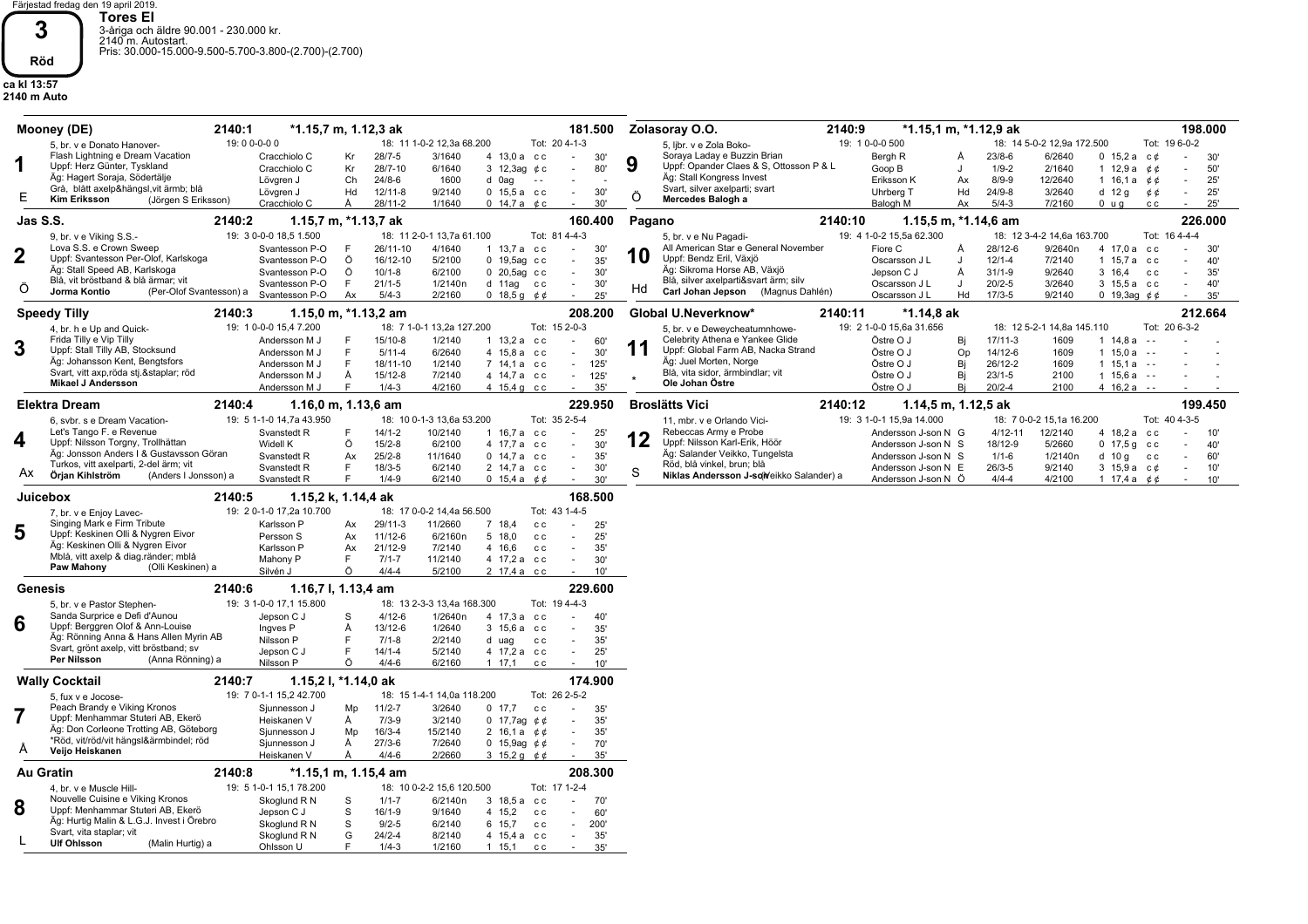

**Grums Rör - Häxjakten - Kallblodsmonté**<br>5-åriga och äldre kallblodiga lägst 100.001 kr.<br>2140 m. Monté. Tillägg 20 m vid vunna 370.001, 40 m vid 640.001, 60 m vid 990.001<br>Pris: 50.000-25.000-12.500-8.000-5.500-(4.000)-(4.

**ca kl 14:18 2140 m Volt Monté** 

|     |                                                                                                                                                                                                                                                                                                                                                                                                                                                                                                                                                                                                                                                                                                                                                                                                                                                                                                                                                                                                                                                                                                                                                                                                                                                                                                                                                                                                                                                                                                                                                                                                                                                                                                                                                                                                                                                                                                                                                                                                                                                                                                                                                                                                                                                                                                                                                                                                                                                                                                                                                                                                                                                                                                                                                                                                                                                                                                                                                                                                                                                                                                                                                                                                                                                                                                                                                                                                                                                                                                                                                                                                                                                                                                                                                                                                                                                                                                                                                                                                                                                                                                                                                                                                                                                                                                                                                                                                                                                                                                                                                                                                                                                                                                                                                                                                                                                                                                                                                                                                                                                                                                                                                                                                                                                                                                                                                                                                                                                                                                                                                                                                                                                                                                                                                                                                                                                                                                                                                                                                                                                                                                                                                                                                                                                                                                                                                                                                                                                                                            |                            |                     |                          |                          |                             | 268.100              |                                       | 2180:1 |           |    |            |      |          |               | 782.431 |
|-----|--------------------------------------------------------------------------------------------------------------------------------------------------------------------------------------------------------------------------------------------------------------------------------------------------------------------------------------------------------------------------------------------------------------------------------------------------------------------------------------------------------------------------------------------------------------------------------------------------------------------------------------------------------------------------------------------------------------------------------------------------------------------------------------------------------------------------------------------------------------------------------------------------------------------------------------------------------------------------------------------------------------------------------------------------------------------------------------------------------------------------------------------------------------------------------------------------------------------------------------------------------------------------------------------------------------------------------------------------------------------------------------------------------------------------------------------------------------------------------------------------------------------------------------------------------------------------------------------------------------------------------------------------------------------------------------------------------------------------------------------------------------------------------------------------------------------------------------------------------------------------------------------------------------------------------------------------------------------------------------------------------------------------------------------------------------------------------------------------------------------------------------------------------------------------------------------------------------------------------------------------------------------------------------------------------------------------------------------------------------------------------------------------------------------------------------------------------------------------------------------------------------------------------------------------------------------------------------------------------------------------------------------------------------------------------------------------------------------------------------------------------------------------------------------------------------------------------------------------------------------------------------------------------------------------------------------------------------------------------------------------------------------------------------------------------------------------------------------------------------------------------------------------------------------------------------------------------------------------------------------------------------------------------------------------------------------------------------------------------------------------------------------------------------------------------------------------------------------------------------------------------------------------------------------------------------------------------------------------------------------------------------------------------------------------------------------------------------------------------------------------------------------------------------------------------------------------------------------------------------------------------------------------------------------------------------------------------------------------------------------------------------------------------------------------------------------------------------------------------------------------------------------------------------------------------------------------------------------------------------------------------------------------------------------------------------------------------------------------------------------------------------------------------------------------------------------------------------------------------------------------------------------------------------------------------------------------------------------------------------------------------------------------------------------------------------------------------------------------------------------------------------------------------------------------------------------------------------------------------------------------------------------------------------------------------------------------------------------------------------------------------------------------------------------------------------------------------------------------------------------------------------------------------------------------------------------------------------------------------------------------------------------------------------------------------------------------------------------------------------------------------------------------------------------------------------------------------------------------------------------------------------------------------------------------------------------------------------------------------------------------------------------------------------------------------------------------------------------------------------------------------------------------------------------------------------------------------------------------------------------------------------------------------------------------------------------------------------------------------------------------------------------------------------------------------------------------------------------------------------------------------------------------------------------------------------------------------------------------------------------------------------------------------------------------------------------------------------------------------------------------------------------------------------------------------------------------------------------------------------------|----------------------------|---------------------|--------------------------|--------------------------|-----------------------------|----------------------|---------------------------------------|--------|-----------|----|------------|------|----------|---------------|---------|
|     | 9, br. s e Järvsöfaks-                                                                                                                                                                                                                                                                                                                                                                                                                                                                                                                                                                                                                                                                                                                                                                                                                                                                                                                                                                                                                                                                                                                                                                                                                                                                                                                                                                                                                                                                                                                                                                                                                                                                                                                                                                                                                                                                                                                                                                                                                                                                                                                                                                                                                                                                                                                                                                                                                                                                                                                                                                                                                                                                                                                                                                                                                                                                                                                                                                                                                                                                                                                                                                                                                                                                                                                                                                                                                                                                                                                                                                                                                                                                                                                                                                                                                                                                                                                                                                                                                                                                                                                                                                                                                                                                                                                                                                                                                                                                                                                                                                                                                                                                                                                                                                                                                                                                                                                                                                                                                                                                                                                                                                                                                                                                                                                                                                                                                                                                                                                                                                                                                                                                                                                                                                                                                                                                                                                                                                                                                                                                                                                                                                                                                                                                                                                                                                                                                                                                     |                            |                     |                          |                          |                             |                      | 7, sv. v e Mörtvedt Jerkeld-          |        |           |    |            |      |          |               |         |
|     | Petroneldi e Elding                                                                                                                                                                                                                                                                                                                                                                                                                                                                                                                                                                                                                                                                                                                                                                                                                                                                                                                                                                                                                                                                                                                                                                                                                                                                                                                                                                                                                                                                                                                                                                                                                                                                                                                                                                                                                                                                                                                                                                                                                                                                                                                                                                                                                                                                                                                                                                                                                                                                                                                                                                                                                                                                                                                                                                                                                                                                                                                                                                                                                                                                                                                                                                                                                                                                                                                                                                                                                                                                                                                                                                                                                                                                                                                                                                                                                                                                                                                                                                                                                                                                                                                                                                                                                                                                                                                                                                                                                                                                                                                                                                                                                                                                                                                                                                                                                                                                                                                                                                                                                                                                                                                                                                                                                                                                                                                                                                                                                                                                                                                                                                                                                                                                                                                                                                                                                                                                                                                                                                                                                                                                                                                                                                                                                                                                                                                                                                                                                                                                        |                            | U                   | $6/1 - 6$                |                          |                             | $\sim$               | Bottem Trolla e Troll Kos             |        | Höitomt E |    |            |      |          | $\sim$ .      |         |
| 1   | Uppf: Karlsson Gerth-Ove, Östervåla                                                                                                                                                                                                                                                                                                                                                                                                                                                                                                                                                                                                                                                                                                                                                                                                                                                                                                                                                                                                                                                                                                                                                                                                                                                                                                                                                                                                                                                                                                                                                                                                                                                                                                                                                                                                                                                                                                                                                                                                                                                                                                                                                                                                                                                                                                                                                                                                                                                                                                                                                                                                                                                                                                                                                                                                                                                                                                                                                                                                                                                                                                                                                                                                                                                                                                                                                                                                                                                                                                                                                                                                                                                                                                                                                                                                                                                                                                                                                                                                                                                                                                                                                                                                                                                                                                                                                                                                                                                                                                                                                                                                                                                                                                                                                                                                                                                                                                                                                                                                                                                                                                                                                                                                                                                                                                                                                                                                                                                                                                                                                                                                                                                                                                                                                                                                                                                                                                                                                                                                                                                                                                                                                                                                                                                                                                                                                                                                                                                        | Fritz L                    | Ro                  |                          |                          |                             | 30'<br>$\sim$        | Uppf: Homme Jan Gunnar, Norge         |        | Kolle H   | Mo |            |      |          | $\sim$ $\sim$ |         |
|     | Äg: Tallberger Lina, Kvissleby                                                                                                                                                                                                                                                                                                                                                                                                                                                                                                                                                                                                                                                                                                                                                                                                                                                                                                                                                                                                                                                                                                                                                                                                                                                                                                                                                                                                                                                                                                                                                                                                                                                                                                                                                                                                                                                                                                                                                                                                                                                                                                                                                                                                                                                                                                                                                                                                                                                                                                                                                                                                                                                                                                                                                                                                                                                                                                                                                                                                                                                                                                                                                                                                                                                                                                                                                                                                                                                                                                                                                                                                                                                                                                                                                                                                                                                                                                                                                                                                                                                                                                                                                                                                                                                                                                                                                                                                                                                                                                                                                                                                                                                                                                                                                                                                                                                                                                                                                                                                                                                                                                                                                                                                                                                                                                                                                                                                                                                                                                                                                                                                                                                                                                                                                                                                                                                                                                                                                                                                                                                                                                                                                                                                                                                                                                                                                                                                                                                             |                            |                     |                          |                          |                             | ×.                   | Äg: Songe Svenn, Norge                |        |           |    |            |      |          |               |         |
|     | Svart, lila axparti & ärmrev; svart                                                                                                                                                                                                                                                                                                                                                                                                                                                                                                                                                                                                                                                                                                                                                                                                                                                                                                                                                                                                                                                                                                                                                                                                                                                                                                                                                                                                                                                                                                                                                                                                                                                                                                                                                                                                                                                                                                                                                                                                                                                                                                                                                                                                                                                                                                                                                                                                                                                                                                                                                                                                                                                                                                                                                                                                                                                                                                                                                                                                                                                                                                                                                                                                                                                                                                                                                                                                                                                                                                                                                                                                                                                                                                                                                                                                                                                                                                                                                                                                                                                                                                                                                                                                                                                                                                                                                                                                                                                                                                                                                                                                                                                                                                                                                                                                                                                                                                                                                                                                                                                                                                                                                                                                                                                                                                                                                                                                                                                                                                                                                                                                                                                                                                                                                                                                                                                                                                                                                                                                                                                                                                                                                                                                                                                                                                                                                                                                                                                        |                            |                     |                          |                          |                             | $\sim$               | Röd, silver hängslen & blå ärmar;     |        |           |    |            |      |          | $\sim$ $\sim$ |         |
| В   | Lena Fritz                                                                                                                                                                                                                                                                                                                                                                                                                                                                                                                                                                                                                                                                                                                                                                                                                                                                                                                                                                                                                                                                                                                                                                                                                                                                                                                                                                                                                                                                                                                                                                                                                                                                                                                                                                                                                                                                                                                                                                                                                                                                                                                                                                                                                                                                                                                                                                                                                                                                                                                                                                                                                                                                                                                                                                                                                                                                                                                                                                                                                                                                                                                                                                                                                                                                                                                                                                                                                                                                                                                                                                                                                                                                                                                                                                                                                                                                                                                                                                                                                                                                                                                                                                                                                                                                                                                                                                                                                                                                                                                                                                                                                                                                                                                                                                                                                                                                                                                                                                                                                                                                                                                                                                                                                                                                                                                                                                                                                                                                                                                                                                                                                                                                                                                                                                                                                                                                                                                                                                                                                                                                                                                                                                                                                                                                                                                                                                                                                                                                                 | Fritz L                    | D                   | $30/3 - 8m$              | 2/1680                   | d ug                        | 10'<br>$\sim$        | <b>Helene Kolle</b><br>(Kjell Lövdal) |        | Kolle H   | KI | $8/4 - 1m$ | 1740 | 1, 26, 1 | $\sim$ $\sim$ |         |
|     | Troll Svenn* (NO)<br><b>Vindy Tabac</b><br>2140:1<br>*1.24,3 m, 1.24,9 am<br>1.27,3 k, 1.28,3 am<br>Tot: 63 29-7-4<br>19: 5 0-1-1 27,3 25.700<br>18: 23 5-0-5 27,3 170.800<br>Tot: 40 7-3-6<br>19: 5 4-0-0 25,8 75.974<br>18: 25 12-2-3 24,3 295.456<br>1/1660v<br>$19/1 - 6$<br>2660<br>$0, 28.5$ q<br>Djuse M A<br>35'<br>Bi<br>d ug<br>c c<br>9<br>$25/1 - 5m$<br>2180<br>127,1<br>5/2140<br>7 29,4<br>c c<br>$5/2 - 7m$<br>Ro<br>3/1640<br>3, 27.3<br>2180<br>1 25.8<br>Biörk J A<br>$22/2 - 4m$<br>30'<br>Kvasnes K<br>Ja<br>$1/3 - 1m$<br>c c<br>6/2140<br>$13/3 - 3m$<br>Fritz L<br>G<br>$21/3 - 2m$<br>2 28,3 а сс<br>25'<br>Kolle H<br>Bi<br>2160<br>1 26,8<br>(Lina Tallberger) a<br>c c<br>Spydo $\ddot{O}.K.*(NO)$<br>861.608<br>2140:2<br>1.26,8 m, 1.24,6 ak<br>367.667<br>2180:2<br>1.23,4 m, 1.25,0 am<br>19: 3 0-0-0 28,6 6.332<br>18: 22 0-4-7 24,6a 131.092<br>Tot: 77 4-13-13<br>19: 5 0-1-1 25,4 33.900<br>18: 18 3-3-2 23,4 187.900<br>Tot: 65 8-12-10<br>9, br. v e Bork Odin-<br>7. mbr. h e Bork Odin-<br>Ulvdonna e Lapp Nils<br>2/2180<br>Spydhild e Elding<br>Kontio J<br>$26/11-6$<br>Adolfsson S<br>25/1-5m<br>2/2180<br>327,0<br>F<br>$2\;27.8\;q$<br>c c<br>30'<br>Ro<br>c c<br>30'<br>$\sim$<br>$\sim$<br>10<br>Uppf: Remme Wigdis & Terje, Norge<br>Uppf: Öksnevad Bernt, Kleppe, Norge<br>Ös<br>Lövvold S E<br>Bj<br>12/12-4m<br>2160<br>3 28,9<br>Åkerlund K<br>$3/2 - 5$<br>3/2660<br>5 29,7<br>$\sim$ $\sim$<br>25'<br>c c<br>$\sim$<br>Äg: Remme Terje & Wigdis<br>Äg: Stall Olympic AB, Årjäng<br>$22/2 - 4m$<br>2/1680<br>4 25.4<br>Kolle L A<br>Mo<br>$8/1 - 4$<br>2180<br>6 31.4<br>Adolfsson S<br>Ro<br>30'<br>$\sim$ $\sim$<br>c c<br>Svart, blå bröstb.& ärmstjärnor; svart<br>Mblå, cerise/silver axelskärp; mblå<br>Austevoll G<br>Mo<br>$22/1 - 5$<br>1640<br>628,69<br>Ro<br>17/3-5m<br>4/2180n<br>2 28.1<br>Hande C A<br>30'<br>$\sim$ $\sim$<br>c c<br>$\sim$<br>B<br><b>Malin Andersson</b><br>(Terje Remme) a<br><b>Nathalie Blom</b><br>(Öystein Tjomsland)<br>Kolle L A<br>Bj<br>$20/2 - 6$<br>2140<br>0, 31, 0, g<br>Hande C A<br>B<br>$11/4 - 5m$<br>2/2180<br>0, 31, 2<br>30'<br>$\sim$ $\sim$<br>¢¢<br>$\sim$<br>1.182.850<br>2140:3<br>1.27,4 m, 1.26,9 am<br>323.865<br>Lex Peidei (NO)<br>2200:1<br>1.23.1 k. 1.24.1 am<br>19: 7 0-0-0 28,4a 0<br>18: 29 3-3-2 27,1a 139.399<br>Tot: 72 8-7-5<br>19: 8 0-2-1 24,8 72.800<br>Tot: 95 14-12-22<br>18: 24 6-5-5 23,7 427.100<br>8. mbr. v e Lome Elden-<br>8. br. v e Bork Odin-<br>Alm Elaisa e Frigg Mollyn<br>Stranda Torill e Spikeld<br>2100<br>$13/2 - 9$<br>Lamvik I<br>13/2-2m<br>d 0ag<br>Linderoth P<br>B<br>4/2160n<br>0, 26, 3<br>70'<br>Bi<br>$\sim$ $\sim$<br>C C<br>$\sim$<br>11<br>Uppf: Gravdal Sander & Marte Mina, Norge<br>Uppf: Övergaard Toralf, Norge<br>Ja<br>$1/3 - 1m$<br>2140<br>$d$ 0 g<br>Åsberg J H<br>Ro<br>22/2-4m<br>3/1680<br>2 24,8<br>Rasmussen A G<br>$\sim$ $\sim$<br>c c<br>30'<br>$\sim$<br>Äg: Kuril AB & Per Linderoth AB<br>Äg: Kvärne Gunnar, Norge<br>E<br>Rasmussen A G<br>Mo<br>$12/3 - 1m$<br>2180<br>0, 33, 5<br>Jepson C J<br>$9/3 - 8$<br>3/2180<br>5 26,1<br>$\sim$ $\sim$<br>c c<br>$\sim$<br>125'<br>Gul/svart, tredelad, vita ränder; gul<br>Silver, vit ärm, silver ärmbindel; silver<br>$27/3 - 6$<br>17/3-5m<br>Sagholen O A<br>Bi<br>2100<br>029.0a<br>Åsberg J H<br>Ro<br>1/2180n<br>30'<br>$\sim$ $\sim$<br>$0 \text{ u} g$<br>c c<br>$\sim$<br>н<br>Jennifer L Oscarsson (Gunnar Kvärne) a<br>Christina A. Hande<br>(Jan-Olov Persson)<br>$9/4 - 5$<br>2140<br>$0$ 28,6ag $-$<br>Åsberg J H<br>B<br>$11/4 - 5m$<br>4/2180<br>5 28,0<br>30'<br>Sagholen O A<br>Mo<br>c c<br>3.799.695<br>2140:4<br>1.27,0 m, 1.27,3 ak<br>251.743<br>Särpefanten* (NO)<br>2200:2<br>1.22,7 k, 1.20,5 ak<br>19: 10 0-2-0 27,9a 23.742<br>18: 12 1-0-0 28,6a 29.536<br>Tot: 62 1-8-8<br>19: 3 1-0-0 22,2a 36.404<br>Tot: 146 19-35-23<br>18: 13 1-0-4 21,4a 151.001<br>7, fux v e Krageboen-<br>14, br. h e Moe Odin-<br>Kilerosa e Alm Hellin<br>Rilitha e Alm Rigel<br>$12/3 - 1m$<br>6 31,3<br>Östre O J<br>27/10-6<br>523.3a<br>Valstad Hagmann A Mo<br>2180<br>Bt<br>1600<br>$\sim$ $\sim$<br>12<br>Uppf: Kile Gudny & Mona<br>Uppf: Johansen Björg Merry, Norge<br>$16/3-6$<br>2500<br>$0\,32.6a$<br>Östre O J<br>$10/11 - 5$<br>2100 <sub>n</sub><br>$0\;25.1a$<br>Östre O J<br>Dr<br>Ja<br>$\sim$ $\sim$<br>$\sim$ $\sim$<br>Äg: Trudvang Marianne Vebostad, Norge<br>Äg: Johansen Åge, Norge<br>$22/3 - 4m$<br>2120<br>2 30.3<br>Östre O J<br>Sö<br>$9/3-6$<br>1609<br>4 $22.2a$<br>Valstad Hagmann A Op<br>$\sim$ $\sim$<br>$\sim$ $\sim$<br>Blå, grå sid & ärm, blå ärmrev;<br>Vit, mörkblå axelp&ärm, guldf ärmb; mblå<br>Östre O J<br>$28/3 - 7$<br>2140<br>Östre O J<br>$15/3 - 5$<br>2100 <sub>n</sub><br>4 27,6 a<br>Mo<br>d 0 g<br>Ja<br>$\sim$ $\sim$<br>$\sim$ $\sim$<br>Sofia Adolfsson<br>Anita Valstad Hagman fLouise V. Trudvang)<br>(Ole Johan Östre)<br>2100<br>Östre O J<br>KI<br>$8/4 - 6$<br>1700<br>$126.5a - -$<br>Valstad Hagmann A Bj<br>$10/4 - 4$<br>5 27,9ag --<br>1.348.982<br>1.28,3 m, 1.28,1 ak<br>105.640<br>Finnskog Fokus* (NO)<br>2200:3<br>1.23,0 k, 1.21,7 ak<br>2140:5<br>19:00-0-00<br>Tot: 33 3-3-2<br>19: 4 0-0-0 25,1 5.276<br>18:00-0-00<br>18: 23 0-1-4 21,7a 131.433<br>Tot: 203 12-21-16<br>10, sv. s e Fakse-<br>12, br. v e Spikeld-<br>Horgen Pia e Elding<br>Silje Spretta e Pajaprins<br>Kontio J<br>$07/17 - 7$<br>27/12-9<br>$\mathsf{L}$<br>2/2140<br>3 28,3<br>c c<br>$\sim$<br>Benzon N<br>Mo<br>1640<br>4 24,9<br>30'<br>13<br>Uppf: Kulblik Henrik, Norge<br>Uppf: Larsson Per-Ola & Martinsen Pia<br>Pöllänen R<br>G<br>$07/17 - 6$<br>2/1640<br>2 28,1 a $¢c$<br>KI<br>$18/2 - 6$<br>1700<br>20'<br>Austevoll G<br>d 0ag<br>$\sim$<br>Äg: Salander Veikko, Tungelsta<br>Äg: Kvärne Gunnar, Norge<br>4/2140<br>Pöllänen R<br>Ro<br>08/17-2<br>$0$ 35,8ag $cc$<br>25'<br>Robertsen A<br>Bj<br>$13/3 - 3m$<br>2180<br>4 27,3<br>$\sim$ $\sim$<br>Brun, gröna vinklar; brun<br>Grå, blå axelklaffar & ärmb;<br>E<br>1/2140<br>k 36,9<br>$23/3 - 8$<br>Berås M<br>26/3-km<br>$\sim$ $ \sim$<br>qdk<br>Tengsareid Å<br>Mo<br>2160<br>0, 25.1<br>$\sim$ $\sim$<br><b>Martina Lunde</b><br>Louise V. Trudvang (Gunnar Kvärne) a<br>(Veikko Salander) a<br>$30/3 - 9$<br>Andersson J-son N E<br>$8/4-k$<br>1/2180<br>Op<br>3120<br>0.29.7<br>k 34.8<br>$\sim$ $-$<br>adk<br>Johansen K<br>$\sim$ $\sim$<br>601.325<br>Viking Faks* (NO)<br>2160:1<br>1.25,7 m, 1.24,3 ak |                            |                     |                          |                          |                             |                      |                                       |        |           |    |            |      |          |               |         |
|     |                                                                                                                                                                                                                                                                                                                                                                                                                                                                                                                                                                                                                                                                                                                                                                                                                                                                                                                                                                                                                                                                                                                                                                                                                                                                                                                                                                                                                                                                                                                                                                                                                                                                                                                                                                                                                                                                                                                                                                                                                                                                                                                                                                                                                                                                                                                                                                                                                                                                                                                                                                                                                                                                                                                                                                                                                                                                                                                                                                                                                                                                                                                                                                                                                                                                                                                                                                                                                                                                                                                                                                                                                                                                                                                                                                                                                                                                                                                                                                                                                                                                                                                                                                                                                                                                                                                                                                                                                                                                                                                                                                                                                                                                                                                                                                                                                                                                                                                                                                                                                                                                                                                                                                                                                                                                                                                                                                                                                                                                                                                                                                                                                                                                                                                                                                                                                                                                                                                                                                                                                                                                                                                                                                                                                                                                                                                                                                                                                                                                                            |                            |                     |                          |                          |                             |                      |                                       |        |           |    |            |      |          |               |         |
|     |                                                                                                                                                                                                                                                                                                                                                                                                                                                                                                                                                                                                                                                                                                                                                                                                                                                                                                                                                                                                                                                                                                                                                                                                                                                                                                                                                                                                                                                                                                                                                                                                                                                                                                                                                                                                                                                                                                                                                                                                                                                                                                                                                                                                                                                                                                                                                                                                                                                                                                                                                                                                                                                                                                                                                                                                                                                                                                                                                                                                                                                                                                                                                                                                                                                                                                                                                                                                                                                                                                                                                                                                                                                                                                                                                                                                                                                                                                                                                                                                                                                                                                                                                                                                                                                                                                                                                                                                                                                                                                                                                                                                                                                                                                                                                                                                                                                                                                                                                                                                                                                                                                                                                                                                                                                                                                                                                                                                                                                                                                                                                                                                                                                                                                                                                                                                                                                                                                                                                                                                                                                                                                                                                                                                                                                                                                                                                                                                                                                                                            |                            |                     |                          |                          |                             |                      |                                       |        |           |    |            |      |          |               |         |
|     |                                                                                                                                                                                                                                                                                                                                                                                                                                                                                                                                                                                                                                                                                                                                                                                                                                                                                                                                                                                                                                                                                                                                                                                                                                                                                                                                                                                                                                                                                                                                                                                                                                                                                                                                                                                                                                                                                                                                                                                                                                                                                                                                                                                                                                                                                                                                                                                                                                                                                                                                                                                                                                                                                                                                                                                                                                                                                                                                                                                                                                                                                                                                                                                                                                                                                                                                                                                                                                                                                                                                                                                                                                                                                                                                                                                                                                                                                                                                                                                                                                                                                                                                                                                                                                                                                                                                                                                                                                                                                                                                                                                                                                                                                                                                                                                                                                                                                                                                                                                                                                                                                                                                                                                                                                                                                                                                                                                                                                                                                                                                                                                                                                                                                                                                                                                                                                                                                                                                                                                                                                                                                                                                                                                                                                                                                                                                                                                                                                                                                            |                            |                     |                          |                          |                             |                      |                                       |        |           |    |            |      |          |               |         |
|     |                                                                                                                                                                                                                                                                                                                                                                                                                                                                                                                                                                                                                                                                                                                                                                                                                                                                                                                                                                                                                                                                                                                                                                                                                                                                                                                                                                                                                                                                                                                                                                                                                                                                                                                                                                                                                                                                                                                                                                                                                                                                                                                                                                                                                                                                                                                                                                                                                                                                                                                                                                                                                                                                                                                                                                                                                                                                                                                                                                                                                                                                                                                                                                                                                                                                                                                                                                                                                                                                                                                                                                                                                                                                                                                                                                                                                                                                                                                                                                                                                                                                                                                                                                                                                                                                                                                                                                                                                                                                                                                                                                                                                                                                                                                                                                                                                                                                                                                                                                                                                                                                                                                                                                                                                                                                                                                                                                                                                                                                                                                                                                                                                                                                                                                                                                                                                                                                                                                                                                                                                                                                                                                                                                                                                                                                                                                                                                                                                                                                                            |                            |                     |                          |                          |                             |                      |                                       |        |           |    |            |      |          |               |         |
|     |                                                                                                                                                                                                                                                                                                                                                                                                                                                                                                                                                                                                                                                                                                                                                                                                                                                                                                                                                                                                                                                                                                                                                                                                                                                                                                                                                                                                                                                                                                                                                                                                                                                                                                                                                                                                                                                                                                                                                                                                                                                                                                                                                                                                                                                                                                                                                                                                                                                                                                                                                                                                                                                                                                                                                                                                                                                                                                                                                                                                                                                                                                                                                                                                                                                                                                                                                                                                                                                                                                                                                                                                                                                                                                                                                                                                                                                                                                                                                                                                                                                                                                                                                                                                                                                                                                                                                                                                                                                                                                                                                                                                                                                                                                                                                                                                                                                                                                                                                                                                                                                                                                                                                                                                                                                                                                                                                                                                                                                                                                                                                                                                                                                                                                                                                                                                                                                                                                                                                                                                                                                                                                                                                                                                                                                                                                                                                                                                                                                                                            |                            |                     |                          |                          |                             |                      |                                       |        |           |    |            |      |          |               |         |
|     |                                                                                                                                                                                                                                                                                                                                                                                                                                                                                                                                                                                                                                                                                                                                                                                                                                                                                                                                                                                                                                                                                                                                                                                                                                                                                                                                                                                                                                                                                                                                                                                                                                                                                                                                                                                                                                                                                                                                                                                                                                                                                                                                                                                                                                                                                                                                                                                                                                                                                                                                                                                                                                                                                                                                                                                                                                                                                                                                                                                                                                                                                                                                                                                                                                                                                                                                                                                                                                                                                                                                                                                                                                                                                                                                                                                                                                                                                                                                                                                                                                                                                                                                                                                                                                                                                                                                                                                                                                                                                                                                                                                                                                                                                                                                                                                                                                                                                                                                                                                                                                                                                                                                                                                                                                                                                                                                                                                                                                                                                                                                                                                                                                                                                                                                                                                                                                                                                                                                                                                                                                                                                                                                                                                                                                                                                                                                                                                                                                                                                            |                            |                     |                          |                          |                             |                      |                                       |        |           |    |            |      |          |               |         |
|     | Rem Odin (NO)<br>Spang Express* (NO)<br>Kilerauen* (NO)<br>Majgryning                                                                                                                                                                                                                                                                                                                                                                                                                                                                                                                                                                                                                                                                                                                                                                                                                                                                                                                                                                                                                                                                                                                                                                                                                                                                                                                                                                                                                                                                                                                                                                                                                                                                                                                                                                                                                                                                                                                                                                                                                                                                                                                                                                                                                                                                                                                                                                                                                                                                                                                                                                                                                                                                                                                                                                                                                                                                                                                                                                                                                                                                                                                                                                                                                                                                                                                                                                                                                                                                                                                                                                                                                                                                                                                                                                                                                                                                                                                                                                                                                                                                                                                                                                                                                                                                                                                                                                                                                                                                                                                                                                                                                                                                                                                                                                                                                                                                                                                                                                                                                                                                                                                                                                                                                                                                                                                                                                                                                                                                                                                                                                                                                                                                                                                                                                                                                                                                                                                                                                                                                                                                                                                                                                                                                                                                                                                                                                                                                      |                            |                     |                          |                          |                             |                      |                                       |        |           |    |            |      |          |               |         |
|     |                                                                                                                                                                                                                                                                                                                                                                                                                                                                                                                                                                                                                                                                                                                                                                                                                                                                                                                                                                                                                                                                                                                                                                                                                                                                                                                                                                                                                                                                                                                                                                                                                                                                                                                                                                                                                                                                                                                                                                                                                                                                                                                                                                                                                                                                                                                                                                                                                                                                                                                                                                                                                                                                                                                                                                                                                                                                                                                                                                                                                                                                                                                                                                                                                                                                                                                                                                                                                                                                                                                                                                                                                                                                                                                                                                                                                                                                                                                                                                                                                                                                                                                                                                                                                                                                                                                                                                                                                                                                                                                                                                                                                                                                                                                                                                                                                                                                                                                                                                                                                                                                                                                                                                                                                                                                                                                                                                                                                                                                                                                                                                                                                                                                                                                                                                                                                                                                                                                                                                                                                                                                                                                                                                                                                                                                                                                                                                                                                                                                                            |                            |                     |                          |                          |                             |                      |                                       |        |           |    |            |      |          |               |         |
|     |                                                                                                                                                                                                                                                                                                                                                                                                                                                                                                                                                                                                                                                                                                                                                                                                                                                                                                                                                                                                                                                                                                                                                                                                                                                                                                                                                                                                                                                                                                                                                                                                                                                                                                                                                                                                                                                                                                                                                                                                                                                                                                                                                                                                                                                                                                                                                                                                                                                                                                                                                                                                                                                                                                                                                                                                                                                                                                                                                                                                                                                                                                                                                                                                                                                                                                                                                                                                                                                                                                                                                                                                                                                                                                                                                                                                                                                                                                                                                                                                                                                                                                                                                                                                                                                                                                                                                                                                                                                                                                                                                                                                                                                                                                                                                                                                                                                                                                                                                                                                                                                                                                                                                                                                                                                                                                                                                                                                                                                                                                                                                                                                                                                                                                                                                                                                                                                                                                                                                                                                                                                                                                                                                                                                                                                                                                                                                                                                                                                                                            |                            |                     |                          |                          |                             |                      |                                       |        |           |    |            |      |          |               |         |
| 3   |                                                                                                                                                                                                                                                                                                                                                                                                                                                                                                                                                                                                                                                                                                                                                                                                                                                                                                                                                                                                                                                                                                                                                                                                                                                                                                                                                                                                                                                                                                                                                                                                                                                                                                                                                                                                                                                                                                                                                                                                                                                                                                                                                                                                                                                                                                                                                                                                                                                                                                                                                                                                                                                                                                                                                                                                                                                                                                                                                                                                                                                                                                                                                                                                                                                                                                                                                                                                                                                                                                                                                                                                                                                                                                                                                                                                                                                                                                                                                                                                                                                                                                                                                                                                                                                                                                                                                                                                                                                                                                                                                                                                                                                                                                                                                                                                                                                                                                                                                                                                                                                                                                                                                                                                                                                                                                                                                                                                                                                                                                                                                                                                                                                                                                                                                                                                                                                                                                                                                                                                                                                                                                                                                                                                                                                                                                                                                                                                                                                                                            |                            |                     |                          |                          |                             |                      |                                       |        |           |    |            |      |          |               |         |
|     |                                                                                                                                                                                                                                                                                                                                                                                                                                                                                                                                                                                                                                                                                                                                                                                                                                                                                                                                                                                                                                                                                                                                                                                                                                                                                                                                                                                                                                                                                                                                                                                                                                                                                                                                                                                                                                                                                                                                                                                                                                                                                                                                                                                                                                                                                                                                                                                                                                                                                                                                                                                                                                                                                                                                                                                                                                                                                                                                                                                                                                                                                                                                                                                                                                                                                                                                                                                                                                                                                                                                                                                                                                                                                                                                                                                                                                                                                                                                                                                                                                                                                                                                                                                                                                                                                                                                                                                                                                                                                                                                                                                                                                                                                                                                                                                                                                                                                                                                                                                                                                                                                                                                                                                                                                                                                                                                                                                                                                                                                                                                                                                                                                                                                                                                                                                                                                                                                                                                                                                                                                                                                                                                                                                                                                                                                                                                                                                                                                                                                            |                            |                     |                          |                          |                             |                      |                                       |        |           |    |            |      |          |               |         |
|     |                                                                                                                                                                                                                                                                                                                                                                                                                                                                                                                                                                                                                                                                                                                                                                                                                                                                                                                                                                                                                                                                                                                                                                                                                                                                                                                                                                                                                                                                                                                                                                                                                                                                                                                                                                                                                                                                                                                                                                                                                                                                                                                                                                                                                                                                                                                                                                                                                                                                                                                                                                                                                                                                                                                                                                                                                                                                                                                                                                                                                                                                                                                                                                                                                                                                                                                                                                                                                                                                                                                                                                                                                                                                                                                                                                                                                                                                                                                                                                                                                                                                                                                                                                                                                                                                                                                                                                                                                                                                                                                                                                                                                                                                                                                                                                                                                                                                                                                                                                                                                                                                                                                                                                                                                                                                                                                                                                                                                                                                                                                                                                                                                                                                                                                                                                                                                                                                                                                                                                                                                                                                                                                                                                                                                                                                                                                                                                                                                                                                                            |                            |                     |                          |                          |                             |                      |                                       |        |           |    |            |      |          |               |         |
|     |                                                                                                                                                                                                                                                                                                                                                                                                                                                                                                                                                                                                                                                                                                                                                                                                                                                                                                                                                                                                                                                                                                                                                                                                                                                                                                                                                                                                                                                                                                                                                                                                                                                                                                                                                                                                                                                                                                                                                                                                                                                                                                                                                                                                                                                                                                                                                                                                                                                                                                                                                                                                                                                                                                                                                                                                                                                                                                                                                                                                                                                                                                                                                                                                                                                                                                                                                                                                                                                                                                                                                                                                                                                                                                                                                                                                                                                                                                                                                                                                                                                                                                                                                                                                                                                                                                                                                                                                                                                                                                                                                                                                                                                                                                                                                                                                                                                                                                                                                                                                                                                                                                                                                                                                                                                                                                                                                                                                                                                                                                                                                                                                                                                                                                                                                                                                                                                                                                                                                                                                                                                                                                                                                                                                                                                                                                                                                                                                                                                                                            |                            |                     |                          |                          |                             |                      |                                       |        |           |    |            |      |          |               |         |
|     |                                                                                                                                                                                                                                                                                                                                                                                                                                                                                                                                                                                                                                                                                                                                                                                                                                                                                                                                                                                                                                                                                                                                                                                                                                                                                                                                                                                                                                                                                                                                                                                                                                                                                                                                                                                                                                                                                                                                                                                                                                                                                                                                                                                                                                                                                                                                                                                                                                                                                                                                                                                                                                                                                                                                                                                                                                                                                                                                                                                                                                                                                                                                                                                                                                                                                                                                                                                                                                                                                                                                                                                                                                                                                                                                                                                                                                                                                                                                                                                                                                                                                                                                                                                                                                                                                                                                                                                                                                                                                                                                                                                                                                                                                                                                                                                                                                                                                                                                                                                                                                                                                                                                                                                                                                                                                                                                                                                                                                                                                                                                                                                                                                                                                                                                                                                                                                                                                                                                                                                                                                                                                                                                                                                                                                                                                                                                                                                                                                                                                            |                            |                     |                          |                          |                             |                      |                                       |        |           |    |            |      |          |               |         |
|     |                                                                                                                                                                                                                                                                                                                                                                                                                                                                                                                                                                                                                                                                                                                                                                                                                                                                                                                                                                                                                                                                                                                                                                                                                                                                                                                                                                                                                                                                                                                                                                                                                                                                                                                                                                                                                                                                                                                                                                                                                                                                                                                                                                                                                                                                                                                                                                                                                                                                                                                                                                                                                                                                                                                                                                                                                                                                                                                                                                                                                                                                                                                                                                                                                                                                                                                                                                                                                                                                                                                                                                                                                                                                                                                                                                                                                                                                                                                                                                                                                                                                                                                                                                                                                                                                                                                                                                                                                                                                                                                                                                                                                                                                                                                                                                                                                                                                                                                                                                                                                                                                                                                                                                                                                                                                                                                                                                                                                                                                                                                                                                                                                                                                                                                                                                                                                                                                                                                                                                                                                                                                                                                                                                                                                                                                                                                                                                                                                                                                                            |                            |                     |                          |                          |                             |                      |                                       |        |           |    |            |      |          |               |         |
|     |                                                                                                                                                                                                                                                                                                                                                                                                                                                                                                                                                                                                                                                                                                                                                                                                                                                                                                                                                                                                                                                                                                                                                                                                                                                                                                                                                                                                                                                                                                                                                                                                                                                                                                                                                                                                                                                                                                                                                                                                                                                                                                                                                                                                                                                                                                                                                                                                                                                                                                                                                                                                                                                                                                                                                                                                                                                                                                                                                                                                                                                                                                                                                                                                                                                                                                                                                                                                                                                                                                                                                                                                                                                                                                                                                                                                                                                                                                                                                                                                                                                                                                                                                                                                                                                                                                                                                                                                                                                                                                                                                                                                                                                                                                                                                                                                                                                                                                                                                                                                                                                                                                                                                                                                                                                                                                                                                                                                                                                                                                                                                                                                                                                                                                                                                                                                                                                                                                                                                                                                                                                                                                                                                                                                                                                                                                                                                                                                                                                                                            |                            |                     |                          |                          |                             |                      |                                       |        |           |    |            |      |          |               |         |
| 4   |                                                                                                                                                                                                                                                                                                                                                                                                                                                                                                                                                                                                                                                                                                                                                                                                                                                                                                                                                                                                                                                                                                                                                                                                                                                                                                                                                                                                                                                                                                                                                                                                                                                                                                                                                                                                                                                                                                                                                                                                                                                                                                                                                                                                                                                                                                                                                                                                                                                                                                                                                                                                                                                                                                                                                                                                                                                                                                                                                                                                                                                                                                                                                                                                                                                                                                                                                                                                                                                                                                                                                                                                                                                                                                                                                                                                                                                                                                                                                                                                                                                                                                                                                                                                                                                                                                                                                                                                                                                                                                                                                                                                                                                                                                                                                                                                                                                                                                                                                                                                                                                                                                                                                                                                                                                                                                                                                                                                                                                                                                                                                                                                                                                                                                                                                                                                                                                                                                                                                                                                                                                                                                                                                                                                                                                                                                                                                                                                                                                                                            |                            |                     |                          |                          |                             |                      |                                       |        |           |    |            |      |          |               |         |
|     |                                                                                                                                                                                                                                                                                                                                                                                                                                                                                                                                                                                                                                                                                                                                                                                                                                                                                                                                                                                                                                                                                                                                                                                                                                                                                                                                                                                                                                                                                                                                                                                                                                                                                                                                                                                                                                                                                                                                                                                                                                                                                                                                                                                                                                                                                                                                                                                                                                                                                                                                                                                                                                                                                                                                                                                                                                                                                                                                                                                                                                                                                                                                                                                                                                                                                                                                                                                                                                                                                                                                                                                                                                                                                                                                                                                                                                                                                                                                                                                                                                                                                                                                                                                                                                                                                                                                                                                                                                                                                                                                                                                                                                                                                                                                                                                                                                                                                                                                                                                                                                                                                                                                                                                                                                                                                                                                                                                                                                                                                                                                                                                                                                                                                                                                                                                                                                                                                                                                                                                                                                                                                                                                                                                                                                                                                                                                                                                                                                                                                            |                            |                     |                          |                          |                             |                      |                                       |        |           |    |            |      |          |               |         |
|     |                                                                                                                                                                                                                                                                                                                                                                                                                                                                                                                                                                                                                                                                                                                                                                                                                                                                                                                                                                                                                                                                                                                                                                                                                                                                                                                                                                                                                                                                                                                                                                                                                                                                                                                                                                                                                                                                                                                                                                                                                                                                                                                                                                                                                                                                                                                                                                                                                                                                                                                                                                                                                                                                                                                                                                                                                                                                                                                                                                                                                                                                                                                                                                                                                                                                                                                                                                                                                                                                                                                                                                                                                                                                                                                                                                                                                                                                                                                                                                                                                                                                                                                                                                                                                                                                                                                                                                                                                                                                                                                                                                                                                                                                                                                                                                                                                                                                                                                                                                                                                                                                                                                                                                                                                                                                                                                                                                                                                                                                                                                                                                                                                                                                                                                                                                                                                                                                                                                                                                                                                                                                                                                                                                                                                                                                                                                                                                                                                                                                                            |                            |                     |                          |                          |                             |                      |                                       |        |           |    |            |      |          |               |         |
|     |                                                                                                                                                                                                                                                                                                                                                                                                                                                                                                                                                                                                                                                                                                                                                                                                                                                                                                                                                                                                                                                                                                                                                                                                                                                                                                                                                                                                                                                                                                                                                                                                                                                                                                                                                                                                                                                                                                                                                                                                                                                                                                                                                                                                                                                                                                                                                                                                                                                                                                                                                                                                                                                                                                                                                                                                                                                                                                                                                                                                                                                                                                                                                                                                                                                                                                                                                                                                                                                                                                                                                                                                                                                                                                                                                                                                                                                                                                                                                                                                                                                                                                                                                                                                                                                                                                                                                                                                                                                                                                                                                                                                                                                                                                                                                                                                                                                                                                                                                                                                                                                                                                                                                                                                                                                                                                                                                                                                                                                                                                                                                                                                                                                                                                                                                                                                                                                                                                                                                                                                                                                                                                                                                                                                                                                                                                                                                                                                                                                                                            |                            |                     |                          |                          |                             |                      |                                       |        |           |    |            |      |          |               |         |
|     |                                                                                                                                                                                                                                                                                                                                                                                                                                                                                                                                                                                                                                                                                                                                                                                                                                                                                                                                                                                                                                                                                                                                                                                                                                                                                                                                                                                                                                                                                                                                                                                                                                                                                                                                                                                                                                                                                                                                                                                                                                                                                                                                                                                                                                                                                                                                                                                                                                                                                                                                                                                                                                                                                                                                                                                                                                                                                                                                                                                                                                                                                                                                                                                                                                                                                                                                                                                                                                                                                                                                                                                                                                                                                                                                                                                                                                                                                                                                                                                                                                                                                                                                                                                                                                                                                                                                                                                                                                                                                                                                                                                                                                                                                                                                                                                                                                                                                                                                                                                                                                                                                                                                                                                                                                                                                                                                                                                                                                                                                                                                                                                                                                                                                                                                                                                                                                                                                                                                                                                                                                                                                                                                                                                                                                                                                                                                                                                                                                                                                            |                            |                     |                          |                          |                             |                      |                                       |        |           |    |            |      |          |               |         |
|     |                                                                                                                                                                                                                                                                                                                                                                                                                                                                                                                                                                                                                                                                                                                                                                                                                                                                                                                                                                                                                                                                                                                                                                                                                                                                                                                                                                                                                                                                                                                                                                                                                                                                                                                                                                                                                                                                                                                                                                                                                                                                                                                                                                                                                                                                                                                                                                                                                                                                                                                                                                                                                                                                                                                                                                                                                                                                                                                                                                                                                                                                                                                                                                                                                                                                                                                                                                                                                                                                                                                                                                                                                                                                                                                                                                                                                                                                                                                                                                                                                                                                                                                                                                                                                                                                                                                                                                                                                                                                                                                                                                                                                                                                                                                                                                                                                                                                                                                                                                                                                                                                                                                                                                                                                                                                                                                                                                                                                                                                                                                                                                                                                                                                                                                                                                                                                                                                                                                                                                                                                                                                                                                                                                                                                                                                                                                                                                                                                                                                                            |                            |                     |                          |                          |                             |                      |                                       |        |           |    |            |      |          |               |         |
|     |                                                                                                                                                                                                                                                                                                                                                                                                                                                                                                                                                                                                                                                                                                                                                                                                                                                                                                                                                                                                                                                                                                                                                                                                                                                                                                                                                                                                                                                                                                                                                                                                                                                                                                                                                                                                                                                                                                                                                                                                                                                                                                                                                                                                                                                                                                                                                                                                                                                                                                                                                                                                                                                                                                                                                                                                                                                                                                                                                                                                                                                                                                                                                                                                                                                                                                                                                                                                                                                                                                                                                                                                                                                                                                                                                                                                                                                                                                                                                                                                                                                                                                                                                                                                                                                                                                                                                                                                                                                                                                                                                                                                                                                                                                                                                                                                                                                                                                                                                                                                                                                                                                                                                                                                                                                                                                                                                                                                                                                                                                                                                                                                                                                                                                                                                                                                                                                                                                                                                                                                                                                                                                                                                                                                                                                                                                                                                                                                                                                                                            |                            |                     |                          |                          |                             |                      |                                       |        |           |    |            |      |          |               |         |
| 5   |                                                                                                                                                                                                                                                                                                                                                                                                                                                                                                                                                                                                                                                                                                                                                                                                                                                                                                                                                                                                                                                                                                                                                                                                                                                                                                                                                                                                                                                                                                                                                                                                                                                                                                                                                                                                                                                                                                                                                                                                                                                                                                                                                                                                                                                                                                                                                                                                                                                                                                                                                                                                                                                                                                                                                                                                                                                                                                                                                                                                                                                                                                                                                                                                                                                                                                                                                                                                                                                                                                                                                                                                                                                                                                                                                                                                                                                                                                                                                                                                                                                                                                                                                                                                                                                                                                                                                                                                                                                                                                                                                                                                                                                                                                                                                                                                                                                                                                                                                                                                                                                                                                                                                                                                                                                                                                                                                                                                                                                                                                                                                                                                                                                                                                                                                                                                                                                                                                                                                                                                                                                                                                                                                                                                                                                                                                                                                                                                                                                                                            |                            |                     |                          |                          |                             |                      |                                       |        |           |    |            |      |          |               |         |
|     |                                                                                                                                                                                                                                                                                                                                                                                                                                                                                                                                                                                                                                                                                                                                                                                                                                                                                                                                                                                                                                                                                                                                                                                                                                                                                                                                                                                                                                                                                                                                                                                                                                                                                                                                                                                                                                                                                                                                                                                                                                                                                                                                                                                                                                                                                                                                                                                                                                                                                                                                                                                                                                                                                                                                                                                                                                                                                                                                                                                                                                                                                                                                                                                                                                                                                                                                                                                                                                                                                                                                                                                                                                                                                                                                                                                                                                                                                                                                                                                                                                                                                                                                                                                                                                                                                                                                                                                                                                                                                                                                                                                                                                                                                                                                                                                                                                                                                                                                                                                                                                                                                                                                                                                                                                                                                                                                                                                                                                                                                                                                                                                                                                                                                                                                                                                                                                                                                                                                                                                                                                                                                                                                                                                                                                                                                                                                                                                                                                                                                            |                            |                     |                          |                          |                             |                      |                                       |        |           |    |            |      |          |               |         |
|     |                                                                                                                                                                                                                                                                                                                                                                                                                                                                                                                                                                                                                                                                                                                                                                                                                                                                                                                                                                                                                                                                                                                                                                                                                                                                                                                                                                                                                                                                                                                                                                                                                                                                                                                                                                                                                                                                                                                                                                                                                                                                                                                                                                                                                                                                                                                                                                                                                                                                                                                                                                                                                                                                                                                                                                                                                                                                                                                                                                                                                                                                                                                                                                                                                                                                                                                                                                                                                                                                                                                                                                                                                                                                                                                                                                                                                                                                                                                                                                                                                                                                                                                                                                                                                                                                                                                                                                                                                                                                                                                                                                                                                                                                                                                                                                                                                                                                                                                                                                                                                                                                                                                                                                                                                                                                                                                                                                                                                                                                                                                                                                                                                                                                                                                                                                                                                                                                                                                                                                                                                                                                                                                                                                                                                                                                                                                                                                                                                                                                                            |                            |                     |                          |                          |                             |                      |                                       |        |           |    |            |      |          |               |         |
|     |                                                                                                                                                                                                                                                                                                                                                                                                                                                                                                                                                                                                                                                                                                                                                                                                                                                                                                                                                                                                                                                                                                                                                                                                                                                                                                                                                                                                                                                                                                                                                                                                                                                                                                                                                                                                                                                                                                                                                                                                                                                                                                                                                                                                                                                                                                                                                                                                                                                                                                                                                                                                                                                                                                                                                                                                                                                                                                                                                                                                                                                                                                                                                                                                                                                                                                                                                                                                                                                                                                                                                                                                                                                                                                                                                                                                                                                                                                                                                                                                                                                                                                                                                                                                                                                                                                                                                                                                                                                                                                                                                                                                                                                                                                                                                                                                                                                                                                                                                                                                                                                                                                                                                                                                                                                                                                                                                                                                                                                                                                                                                                                                                                                                                                                                                                                                                                                                                                                                                                                                                                                                                                                                                                                                                                                                                                                                                                                                                                                                                            |                            |                     |                          |                          |                             |                      |                                       |        |           |    |            |      |          |               |         |
| S   |                                                                                                                                                                                                                                                                                                                                                                                                                                                                                                                                                                                                                                                                                                                                                                                                                                                                                                                                                                                                                                                                                                                                                                                                                                                                                                                                                                                                                                                                                                                                                                                                                                                                                                                                                                                                                                                                                                                                                                                                                                                                                                                                                                                                                                                                                                                                                                                                                                                                                                                                                                                                                                                                                                                                                                                                                                                                                                                                                                                                                                                                                                                                                                                                                                                                                                                                                                                                                                                                                                                                                                                                                                                                                                                                                                                                                                                                                                                                                                                                                                                                                                                                                                                                                                                                                                                                                                                                                                                                                                                                                                                                                                                                                                                                                                                                                                                                                                                                                                                                                                                                                                                                                                                                                                                                                                                                                                                                                                                                                                                                                                                                                                                                                                                                                                                                                                                                                                                                                                                                                                                                                                                                                                                                                                                                                                                                                                                                                                                                                            |                            |                     |                          |                          |                             |                      |                                       |        |           |    |            |      |          |               |         |
|     |                                                                                                                                                                                                                                                                                                                                                                                                                                                                                                                                                                                                                                                                                                                                                                                                                                                                                                                                                                                                                                                                                                                                                                                                                                                                                                                                                                                                                                                                                                                                                                                                                                                                                                                                                                                                                                                                                                                                                                                                                                                                                                                                                                                                                                                                                                                                                                                                                                                                                                                                                                                                                                                                                                                                                                                                                                                                                                                                                                                                                                                                                                                                                                                                                                                                                                                                                                                                                                                                                                                                                                                                                                                                                                                                                                                                                                                                                                                                                                                                                                                                                                                                                                                                                                                                                                                                                                                                                                                                                                                                                                                                                                                                                                                                                                                                                                                                                                                                                                                                                                                                                                                                                                                                                                                                                                                                                                                                                                                                                                                                                                                                                                                                                                                                                                                                                                                                                                                                                                                                                                                                                                                                                                                                                                                                                                                                                                                                                                                                                            |                            |                     |                          |                          |                             |                      |                                       |        |           |    |            |      |          |               |         |
|     |                                                                                                                                                                                                                                                                                                                                                                                                                                                                                                                                                                                                                                                                                                                                                                                                                                                                                                                                                                                                                                                                                                                                                                                                                                                                                                                                                                                                                                                                                                                                                                                                                                                                                                                                                                                                                                                                                                                                                                                                                                                                                                                                                                                                                                                                                                                                                                                                                                                                                                                                                                                                                                                                                                                                                                                                                                                                                                                                                                                                                                                                                                                                                                                                                                                                                                                                                                                                                                                                                                                                                                                                                                                                                                                                                                                                                                                                                                                                                                                                                                                                                                                                                                                                                                                                                                                                                                                                                                                                                                                                                                                                                                                                                                                                                                                                                                                                                                                                                                                                                                                                                                                                                                                                                                                                                                                                                                                                                                                                                                                                                                                                                                                                                                                                                                                                                                                                                                                                                                                                                                                                                                                                                                                                                                                                                                                                                                                                                                                                                            | 19: 7 2-0-2 25,2a 98.306   |                     |                          | 18: 3 0-0-0 29,5 0       |                             | Tot: 88 7-10-9       |                                       |        |           |    |            |      |          |               |         |
|     | 10, br. h e Järvsöviking-<br>Spik Löva e Spikeld                                                                                                                                                                                                                                                                                                                                                                                                                                                                                                                                                                                                                                                                                                                                                                                                                                                                                                                                                                                                                                                                                                                                                                                                                                                                                                                                                                                                                                                                                                                                                                                                                                                                                                                                                                                                                                                                                                                                                                                                                                                                                                                                                                                                                                                                                                                                                                                                                                                                                                                                                                                                                                                                                                                                                                                                                                                                                                                                                                                                                                                                                                                                                                                                                                                                                                                                                                                                                                                                                                                                                                                                                                                                                                                                                                                                                                                                                                                                                                                                                                                                                                                                                                                                                                                                                                                                                                                                                                                                                                                                                                                                                                                                                                                                                                                                                                                                                                                                                                                                                                                                                                                                                                                                                                                                                                                                                                                                                                                                                                                                                                                                                                                                                                                                                                                                                                                                                                                                                                                                                                                                                                                                                                                                                                                                                                                                                                                                                                           | Pedersen L                 |                     | $13/2 - 2m$              | 2100                     | 128.4a                      | $\sim$ $\sim$        |                                       |        |           |    |            |      |          |               |         |
| 6   | Uppf: Kittilsen Aina Helen & Hansen Frits                                                                                                                                                                                                                                                                                                                                                                                                                                                                                                                                                                                                                                                                                                                                                                                                                                                                                                                                                                                                                                                                                                                                                                                                                                                                                                                                                                                                                                                                                                                                                                                                                                                                                                                                                                                                                                                                                                                                                                                                                                                                                                                                                                                                                                                                                                                                                                                                                                                                                                                                                                                                                                                                                                                                                                                                                                                                                                                                                                                                                                                                                                                                                                                                                                                                                                                                                                                                                                                                                                                                                                                                                                                                                                                                                                                                                                                                                                                                                                                                                                                                                                                                                                                                                                                                                                                                                                                                                                                                                                                                                                                                                                                                                                                                                                                                                                                                                                                                                                                                                                                                                                                                                                                                                                                                                                                                                                                                                                                                                                                                                                                                                                                                                                                                                                                                                                                                                                                                                                                                                                                                                                                                                                                                                                                                                                                                                                                                                                                  | Pedersen L                 | Bj<br>Op            | 22/2-4m                  | 2140 <sub>n</sub>        | 3 28.9                      | $\sim$ $\sim$        |                                       |        |           |    |            |      |          |               |         |
|     | Äg: Överstad Thor H. & Hammersborg, Norge                                                                                                                                                                                                                                                                                                                                                                                                                                                                                                                                                                                                                                                                                                                                                                                                                                                                                                                                                                                                                                                                                                                                                                                                                                                                                                                                                                                                                                                                                                                                                                                                                                                                                                                                                                                                                                                                                                                                                                                                                                                                                                                                                                                                                                                                                                                                                                                                                                                                                                                                                                                                                                                                                                                                                                                                                                                                                                                                                                                                                                                                                                                                                                                                                                                                                                                                                                                                                                                                                                                                                                                                                                                                                                                                                                                                                                                                                                                                                                                                                                                                                                                                                                                                                                                                                                                                                                                                                                                                                                                                                                                                                                                                                                                                                                                                                                                                                                                                                                                                                                                                                                                                                                                                                                                                                                                                                                                                                                                                                                                                                                                                                                                                                                                                                                                                                                                                                                                                                                                                                                                                                                                                                                                                                                                                                                                                                                                                                                                  |                            | F.                  | $9/3 - 8$                | 3/2160                   |                             | 125'<br>$\sim$       |                                       |        |           |    |            |      |          |               |         |
|     | Röd, svart sidofält & ärmar;                                                                                                                                                                                                                                                                                                                                                                                                                                                                                                                                                                                                                                                                                                                                                                                                                                                                                                                                                                                                                                                                                                                                                                                                                                                                                                                                                                                                                                                                                                                                                                                                                                                                                                                                                                                                                                                                                                                                                                                                                                                                                                                                                                                                                                                                                                                                                                                                                                                                                                                                                                                                                                                                                                                                                                                                                                                                                                                                                                                                                                                                                                                                                                                                                                                                                                                                                                                                                                                                                                                                                                                                                                                                                                                                                                                                                                                                                                                                                                                                                                                                                                                                                                                                                                                                                                                                                                                                                                                                                                                                                                                                                                                                                                                                                                                                                                                                                                                                                                                                                                                                                                                                                                                                                                                                                                                                                                                                                                                                                                                                                                                                                                                                                                                                                                                                                                                                                                                                                                                                                                                                                                                                                                                                                                                                                                                                                                                                                                                               | Haugstad K                 |                     |                          |                          | 4 26,7                      | c c                  |                                       |        |           |    |            |      |          |               |         |
|     | <b>Liv Pedersen</b><br>(Andre H Stensen)                                                                                                                                                                                                                                                                                                                                                                                                                                                                                                                                                                                                                                                                                                                                                                                                                                                                                                                                                                                                                                                                                                                                                                                                                                                                                                                                                                                                                                                                                                                                                                                                                                                                                                                                                                                                                                                                                                                                                                                                                                                                                                                                                                                                                                                                                                                                                                                                                                                                                                                                                                                                                                                                                                                                                                                                                                                                                                                                                                                                                                                                                                                                                                                                                                                                                                                                                                                                                                                                                                                                                                                                                                                                                                                                                                                                                                                                                                                                                                                                                                                                                                                                                                                                                                                                                                                                                                                                                                                                                                                                                                                                                                                                                                                                                                                                                                                                                                                                                                                                                                                                                                                                                                                                                                                                                                                                                                                                                                                                                                                                                                                                                                                                                                                                                                                                                                                                                                                                                                                                                                                                                                                                                                                                                                                                                                                                                                                                                                                   | Stensen A H<br>Stensen A H | Op<br>Bi            | $30/3 - 5$<br>$10/4 - 5$ | 2100<br>2100             | $3\;26.6a$<br>4 $25.2a - -$ | $\sim$ $\sim$        |                                       |        |           |    |            |      |          |               |         |
| Sot |                                                                                                                                                                                                                                                                                                                                                                                                                                                                                                                                                                                                                                                                                                                                                                                                                                                                                                                                                                                                                                                                                                                                                                                                                                                                                                                                                                                                                                                                                                                                                                                                                                                                                                                                                                                                                                                                                                                                                                                                                                                                                                                                                                                                                                                                                                                                                                                                                                                                                                                                                                                                                                                                                                                                                                                                                                                                                                                                                                                                                                                                                                                                                                                                                                                                                                                                                                                                                                                                                                                                                                                                                                                                                                                                                                                                                                                                                                                                                                                                                                                                                                                                                                                                                                                                                                                                                                                                                                                                                                                                                                                                                                                                                                                                                                                                                                                                                                                                                                                                                                                                                                                                                                                                                                                                                                                                                                                                                                                                                                                                                                                                                                                                                                                                                                                                                                                                                                                                                                                                                                                                                                                                                                                                                                                                                                                                                                                                                                                                                            | 2160:2                     | 1.27,1 m, 1.27,1 am |                          |                          |                             | 414.211              |                                       |        |           |    |            |      |          |               |         |
|     | 11, svbr. s e Kjöstad Jo-                                                                                                                                                                                                                                                                                                                                                                                                                                                                                                                                                                                                                                                                                                                                                                                                                                                                                                                                                                                                                                                                                                                                                                                                                                                                                                                                                                                                                                                                                                                                                                                                                                                                                                                                                                                                                                                                                                                                                                                                                                                                                                                                                                                                                                                                                                                                                                                                                                                                                                                                                                                                                                                                                                                                                                                                                                                                                                                                                                                                                                                                                                                                                                                                                                                                                                                                                                                                                                                                                                                                                                                                                                                                                                                                                                                                                                                                                                                                                                                                                                                                                                                                                                                                                                                                                                                                                                                                                                                                                                                                                                                                                                                                                                                                                                                                                                                                                                                                                                                                                                                                                                                                                                                                                                                                                                                                                                                                                                                                                                                                                                                                                                                                                                                                                                                                                                                                                                                                                                                                                                                                                                                                                                                                                                                                                                                                                                                                                                                                  | 19: 5 0-0-0 30,4 5.166     |                     |                          | 18: 2 0-0-0 30,0 1.000   |                             | Tot: 86 11-8-7       |                                       |        |           |    |            |      |          |               |         |
|     | Zappa R.B. e Sjefen                                                                                                                                                                                                                                                                                                                                                                                                                                                                                                                                                                                                                                                                                                                                                                                                                                                                                                                                                                                                                                                                                                                                                                                                                                                                                                                                                                                                                                                                                                                                                                                                                                                                                                                                                                                                                                                                                                                                                                                                                                                                                                                                                                                                                                                                                                                                                                                                                                                                                                                                                                                                                                                                                                                                                                                                                                                                                                                                                                                                                                                                                                                                                                                                                                                                                                                                                                                                                                                                                                                                                                                                                                                                                                                                                                                                                                                                                                                                                                                                                                                                                                                                                                                                                                                                                                                                                                                                                                                                                                                                                                                                                                                                                                                                                                                                                                                                                                                                                                                                                                                                                                                                                                                                                                                                                                                                                                                                                                                                                                                                                                                                                                                                                                                                                                                                                                                                                                                                                                                                                                                                                                                                                                                                                                                                                                                                                                                                                                                                        | Edgvist N                  | Ro                  | $6/1 - 2$                | 1/1660n                  | d $11g$                     | c c<br>30'           |                                       |        |           |    |            |      |          |               |         |
|     | Uppf: Edqvist Petra, Sunnemo                                                                                                                                                                                                                                                                                                                                                                                                                                                                                                                                                                                                                                                                                                                                                                                                                                                                                                                                                                                                                                                                                                                                                                                                                                                                                                                                                                                                                                                                                                                                                                                                                                                                                                                                                                                                                                                                                                                                                                                                                                                                                                                                                                                                                                                                                                                                                                                                                                                                                                                                                                                                                                                                                                                                                                                                                                                                                                                                                                                                                                                                                                                                                                                                                                                                                                                                                                                                                                                                                                                                                                                                                                                                                                                                                                                                                                                                                                                                                                                                                                                                                                                                                                                                                                                                                                                                                                                                                                                                                                                                                                                                                                                                                                                                                                                                                                                                                                                                                                                                                                                                                                                                                                                                                                                                                                                                                                                                                                                                                                                                                                                                                                                                                                                                                                                                                                                                                                                                                                                                                                                                                                                                                                                                                                                                                                                                                                                                                                                               | Lindberg K                 | F.                  | $21/1 - 10$              | 1/2180n                  | $0, 30, 5q$ cc              | 30'<br>$\sim$        |                                       |        |           |    |            |      |          |               |         |
|     | Äg: Edqvist Petra, Sunnemo                                                                                                                                                                                                                                                                                                                                                                                                                                                                                                                                                                                                                                                                                                                                                                                                                                                                                                                                                                                                                                                                                                                                                                                                                                                                                                                                                                                                                                                                                                                                                                                                                                                                                                                                                                                                                                                                                                                                                                                                                                                                                                                                                                                                                                                                                                                                                                                                                                                                                                                                                                                                                                                                                                                                                                                                                                                                                                                                                                                                                                                                                                                                                                                                                                                                                                                                                                                                                                                                                                                                                                                                                                                                                                                                                                                                                                                                                                                                                                                                                                                                                                                                                                                                                                                                                                                                                                                                                                                                                                                                                                                                                                                                                                                                                                                                                                                                                                                                                                                                                                                                                                                                                                                                                                                                                                                                                                                                                                                                                                                                                                                                                                                                                                                                                                                                                                                                                                                                                                                                                                                                                                                                                                                                                                                                                                                                                                                                                                                                 | Edgvist N                  | Mo                  | $5/2 - 7m$               | 2160                     | 7 30,7                      | $\sim$ $-$           |                                       |        |           |    |            |      |          |               |         |
|     | Lj.blå, hängslen&vitt lodr. fält; vit                                                                                                                                                                                                                                                                                                                                                                                                                                                                                                                                                                                                                                                                                                                                                                                                                                                                                                                                                                                                                                                                                                                                                                                                                                                                                                                                                                                                                                                                                                                                                                                                                                                                                                                                                                                                                                                                                                                                                                                                                                                                                                                                                                                                                                                                                                                                                                                                                                                                                                                                                                                                                                                                                                                                                                                                                                                                                                                                                                                                                                                                                                                                                                                                                                                                                                                                                                                                                                                                                                                                                                                                                                                                                                                                                                                                                                                                                                                                                                                                                                                                                                                                                                                                                                                                                                                                                                                                                                                                                                                                                                                                                                                                                                                                                                                                                                                                                                                                                                                                                                                                                                                                                                                                                                                                                                                                                                                                                                                                                                                                                                                                                                                                                                                                                                                                                                                                                                                                                                                                                                                                                                                                                                                                                                                                                                                                                                                                                                                      |                            | Ro                  | 22/2-4m                  | 1/1640                   |                             | 30'<br>÷.            |                                       |        |           |    |            |      |          |               |         |
|     | <b>Nathalie Edgvist</b><br>(Petra Edgvist) a                                                                                                                                                                                                                                                                                                                                                                                                                                                                                                                                                                                                                                                                                                                                                                                                                                                                                                                                                                                                                                                                                                                                                                                                                                                                                                                                                                                                                                                                                                                                                                                                                                                                                                                                                                                                                                                                                                                                                                                                                                                                                                                                                                                                                                                                                                                                                                                                                                                                                                                                                                                                                                                                                                                                                                                                                                                                                                                                                                                                                                                                                                                                                                                                                                                                                                                                                                                                                                                                                                                                                                                                                                                                                                                                                                                                                                                                                                                                                                                                                                                                                                                                                                                                                                                                                                                                                                                                                                                                                                                                                                                                                                                                                                                                                                                                                                                                                                                                                                                                                                                                                                                                                                                                                                                                                                                                                                                                                                                                                                                                                                                                                                                                                                                                                                                                                                                                                                                                                                                                                                                                                                                                                                                                                                                                                                                                                                                                                                               | Edqvist N<br>Ådefors P     | F.                  | $18/3 - 8$               | 4/2160                   | d ug<br>0 30,4 g $\phi$ c   | c c<br>50'           |                                       |        |           |    |            |      |          |               |         |
|     | Asarappen (NO)                                                                                                                                                                                                                                                                                                                                                                                                                                                                                                                                                                                                                                                                                                                                                                                                                                                                                                                                                                                                                                                                                                                                                                                                                                                                                                                                                                                                                                                                                                                                                                                                                                                                                                                                                                                                                                                                                                                                                                                                                                                                                                                                                                                                                                                                                                                                                                                                                                                                                                                                                                                                                                                                                                                                                                                                                                                                                                                                                                                                                                                                                                                                                                                                                                                                                                                                                                                                                                                                                                                                                                                                                                                                                                                                                                                                                                                                                                                                                                                                                                                                                                                                                                                                                                                                                                                                                                                                                                                                                                                                                                                                                                                                                                                                                                                                                                                                                                                                                                                                                                                                                                                                                                                                                                                                                                                                                                                                                                                                                                                                                                                                                                                                                                                                                                                                                                                                                                                                                                                                                                                                                                                                                                                                                                                                                                                                                                                                                                                                             | 2160:3                     | 1.26,1 k, 1.28,1 am |                          |                          |                             | 610.818              |                                       |        |           |    |            |      |          |               |         |
|     | 10, br. v e Åsajerven-                                                                                                                                                                                                                                                                                                                                                                                                                                                                                                                                                                                                                                                                                                                                                                                                                                                                                                                                                                                                                                                                                                                                                                                                                                                                                                                                                                                                                                                                                                                                                                                                                                                                                                                                                                                                                                                                                                                                                                                                                                                                                                                                                                                                                                                                                                                                                                                                                                                                                                                                                                                                                                                                                                                                                                                                                                                                                                                                                                                                                                                                                                                                                                                                                                                                                                                                                                                                                                                                                                                                                                                                                                                                                                                                                                                                                                                                                                                                                                                                                                                                                                                                                                                                                                                                                                                                                                                                                                                                                                                                                                                                                                                                                                                                                                                                                                                                                                                                                                                                                                                                                                                                                                                                                                                                                                                                                                                                                                                                                                                                                                                                                                                                                                                                                                                                                                                                                                                                                                                                                                                                                                                                                                                                                                                                                                                                                                                                                                                                     | 19: 4 1-0-0 27,3 34.800    |                     |                          | 18: 13 2-2-2 26,2 69.000 |                             | Tot: 106 12-17-12    |                                       |        |           |    |            |      |          |               |         |
|     | Tuvrappa e Elding                                                                                                                                                                                                                                                                                                                                                                                                                                                                                                                                                                                                                                                                                                                                                                                                                                                                                                                                                                                                                                                                                                                                                                                                                                                                                                                                                                                                                                                                                                                                                                                                                                                                                                                                                                                                                                                                                                                                                                                                                                                                                                                                                                                                                                                                                                                                                                                                                                                                                                                                                                                                                                                                                                                                                                                                                                                                                                                                                                                                                                                                                                                                                                                                                                                                                                                                                                                                                                                                                                                                                                                                                                                                                                                                                                                                                                                                                                                                                                                                                                                                                                                                                                                                                                                                                                                                                                                                                                                                                                                                                                                                                                                                                                                                                                                                                                                                                                                                                                                                                                                                                                                                                                                                                                                                                                                                                                                                                                                                                                                                                                                                                                                                                                                                                                                                                                                                                                                                                                                                                                                                                                                                                                                                                                                                                                                                                                                                                                                                          | Forsberg A-L               | Bs                  | 13/12-8m                 | 5/2160                   | d <sub>3g</sub>             | 25'<br>c c           |                                       |        |           |    |            |      |          |               |         |
| 8   | Uppf: Monseth Eidar, Norge                                                                                                                                                                                                                                                                                                                                                                                                                                                                                                                                                                                                                                                                                                                                                                                                                                                                                                                                                                                                                                                                                                                                                                                                                                                                                                                                                                                                                                                                                                                                                                                                                                                                                                                                                                                                                                                                                                                                                                                                                                                                                                                                                                                                                                                                                                                                                                                                                                                                                                                                                                                                                                                                                                                                                                                                                                                                                                                                                                                                                                                                                                                                                                                                                                                                                                                                                                                                                                                                                                                                                                                                                                                                                                                                                                                                                                                                                                                                                                                                                                                                                                                                                                                                                                                                                                                                                                                                                                                                                                                                                                                                                                                                                                                                                                                                                                                                                                                                                                                                                                                                                                                                                                                                                                                                                                                                                                                                                                                                                                                                                                                                                                                                                                                                                                                                                                                                                                                                                                                                                                                                                                                                                                                                                                                                                                                                                                                                                                                                 | Forsner C                  | Ro                  | 25/1-5m                  | 4/2160                   | 0, 29, 3                    | c c<br>30'           |                                       |        |           |    |            |      |          |               |         |
|     | Äg: Tallberger Lina, Kvissleby                                                                                                                                                                                                                                                                                                                                                                                                                                                                                                                                                                                                                                                                                                                                                                                                                                                                                                                                                                                                                                                                                                                                                                                                                                                                                                                                                                                                                                                                                                                                                                                                                                                                                                                                                                                                                                                                                                                                                                                                                                                                                                                                                                                                                                                                                                                                                                                                                                                                                                                                                                                                                                                                                                                                                                                                                                                                                                                                                                                                                                                                                                                                                                                                                                                                                                                                                                                                                                                                                                                                                                                                                                                                                                                                                                                                                                                                                                                                                                                                                                                                                                                                                                                                                                                                                                                                                                                                                                                                                                                                                                                                                                                                                                                                                                                                                                                                                                                                                                                                                                                                                                                                                                                                                                                                                                                                                                                                                                                                                                                                                                                                                                                                                                                                                                                                                                                                                                                                                                                                                                                                                                                                                                                                                                                                                                                                                                                                                                                             |                            | Ro                  | 22/2-4m                  | 3/1660                   | d ug                        | 30'<br>$\sim$<br>c c |                                       |        |           |    |            |      |          |               |         |
| В   | Vit, sv/silv. häng, svart lodr.fält; vi<br>Nathalie Bergström (Lina Tallberger) a                                                                                                                                                                                                                                                                                                                                                                                                                                                                                                                                                                                                                                                                                                                                                                                                                                                                                                                                                                                                                                                                                                                                                                                                                                                                                                                                                                                                                                                                                                                                                                                                                                                                                                                                                                                                                                                                                                                                                                                                                                                                                                                                                                                                                                                                                                                                                                                                                                                                                                                                                                                                                                                                                                                                                                                                                                                                                                                                                                                                                                                                                                                                                                                                                                                                                                                                                                                                                                                                                                                                                                                                                                                                                                                                                                                                                                                                                                                                                                                                                                                                                                                                                                                                                                                                                                                                                                                                                                                                                                                                                                                                                                                                                                                                                                                                                                                                                                                                                                                                                                                                                                                                                                                                                                                                                                                                                                                                                                                                                                                                                                                                                                                                                                                                                                                                                                                                                                                                                                                                                                                                                                                                                                                                                                                                                                                                                                                                          | Bergström N<br>Bergström N | Ro                  | $17/3 - 5m$              | 1/2160n                  | 5 31,3                      | 30'<br>c c<br>÷.     |                                       |        |           |    |            |      |          |               |         |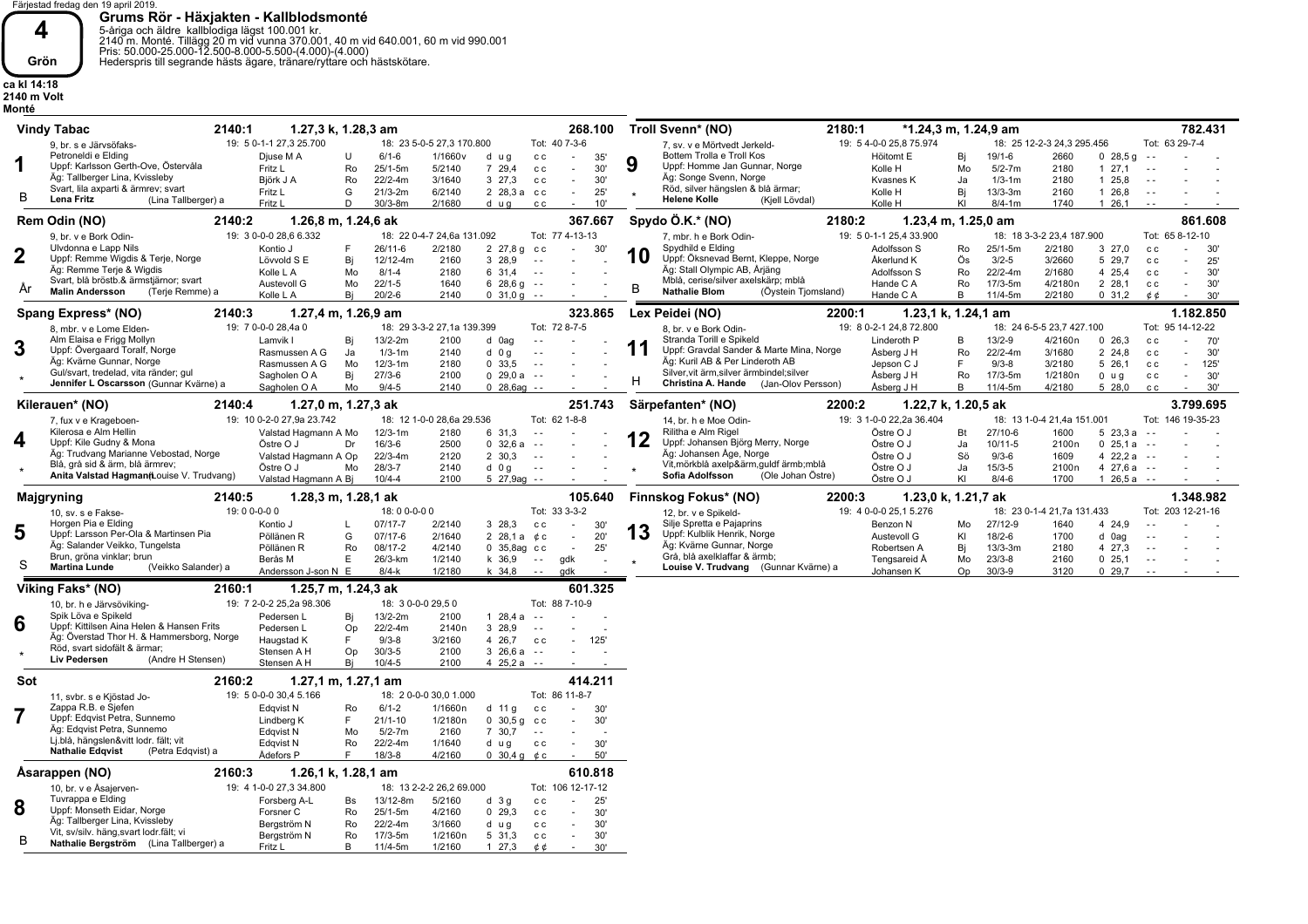

5-åriga ston lägst 200.001 kr. 2140 m. Autostart.

Pris: 100.000-50.000-25.000-13.500-8.500-5.500-3.500

**Folke Hjalmarssons Minneslopp - Femåringslopp Ston**

Färjestads Travsällskaps hederspris "Klarälven" till segrande hästs ägare och körsven. Hederspris till

segrande hästs tränare och hästskötare. Hederstäcke och lagerkrans till segrande häst.

**ca kl 15:00 2140 m Auto**

> **1 2 3 4 5 White Lightning Gun Palema Odessa Celeber Kamperhaugs Dina\* (NO) Hevin Boko** 5, br. s e Maharajah-5, br. s e Ready Cash-5, br. s e Cantab Hall-5, br. s e Ready Cash-5, br. s e Going Kronos-Mountain Dew e Fast Photo Mi Stormy Bi e Cantab Hall Amanda Celeber e Express Ride Tresokay e Self Possessed Welat Boko e Garland Lobell Ingves P Andersson O J Andersson O J Andersson O J Andersson O J Hårleman B Andersson M J Andersson M J Andersson M J Andersson M J Kihlström Ö Kihlström Ö Haugstad K Kihlström Ö Haugstad K Midtfjeld P O Midtfjeld P O Midtfjeld P O Midtfjeld P O Midtfjeld P O Kontio J Kontio J Kontio J Kontio J Kontio J 110' - 70' - 200' - 70' - 100' - 40' 200' - 125' 50' 25' 60' - 125' - 60' 125' 250' - - - - - - 125' - 250' - 200' - 125' - 100' - Uppf: Menhammar Stuteri AB, Ekerö Uppf: Bender Karl-Erik, Kvänum Uppf: Nilsson J & A, Celeber Data & Ek.kons. Uppf: Kamperhaug Lasse Fosby, Norge Uppf: Boko Stables Holland BV, Nederländerna Äg: Stall Joylight - Easy Äg: Stall Palema Äg: SRF Stable Äg: Kamperhaug Lasse Fosby, Norge Äg: Bekir Kesen Kapitalförv. & Rest. AB Vit, grått axelparti, mblå ärmar; mblå \*Blå, rött bröstband; röd Turkos, vitt axelparti, 2-del ärm; vit Orange, vitt fält; vit Blå, vit bröstband & blå ärmar; vit **Oskar J Andersson** (Jörgen Westholm) **Mikael J Andersson** (Pär Hedberg) **Örjan Kihlström Per Oleg Midtfjeld Jorma Kontio 1.359.850 506.000 937.100 531.821 2.430.500 2140:1 2140:2 2140:3 2140:4 2140:5 1.17,9 m, 1.11,5 ak \*1.14,0 m, 1.12,7 am \*1.13,8 m, \*1.11,5 ak 1.15,8 m, \*1.12,4 ak 1.14,9 m, \*1.12,4 am** (Roger Walmann) (Timo Nurmos) Ro Ax S \* S  $\mathbf{U}$ S S S S Å S E J Ax S S S Mp S Bj Mo Bj Mo Bj Ö S S Hd S 0 14,4 a ¢¢ ¢ ¢ 4 11,9 a ¢ ¢ 5 13,3 a 1 13,2 a  $\phi \phi$ ¢ ¢ 4 13,9 a 0 16,4ag ¢c ¢ c 5 12,8 a 1 14,0  $\phi$  c 1 14,2  $\phi$  c 2 14,3 a ¢c 1 14,5 a c c 0 14,3 a cc 0 13,8 a cc 3 it a  $\phi \phi$ ¢ ¢ - - 4 14,6 a 0 13,7ag --0 15,3 a --- - 4 16,0 - - 4 15,8 a 3 15,0 a ¢ c 6 13,9 a cc 2 14,9 cc ¢ c 5 12,9 a 1 12,4 a ¢ c 7/ 9-6 9/ 10-8 28/ 10-4 6/ 11-6 10/ 4-7 3/ 10-4 28/ 10-12 10/ 11-8 21/ 11-2 5/ 4-5 19/ 12-10 19/ 1-11 30/ 1-10 16/ 3-10 30/ 3-8 9/ 9-3 20/ 10-8 17/11-9 4/ 12-5 27/ 3-4 25/ 11-5 26/ 12-5 9/ 2-6 2/ 3-5 10/ 4-7 11/2140 3/1640 11/2140 4/2140 8/2140 4/2140 7/2140 7/2160 2/2160 6/2140 2/2140 7/1640 3/1640 12/2140 5/2160 2100 1640 2100 2180 2100 9/2609 2/2140 2/2160 5/2140 1/2140 - - - - - - - - - - - 1 13,8 Tot: 24 2-3-6 Tot: 31 4-6-3 Tot: 30 8-1-4 Tot: 24 6-3-4 Tot: 26 9-6-2 18: 10 1-1-0 11,9a 154.100 18: 15 4-1-1 12,7a 341.300 18: 20 6-1-3 11,5a 592.100 18: 12 4-0-2 12,4a 392.534 18: 12 4-2-1 12,6a 1.524.500 19: 1 0-0-0 13,9a 13.500 19: 1 0-1-0 14,3a 12.500 19: 4 1-0-1 13,8a 282.000 19: 1 0-0-0 15,8a 4.221 19: 3 1-1-0 12,4a 210.000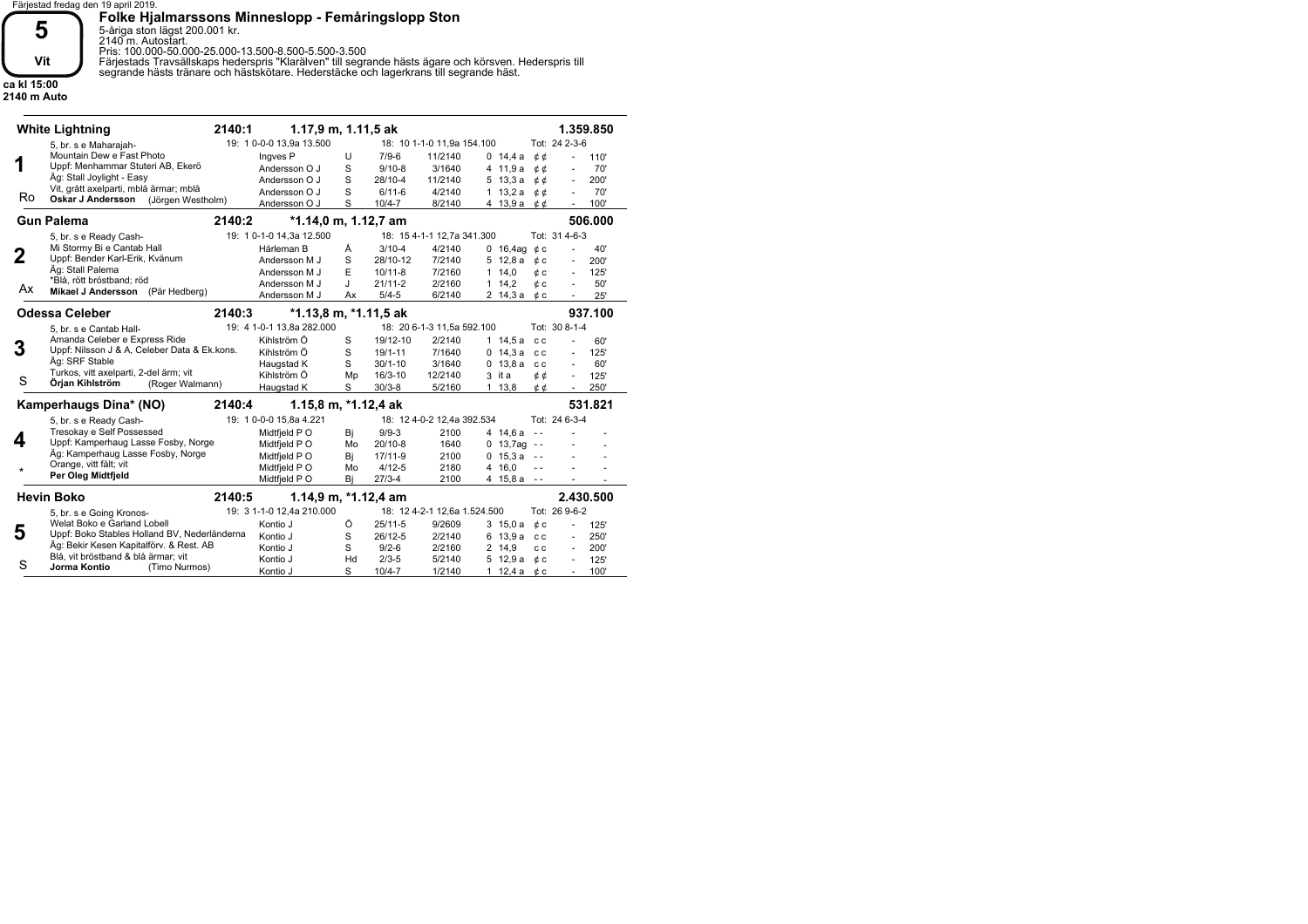

**Th Egnells Memorial**<br>4-åriga och äldre kallblodiga 100.001 - 800.000 kr.<br>1640 m. Tillägg 20 m vid vunna 420.001 - 800.000 kr.<br>Pris: 100.000-50.000-25.000-13.500-8.500-5.500-3.500<br>Färjestads Travsällskaps hederspris "Klarä

Wollebaek T Wollebaek T

Bj Bj

15/ 12-10 30/ 12-6

2100 v 2100

(Reidun Böhn) a

**ca kl 15:22 1640 m Volt**

**Tor Wollebaek** År

| <b>Zitor</b> |                                                      | 1640:1<br>1.24,8 k, 1.25,7 ak         |          |                         |                            |                                    | 402.351                    |    | Strikkeprinsen* (NO)                                     | 1660:5                        | 1.25,3 m, 1.24,7 ak  |                         |                            |                        |                                | 728.986           |
|--------------|------------------------------------------------------|---------------------------------------|----------|-------------------------|----------------------------|------------------------------------|----------------------------|----|----------------------------------------------------------|-------------------------------|----------------------|-------------------------|----------------------------|------------------------|--------------------------------|-------------------|
|              | 5. mbr. h e Ulvsås Zico-                             | 19: 5 2-1-1 24.8 99.000               |          |                         | 18: 11 1-0-2 25.7a 74.236  |                                    | Tot: 26 6-3-5              |    | 11. fux v e Håkon Jo-                                    | 19: 8 0-1-2 26.0a 27.410      |                      |                         | 18: 26 6-0-4 25.4 228.319  |                        |                                | Tot: 116 18-11-10 |
|              | Pâlvi e Pâl Lunar                                    | Jansson T                             | B        | $5/1 - 8$               | 5/1640                     | 3, 24, 8                           | 125'<br>c c<br>$\sim$      |    | Marina Lill e Marine Svarten                             | Sörvik MO                     | Op                   | 22/2-4m                 | 2140 <sub>n</sub>          | 2 28.8                 | $\sim$ $\sim$                  |                   |
| 1            | Uppf: Stall Vinn Tussa HB, Oviken                    | Jansson T                             | Ro       | $1/2 - 3$               | 5/1660                     | 125.8                              | 30'<br>c c<br>$\sim$       | 9  | Uppf: Dahl Knut Olav, Norge                              | Hogner S                      | Bi                   | $13/3 - 3m$             | 2160                       | $d$ 0 g                | $\sim$ $\sim$                  |                   |
|              | Äg: Gabrielsson Gunnar & Leif                        | Gabrielsson E                         | Ös       | $19/2 - 3$              | 3/2140                     | 2 27.2                             | 25'<br>c c<br>$\sim$       |    | Äg: Humborstad Björn, Norge                              | Molin A                       | Ro                   | $17/3 - 5m$             | 3/2160n                    | 3 29.3                 | ¢с                             | 30'               |
|              | Blå,röd krage, midjeband & sömmar; röd               | Gabrielsson E                         | Ös       | $1/3 - 8$               | 6/1640                     | 0, 26.9                            | 50'<br>c c<br>$\sim$       |    | Gul, grått bröstband & ärmbindlar;                       | Humborstad BB                 | Ro                   | $29/3 - 6$              | 4/2140                     | 026,4                  | ¢¢                             | 50'               |
| Os.          | Torbjörn Jansson<br>(Gunnar Gabrielsson) a           | Gabrielsson E                         | Ös       | $27/3-3$                | 4/2140t                    | 1 30,0                             | 25'<br>c c<br>$\sim$       |    | Björn Humborstad a                                       | Sörvik MO                     | KI                   | $8/4 - 1m$              | 1740                       | $327.19 - -$           |                                |                   |
|              |                                                      |                                       |          |                         |                            |                                    |                            |    |                                                          |                               |                      |                         |                            |                        |                                |                   |
|              | Mira* (NO)                                           | *1.26,3 k, 1.25,6 ak<br>1640:2        |          |                         |                            |                                    | 330.200                    |    | <b>Vollanfaks</b>                                        | 1660:6                        | 1.25,4 m, 1.25,5 am  |                         |                            |                        |                                | 515.867           |
|              | 9, br. s e Skibber-                                  | 19: 4 0-0-2 28,1a 10.552              |          |                         | 18: 14 0-1-0 25,6a 15.828  |                                    | Tot: 121 3-7-10            |    | 8, sv. v e Järvsöfaks-                                   | 19: 5 2-1-1 25,5a 78.828      |                      |                         | 18: 20 5-3-0 25,4 211.439  |                        | Tot: 69 15-6-2                 |                   |
|              | Eira e Hof Lundin                                    | Valstad Hagmann A Bi                  |          | $14/11-7$               | 2100                       | 0, 28.4a                           | $\sim$ $\sim$              |    | Vollanfrökna e Elding                                    | Nilsen P L                    | Bi                   | $16/1 - 7$              | 2100                       | 225.5a                 | $\sim$ $\sim$                  |                   |
|              | Uppf: Gravdal Eivind, Norge                          | Rennesvik E                           | Mo       | $22/1 - 5$              | 1640                       | $0\;29,6q$                         | $\sim$ $\sim$              | 10 | Uppf: Wall Mona & Adolfsson Christina                    | Nilsen P L                    | F                    | $21/1 - 10$             | 4/2180n                    | 1 28,4 $q$ cc          |                                | 30'               |
|              | Äg: Johansen Jane K.& Helle Björnar, Norge           | Rennesvik E                           | Bi       | $8/2 - 4$               | 1609                       | $0, 28, 1$ ag                      | $\sim$ $\sim$              |    | Äg: Edman Karl-Gösta & Bryntesson Thomas                 | Nilsen P L                    | Ro                   | $22/2-6$                | 5/2140                     | 0 27,3ag cc            |                                | 50'               |
|              | Vit, vinröda hängslen & ärmar; vinröd                | Edvardsen H                           | Mo       | $12/3 - 1m$             | 2180                       | 3, 31.1                            | $\sim$ $-$                 |    | Blå, rött bröstband & ärmrevär; blå                      | Nilsen P L                    | F.                   | $18/3 - 8$              | 1/2160                     | 3 27,2 cc              |                                | 50'               |
|              | <b>Niclas Benzon</b>                                 | (Jane Kathrin Johansen) a Edvardsen H | Op       | 22/3-4m                 | 2120                       | 3 30,8                             | $\sim$ $\sim$              | Ar | Per Ludvig Nilsen                                        | Nilsen P L                    | År                   | $7/4 - 5$               | 1/2180                     | $1\,25.6$              | C C                            | 20'               |
|              |                                                      |                                       |          |                         |                            |                                    |                            |    |                                                          |                               |                      |                         |                            |                        |                                | 722.221           |
|              | Ingerö Mari* (NO)                                    | 1640:3<br>1.26,6 k, 1.24,2 ak         |          |                         |                            |                                    | 418.255                    |    | Emil Mollyn* (NO)                                        | 1660:7                        | *1.24,8 m, 1.22,8 ak |                         |                            |                        |                                |                   |
|              | 9. bork s e Bork Odin-                               | 19: 7 0-0-0 26,6a 22.159              |          |                         | 18: 22 1-4-4 24,2a 118.173 |                                    | Tot: 122 3-11-18           |    | 6. br. h e Järvsöfaks-                                   | 19: 5 2-1-0 22,8a 85.471      |                      |                         | 18: 22 8-2-2 23,7a 301.250 |                        | Tot: 55 16-8-4                 |                   |
| 3            | Mörtvedt Mari e Elding                               | Tengsareid Å                          | Bi       | $27/2 - 1$              | 2100                       | 6 26,6 a                           | $\sim$ $\sim$              | 11 | Celine Mollyn e Slogum Björn                             | Östre O J                     | Ja                   | $12/1 - 9$              | 2100                       | 027,0a                 | $\sim$ $\sim$                  |                   |
|              | Uppf: Ingerö-Olsen Hans-Ole, Norge                   | Tengsareid Å                          | Bi       | $6/3 - 7$               | 2140                       | 7 29.3                             | $\sim$ $\sim$              |    | Uppf: Hjörneröd Elisabeth, Norge                         | Östre O J                     | Sö                   | $24/2 - 1$              | 2180                       | 124.8                  | $\sim$ $\sim$                  |                   |
|              | Äg: Skubberud Frank Andre, Norge                     | Tengsareid Å                          | Mo       | $23/3-2$                | 2160                       | 5 28.2                             | $\sim$ $\sim$              |    | Äg: Team Emil, Norge                                     | Östre O J                     | Dr                   | $16/3-3$                | 2100                       | $127.3a - -$           |                                |                   |
|              | Beige, tvådelad svart ärm; beige                     | Gundersen M T                         | Mo       | $28/3 - 7$              | 2160                       | 4 28,0                             | $\sim$ $\sim$              |    | Blå, vita sidor, ärmbindlar; vit<br>Ole Johan Östre      | Östre O J                     | Mo                   | $23/3 - 8$              | 2140                       | $d$ 0 g                | $\sim$ $\sim$                  |                   |
|              | Magnus Jakobsson (Frank A. Skubberud) a              | Tengsareid Å                          | Bi       | $3/4 - 5$               | 2100                       | $528.0a - -$                       |                            |    | (Petter Glittum)                                         | Östre O J                     | Bi                   | $3/4 - 7$               | 1609                       | $22.8a - -$            |                                |                   |
|              | El Viktor* (NO)                                      | 1640:4<br>1.24,9 k, 1.23,8 ak         |          |                         |                            |                                    | 417.271                    |    | Joker C.K. (NO)                                          | 1660:8                        | 1.23,6 k, 1.23,7 ak  |                         |                            |                        |                                | 687.592           |
|              | 7, sv. h e Alm Viktor-                               | 19: 4 1-0-1 23,8a 47.800              |          |                         | 18: 8 0-1-1 24,9 54.100    |                                    | Tot: 34 18-5-2             |    | 8. sv. h e Bork Odin-                                    | 19: 5 0-2-0 23,7a 42.500      |                      |                         | 18: 3 0-0-1 28,2a 10.015   |                        | Tot: 44 10-8-5                 |                   |
|              | Eldingstjerna e Elding                               | Eriksson U                            | Ro       | $23/11-3$               | 4/1660                     | 0, 26.4                            | 30'<br>c c<br>$\sim$       |    | Romhus Molla e Frigg Mollyn                              | Skoglund R N                  | <b>Bs</b>            | $28/2 - 8$              | 5/2160                     | 5 26.8                 | c c                            | 50                |
| 4            | Uppf: Refsdal Kjartan, Norge                         | Ohlsson U                             | Ös       | $19/2 - 3$              | 2/2140                     | 127.2                              | 25'<br>c c<br>$\sim$       | 12 | Uppf: Kulblik Thea Merete, Norge                         | Skoglund R N                  | Ro                   | $8/3 - 7$               | 7/1640                     | 2 23.7 a cc            |                                | 35'               |
|              | Äg: Sanda Racing Stable AB, Arjäng                   | Ohlsson U                             | Ös       | $1/3 - 8$               | 2/1640                     | 4 25,0                             | 50'<br>c c<br>$\sim$       |    | Äg: Stall Mao o Hans Vänner                              | Skoglund R N                  | B                    | $20/3 - 7$              | 12/2140                    | $0$ 26,4ag $cc$        |                                | 70'               |
|              | Turkos, vitt axelparti, 2-del ärm; vit               | Jansson T                             | Ro       | $8/3 - 7$               | 11/1640                    | 3 23,8 a cc                        | 35'<br>$\sim$              |    | Mblå, guldf.midjeband, sömmar; guld                      | Skoglund R N                  | Ro                   | $29/3 - 6$              | 7/2140                     | 7 26,4                 | ¢¢                             | 50'               |
| B            | Örjan Kihlström<br>(Öystein Tjomsland)               | Kihlström Ö                           | G        | $28/3 - 7$              | 4/1660                     |                                    |                            | н  | (Jan-Olov Persson)<br><b>Björn Goop</b>                  | Persson J-O                   | G                    | $8/4 - 6$               | 6/1640                     | 2 24,4 a $\phi$        |                                | 30'               |
|              |                                                      |                                       |          |                         |                            | 6 25.4 g $0,6$                     | 50'                        |    |                                                          |                               |                      |                         |                            |                        |                                |                   |
|              |                                                      |                                       |          |                         |                            |                                    |                            |    |                                                          |                               |                      |                         |                            |                        |                                |                   |
|              | Stensvik Martin* (NO)                                | 1.24.9 m. 1.24.1 ak<br>1660:1         |          |                         |                            |                                    | 769.420                    |    | Tysvär Loke* (NO)                                        | 1660:9                        | 1.24,7 m, 1.22,6 ak  |                         |                            |                        |                                | 725.949           |
|              | 9. mbr. v e Moe Odin-                                | 19: 4 2-0-1 25,1 93.913               |          |                         | 18: 9 3-1-0 24.7a 118.182  |                                    | Tot: 78 17-12-6            |    | 8, sv. h e Bork Odin-                                    | 19: 5 0-0-1 25.9a 24.270      |                      |                         | 18: 17 1-2-1 22.6a 97.050  |                        | Tot: 50 13-3-5                 |                   |
|              | Kos Marie e Kos Knekten                              | Dalen D S                             | Bj       | 10/10-8                 | 2140                       | $d$ 0 g                            | $\sim$ $\sim$              |    | Imola e Ilmin                                            | Flåten G                      | KI                   | $17/1 - 1$              | 2140                       | 5 28.5                 |                                |                   |
| 5            | Uppf: Helseth Gaute Inge, Norge                      | Steinseth B                           | Op       | $25/1 - 5$              | 2140                       | 127,7                              | $\sim$ $\sim$              | 13 | Uppf: Lönning Harald, Norge                              | Flåten G                      | Op                   | $2/2-9$                 | 2120                       | 4 26.4                 | $\sim$ $\sim$                  |                   |
|              | Äg: Lökken Erik, Norge                               | Dalen D S                             | Op       | $2/2-9$                 | 2120                       | 126.0                              | $\sim$ $\sim$              |    | Äg: Kristiansen Pål, Norge                               | Flåten G                      | Ja                   | $16/2 - 7$              | 1609                       | 0, 25.9a               | $\sim$ $\sim$                  |                   |
|              | Röd, gröna manchetter; röd                           | Steinseth B                           | Ja       | $16/2-5$                | 2100                       | $3\;25.4a$                         | $\sim$ .                   |    | Ljblå, blå lodrätt fält, ljblå ärmb; bl                  | Flåten G                      | Ja                   | $10/3 - 1$              | 2100 <sub>n</sub>          | $3\;27.4a$             | $\sim$ $\sim$                  |                   |
|              | Björn Steinseth<br>(Erik Lökken) a                   | Steinseth B                           | Bi       | $27/2 - 7$              | 1660                       | $525,19 -$                         |                            |    | <b>Dagfinn Aarum</b><br>(Pål Kristiansen) a              | Flåten G                      | Dr                   | $16/3-3$                | 2100                       | $628.2a - -$           |                                |                   |
|              | Wellek* (NO)                                         | 1660:2<br>*1.24,6 m, 1.23,4 ak        |          |                         |                            |                                    | 758.689                    |    | Kolbergs Lillefot (NO)                                   | 1660:10                       | *1.24,0 k, 1.24,9 ak |                         |                            |                        |                                | 732.715           |
|              | 6, br. v e Voje Faks-                                | 19: 4 2-0-1 23.4a 143.507             |          |                         | 18: 20 4-1-3 24.6 218.426  |                                    | Tot: 54 14-5-10            |    | 12, sv. v e Sokna Troll-                                 | 19: 1 0-0-0 25.9a 500         |                      |                         | 18: 22 0-4-4 24.6 98.000   |                        |                                | Tot: 129 16-18-10 |
|              | Brödsjö Vilja e Moe Odin                             | Dalen D S                             | Bi       | 26/12-6                 | 2100                       | 6 28,6 a                           | $\sim$ $\sim$              |    | Kolberg Rappa e Rappfot                                  | Bergh H                       | <b>Sk</b>            | $17/8 - 6$              | 1/2140                     | 528,3a                 | c c                            | 25'               |
| 6            | Uppf: Fostvedt Jörn, Norge                           | Höitomt E                             | Ja       | $12/1-9$                | 2100                       | $126.4a - -$                       |                            | 14 | Uppf: Nygård Björn, Norge                                | Fritz L                       | D                    | $2/9 - 1m$              | 2/1660                     | 2 25,5                 | c c                            | 10'               |
|              | Äg: Stall Wellek, Norge                              | Höitomt E                             | Ja.      | $16/2 - 7$              | 1609                       | $3\;25.0a$                         | $\sim$ $\sim$              |    | Äg: Highlife HB, Lunde                                   | Bergh H                       | U                    | $29/9 - 7$              | 1/2180                     | 2 28,0                 | ¢ c                            | 30'               |
|              | Blå, vit bröstband & blå ärmar; vit                  | Höitomt E                             | Sö       | $9/3 - 9$               | 2140                       | 1 $23,8a$                          | $\sim$ $\sim$              |    | Vit, blå/orange axp, hängslen &rev vit                   | Fritz L                       | Ös                   | 15/10-2m                | 1/1680n                    | 2 28,0                 | c c                            | 10'               |
|              | Jorma Kontio<br>(Kjell Lövdal)                       | Höitomt E                             | Bi       | $3/4 - 7$               | 1609                       | $423.4a - -$                       |                            | D  | Hans Bergh a                                             | Bergh H                       | G                    | $8/4 - 6$               | 9/1640                     | $0, 25.9a$ cc          |                                | 30'               |
|              |                                                      |                                       |          |                         |                            |                                    |                            |    |                                                          |                               |                      |                         |                            |                        |                                |                   |
|              | Kong Henry (NO)                                      | 1660:3<br>*1.23,0 k, 1.24,3 ak        |          |                         |                            |                                    | 640.225                    |    | Björnemyr Texa* (NO)                                     | 1660:11                       | *1.25,3 k, 1.23,7 ak |                         |                            |                        |                                | 547.753           |
|              | 8, br. v e Lome Kongen-<br>Löv Perla e Lome Elden    | 19: 1 0-0-0 26,4 2.100                |          |                         | 18: 15 2-2-2 23,0 198.520  |                                    | Tot: 71 10-5-16            |    | 7, sv. s e Dotterud Teddy-<br>Biörnemvr Blesa e Moe Odin | 19: 1 0-0-0 27,5 10.552       |                      |                         | 18: 9 1-0-1 23,7a 137.808  |                        | Tot: 39 9-7-5<br>$\sim$ $\sim$ |                   |
|              | Uppf: Stomperud Karin Steiner & Atle                 | Skoglund R N                          | G        | $11/10-8$               | 10/2160                    | 2 2 5.1                            | ¢φ<br>50'<br>$\sim$ $\sim$ |    | Uppf: Mathiesen Monica & Leif-Morten                     | Höitomt E                     | Ja                   | $7/7 - 6$               | 1609                       | 5 23.7 a               |                                |                   |
|              | Äg: Andersen Richard & Stomperud Beathe              | Austevoll G                           | Bj       | 17/10-5                 | 1609                       | $3\;24.3a$                         | $\sim$                     | 15 | Äg: Skaane Ida T.& Eriksen C., Norge                     | Höitomt E                     | Sö                   | $20/7 - 5$              | 2160                       | 6 27,7                 | $\sim$ $\sim$                  |                   |
|              | Svart, vitt axp, röda stj.&staplar röd               | Andersson M J                         | Ro       | $3/11 - 8$<br>$16/11-7$ | 1/2160                     | 4 25,5                             | ¢с<br>200'<br>$\sim$       |    | Blå, silver axelparti&svart ärm; silv                    | Höitomt E                     | Ja                   | $7/12 - 5$              | 2120                       | 4 29.1                 | $\sim$ $\sim$                  |                   |
| Ar           | Mikael J Andersson (Mats Andersson)                  | Skoglund R N<br>Andersson M J         | Ro<br>År | $7/4 - 5$               | 7/2140<br>5/2180           | 3 24,7 a $\phi$ $\phi$<br>7 26,4   | 50'<br>20'<br>c c          |    | Carl Johan Jepson (Ida T. Skaane) a                      | Höitomt E<br><b>Höitomt E</b> | Bi<br>Ja             | $26/12-6$<br>$12/1 - 6$ | 2100<br>2100               | $328.1a - -$<br>4 27,5 | $\sim$ $\sim$                  |                   |
|              |                                                      |                                       |          |                         |                            |                                    |                            |    |                                                          |                               |                      |                         |                            |                        |                                |                   |
|              | Kaksen N.O. (NO)                                     | 1660:4<br>*1.23,3 k, *1.25,2 am       |          |                         |                            |                                    | 685.083                    |    |                                                          |                               |                      |                         |                            |                        |                                |                   |
|              | 10. sv. v e Järvsöfaks-                              | 19:00-0-00                            |          |                         | 18: 11 3-0-1 23,3 291.664  |                                    | Tot: 38 14-3-3             |    |                                                          |                               |                      |                         |                            |                        |                                |                   |
|              | Viljefryd e Dublan                                   | Wollebaek T                           | Sä       | $8/9 - 8$               | 8/2160                     | 1, 24, 6                           | ¢¢<br>125'                 |    |                                                          |                               |                      |                         |                            |                        |                                |                   |
| 8            | Uppf: Böhn Reidun, Arjäng<br>Äg: Böhn Reidun, Årjäng | Wollebaek T<br>Wollebaek T            | Le<br>G  | 29/9-10<br>$11/10-8$    | 2140<br>8/2160             | $0$ 27,3ag<br>0 25,7 g $\phi \phi$ | $\sim$ $\sim$<br>50'       |    |                                                          |                               |                      |                         |                            |                        |                                |                   |

- -

- -

- - d 0ag - -

0 uag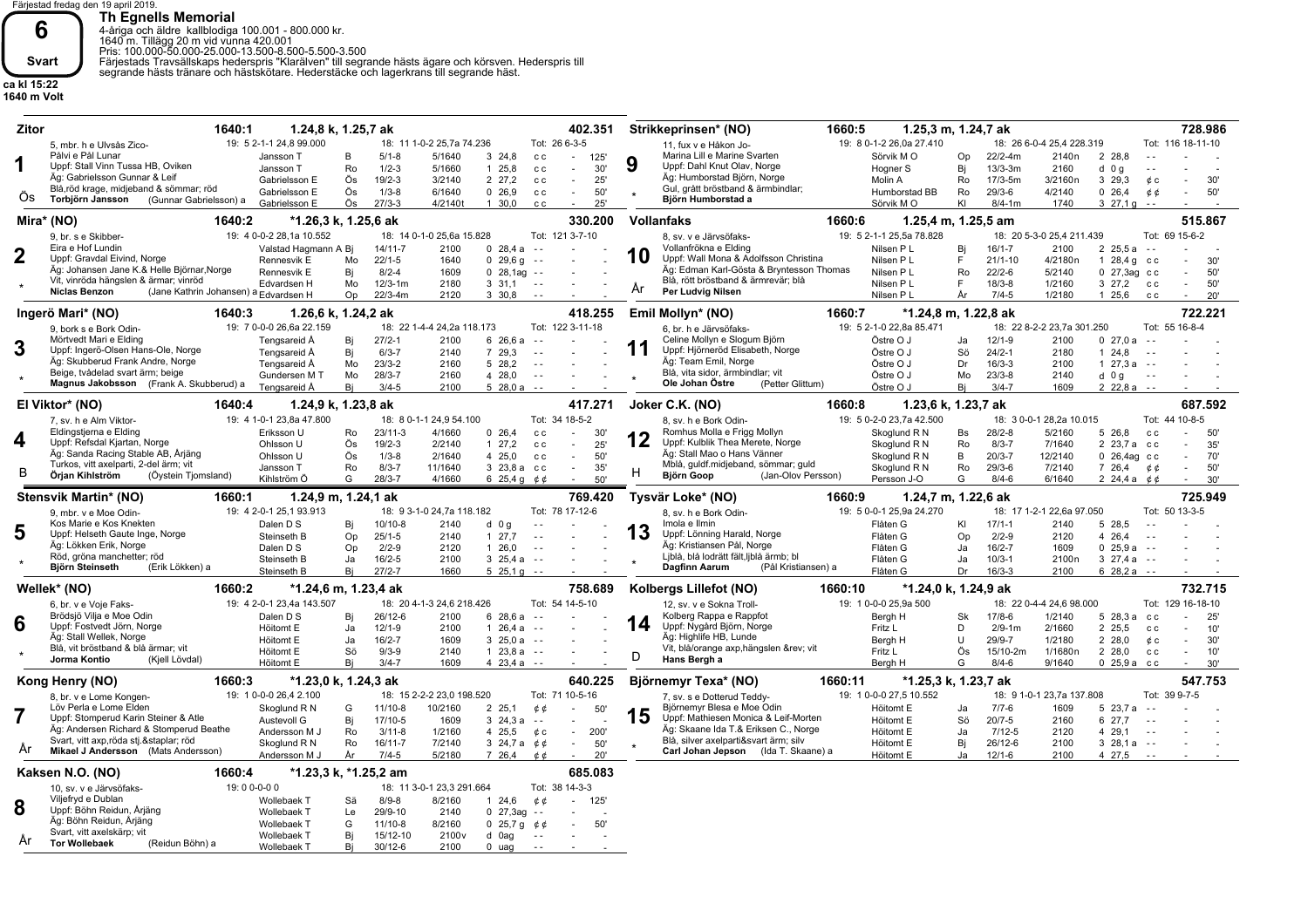**7**<br> **Ears "Tvåan" Nilssons Minneslopp - Lärlingslopp**<br>
<sup>2-áriga och äldre 50.001 - 175.000 kr, körda av C-E- eller F- licensinnehavare.<br> **Ljusbrun** Pris: 100.000-50.000-25.000-13.500-8.500-5.500-3.500<br>
Hederspris till seg</sup>

**ca kl 15:45 2140 m Auto**

|             | 2140:1<br><b>Taiga Woodland</b>                                             | 1.14,0 ak                                                                                                                                                                                                                                                                                                                                                                                                                                                                                                                                                                                                                                                                                                                                                                                                                                                                                                                                                                                                                                                                                                                                                                                                                                                                                                                                                                                                                                                                                                                                                                                                                                                                                                                                                                                                                                                                                                                                                                                                                                                                                                                                                                                                                                                                                                                                                                                                                                                                                                                                                                                                                                                                                                                                                                                                                                                                                                                                                                                                                                                                                                                                                                                                                                                                                                                                                                                                                                                                                                                                                                                                                                                                                                                                                                                                                                                                                                                                                                                                                                                                                                                                                                                                                                                                                    |                      |                           |                    |                             | 130.000                     |            | <b>Mellby Galanga</b><br>2140:9        |                          | 1.16,4 m, 1.16,2 am |                          |                   |              | 90.483        |
|-------------|-----------------------------------------------------------------------------|----------------------------------------------------------------------------------------------------------------------------------------------------------------------------------------------------------------------------------------------------------------------------------------------------------------------------------------------------------------------------------------------------------------------------------------------------------------------------------------------------------------------------------------------------------------------------------------------------------------------------------------------------------------------------------------------------------------------------------------------------------------------------------------------------------------------------------------------------------------------------------------------------------------------------------------------------------------------------------------------------------------------------------------------------------------------------------------------------------------------------------------------------------------------------------------------------------------------------------------------------------------------------------------------------------------------------------------------------------------------------------------------------------------------------------------------------------------------------------------------------------------------------------------------------------------------------------------------------------------------------------------------------------------------------------------------------------------------------------------------------------------------------------------------------------------------------------------------------------------------------------------------------------------------------------------------------------------------------------------------------------------------------------------------------------------------------------------------------------------------------------------------------------------------------------------------------------------------------------------------------------------------------------------------------------------------------------------------------------------------------------------------------------------------------------------------------------------------------------------------------------------------------------------------------------------------------------------------------------------------------------------------------------------------------------------------------------------------------------------------------------------------------------------------------------------------------------------------------------------------------------------------------------------------------------------------------------------------------------------------------------------------------------------------------------------------------------------------------------------------------------------------------------------------------------------------------------------------------------------------------------------------------------------------------------------------------------------------------------------------------------------------------------------------------------------------------------------------------------------------------------------------------------------------------------------------------------------------------------------------------------------------------------------------------------------------------------------------------------------------------------------------------------------------------------------------------------------------------------------------------------------------------------------------------------------------------------------------------------------------------------------------------------------------------------------------------------------------------------------------------------------------------------------------------------------------------------------------------------------------------------------------------------------------|----------------------|---------------------------|--------------------|-----------------------------|-----------------------------|------------|----------------------------------------|--------------------------|---------------------|--------------------------|-------------------|--------------|---------------|
|             | 6, br. v e Torvald Palema-                                                  | 19: 2 1-0-1 15,0a 47.500                                                                                                                                                                                                                                                                                                                                                                                                                                                                                                                                                                                                                                                                                                                                                                                                                                                                                                                                                                                                                                                                                                                                                                                                                                                                                                                                                                                                                                                                                                                                                                                                                                                                                                                                                                                                                                                                                                                                                                                                                                                                                                                                                                                                                                                                                                                                                                                                                                                                                                                                                                                                                                                                                                                                                                                                                                                                                                                                                                                                                                                                                                                                                                                                                                                                                                                                                                                                                                                                                                                                                                                                                                                                                                                                                                                                                                                                                                                                                                                                                                                                                                                                                                                                                                                                     |                      | 18:00-0-00                |                    |                             | Tot: 13 4-2-2               |            | 4, sth.fux v e Maharajah-              | 19: 1 1-0-0 16,6a 16.883 |                     | 18: 6 1-1-1 16,2a 73.600 |                   | Tot: 7 2-1-1 |               |
|             | Chip's Confection e Pine Chip                                               | Elias M                                                                                                                                                                                                                                                                                                                                                                                                                                                                                                                                                                                                                                                                                                                                                                                                                                                                                                                                                                                                                                                                                                                                                                                                                                                                                                                                                                                                                                                                                                                                                                                                                                                                                                                                                                                                                                                                                                                                                                                                                                                                                                                                                                                                                                                                                                                                                                                                                                                                                                                                                                                                                                                                                                                                                                                                                                                                                                                                                                                                                                                                                                                                                                                                                                                                                                                                                                                                                                                                                                                                                                                                                                                                                                                                                                                                                                                                                                                                                                                                                                                                                                                                                                                                                                                                                      | Hd                   | 09/17-6                   | 2/1640             | $0$ 14,3ag $cc$             | $\sim$                      | 20'        | Mellby Dazzle e From Above             | Ohlsson U                | Ös<br>$8/6 - 11$    | 8/2140                   | 4 16,7            | c c          | 25'           |
|             | Uppf: Gunnarsson Ulf & Andersson Kent                                       | Elias M                                                                                                                                                                                                                                                                                                                                                                                                                                                                                                                                                                                                                                                                                                                                                                                                                                                                                                                                                                                                                                                                                                                                                                                                                                                                                                                                                                                                                                                                                                                                                                                                                                                                                                                                                                                                                                                                                                                                                                                                                                                                                                                                                                                                                                                                                                                                                                                                                                                                                                                                                                                                                                                                                                                                                                                                                                                                                                                                                                                                                                                                                                                                                                                                                                                                                                                                                                                                                                                                                                                                                                                                                                                                                                                                                                                                                                                                                                                                                                                                                                                                                                                                                                                                                                                                                      | Å                    | 10/17-5                   | 4/2140             | 2 15,6 а сс                 |                             | 9<br>30'   | Uppf: Mellby Gård AB, Malmö            | Ohlsson U                | Bs<br>$8/7 - 6$     | 2/2140                   | 3, 16, 4g         | c c          | 50'           |
|             | Äg: Stall Woodlandhorses AB, Sundsvall                                      | Waldmüller M                                                                                                                                                                                                                                                                                                                                                                                                                                                                                                                                                                                                                                                                                                                                                                                                                                                                                                                                                                                                                                                                                                                                                                                                                                                                                                                                                                                                                                                                                                                                                                                                                                                                                                                                                                                                                                                                                                                                                                                                                                                                                                                                                                                                                                                                                                                                                                                                                                                                                                                                                                                                                                                                                                                                                                                                                                                                                                                                                                                                                                                                                                                                                                                                                                                                                                                                                                                                                                                                                                                                                                                                                                                                                                                                                                                                                                                                                                                                                                                                                                                                                                                                                                                                                                                                                 | J                    | $22/1-k$                  | 1/2140             | k 17,5                      | gdk<br>$\sim$ $\sim$ $\sim$ |            | Äg: Berglund Oscar, Brunflo            | Ohlsson U                | Sä<br>$30/7 - 5$    | 1/2140                   | 2 16,2 а сс       |              | 50'           |
| Hd          | Blå, röd vinkel; blå                                                        | Untersteiner J                                                                                                                                                                                                                                                                                                                                                                                                                                                                                                                                                                                                                                                                                                                                                                                                                                                                                                                                                                                                                                                                                                                                                                                                                                                                                                                                                                                                                                                                                                                                                                                                                                                                                                                                                                                                                                                                                                                                                                                                                                                                                                                                                                                                                                                                                                                                                                                                                                                                                                                                                                                                                                                                                                                                                                                                                                                                                                                                                                                                                                                                                                                                                                                                                                                                                                                                                                                                                                                                                                                                                                                                                                                                                                                                                                                                                                                                                                                                                                                                                                                                                                                                                                                                                                                                               | J                    | $12/2 - 2$                | 4/2140             | $1\,15,0a\,c\,c$            | $\sim$                      |            | Svart, vit lodf, röd hängsl & ärmb;röd | Leo E                    | Bs<br>$21/8 - 7$    | 4/2140                   | 0 distag $\phi$ c |              | 50'<br>$\sim$ |
|             | <b>Christian Fiore</b>                                                      | Fiore C                                                                                                                                                                                                                                                                                                                                                                                                                                                                                                                                                                                                                                                                                                                                                                                                                                                                                                                                                                                                                                                                                                                                                                                                                                                                                                                                                                                                                                                                                                                                                                                                                                                                                                                                                                                                                                                                                                                                                                                                                                                                                                                                                                                                                                                                                                                                                                                                                                                                                                                                                                                                                                                                                                                                                                                                                                                                                                                                                                                                                                                                                                                                                                                                                                                                                                                                                                                                                                                                                                                                                                                                                                                                                                                                                                                                                                                                                                                                                                                                                                                                                                                                                                                                                                                                                      |                      |                           |                    |                             |                             |            |                                        | Djuse M E                | Le                  | 1640                     |                   |              |               |
|             | Arc en Ciel                                                                 | 30'<br>Õs<br><b>Mats E Djuse</b><br>(Laura Myllymaa)<br>(Oscar Berglund) a<br>$6/3 - 7$<br>1/2140<br>3 15,8 a cc<br>$11/3-3$<br>$1.16,6a --$<br>70'<br>149.690<br>159.559<br>2140:2<br>*1.15,6 m, 1.14,1 am<br>Hairos F.Boko* (DE)<br>2140:10<br>*1.13,0 ak<br>Tot: 16 2-2-2<br>19: 2 2-0-0 13,0a 75.000<br>19: 5 2-0-1 15,6 59.359<br>18: 3 0-0-0 15,4a 1.500<br>18: 5 1-0-1 14,5a 27.181<br>Tot: 15 6-1-1<br>5, br. v e Quick Wood-<br>Pocono Boko e El Paso Kash<br>$5/2 - 6$<br>2140<br>$117.6a -$<br>de Vlieger R T<br>$8/7 - 4$<br>2600<br>$0$ 19,4 a<br>Gundersen M T<br>Mo<br>Du<br>$\sim$ $\sim$<br>10<br>Uppf: Boko Stables Holland BV, Nederländerna<br>Mo<br>$26/2 - 5$<br>2140<br>3 17,6ag<br>van Rijn J<br>Wo<br>$20/7 - 9$<br>1, 14.8a<br>Gundersen M T<br>2100<br>$\sim$ $\sim$<br>$\sim$ $\sim$<br>Äg: Merwestaal Moerdijk BV, Nederländerna<br>4 18.7<br>$7/3 - 7$<br>35'<br>$2/8 - 12$<br>3, 14.5a<br>Andersson M J<br>Ă<br>5/2160<br>van Riin J<br>Bn<br>1900<br>$\sim$ $\sim$<br>c c<br>$\sim$<br>*Orange, vitt bröstmand&blå revär; or<br>Svart, grönt axelp, vitt bröstband; sv<br>F<br>$25/3 - 4$<br>$14/3 - 7$<br>Andersson M J<br>6/2160<br>1 15,6<br>25'<br>Untersteiner P<br>Å<br>5/2140<br>$1.15.9a$ cc<br>35'<br>c c<br>$\sim$<br>Hd<br>(Sofie Karlsson) a<br><b>Peter Zadel</b><br>(Peter Untersteiner)<br>Andersson M J<br>År<br>$7/4-3$<br>5/2140<br>4 16,4<br>20'<br>Untersteiner P<br>$6/4 - 2$<br>2/1640<br>$1\,13,0a\,c\,c$<br>c c<br>40'<br>162.200<br>2140:3<br>1.17,0 k, 1.14,9 ak<br>158.700<br><b>Choco Garline</b><br>2140:11<br>1.17,1 m, 1.14,0 ak<br>Tot: 12 3-5-1<br>19: 5 2-1-0 17,0a 83.200<br>19: 4 1-2-0 17,1a 55.500<br>18: 8 2-3-1 14,9a 103.200<br>18: 6 2-0-0 14,0a 71.500<br>Tot: 12 4-1-1<br>5. svbr. v e Chocolatier-<br>Melanie Garline e Love You<br>Andersson M J<br>$31/12 - 9$<br>12/2140n<br>$0$ 19,8 a $cc$<br>$28/1 - 7$<br>3/2140<br>7 17,8ag cc<br>Ax<br>100'<br>Sedström L<br>Mp<br>30'<br>$\sim$<br>Uppf: Wallin Magnus, Hudiksvall<br>Ö<br>7/2640<br>Ro<br>$10/2 - 7$<br>4/2140n<br>Jepson C J<br>$1/3 - 1$<br>2 17,7<br>25'<br>Sedström L<br>1 17,0 a cc<br>c c<br>30'<br>$\sim$<br>Äg: Stall Travklubben i Falköping<br>Äg: Sedström Linda & Stall SEFREMA HB<br>Ro<br>$22/2-5$<br>Jepson C J<br>Å<br>$14/3 - 5$<br>9/2140<br>2 17,9 а сс<br>35'<br>Sedström L<br>6/2140<br>2 17,7<br>$\sim$<br>c c<br>30'<br>Svart, vitt bröstband & axelklaff; sva<br>Svart, vitt axelp, hängslen & ärmb; sv<br>$30/3 - 8$<br>E<br>Claesson F<br>2/2140<br>0, 18, 0<br>25'<br>Ohlsson U<br>$3/3 - 7$<br>10/2640<br>6 18,2 а сс<br>100<br>Ax<br>c c<br>$\sim$<br>$\sim$<br>Ö<br>Linda Sedström<br>(Eric Martinsson)<br>Ro<br>$17/3-2$<br>Jepson C J<br>$5/4 - 4$<br>10/2640<br>1 17,1 a $\phi \phi$<br>25'<br>Sedström L<br>7/2140n<br>$1.17, 1a$ cc<br>Ax<br>30'<br>÷.<br>146.500<br>140.000<br><b>Fast Food Hanover (US)</b><br>2140:12<br>2140:4<br>1.16,6 m, *1.16,1 am<br>1.16,9 m, *1.15,1 am<br>19: 3 2-1-0 16,1a 100.000<br>18: 2 0-2-0 16,6 40.000<br>Tot: 5 2-3-0<br>19: 9 2-3-3 15,1a 141.000<br>18: 1 0-0-0 19,2 5.500<br>Tot: 10 2-3-3<br>4, br. v e Cantab Hall-<br>Västerbo My Melody e Super Arnie<br>Frenchfrysnvinegar e Angus Hall<br>Kontio J<br>$12/12 - 1$<br>8/2140<br>2 17,7<br>$17/2 - 8$<br>1/1640<br>S<br>Andersson O J<br>E<br>1 15.4a c<br>c c<br>40'<br>35'<br>12<br>Uppf: Smith David S, Canada<br>Uppf: Brodda International HB, Lund<br>Ö<br>S<br>$19/12 - 3$<br>1/2140<br>2 16.6<br>$1/3 - 2$<br>2 16.1 a cc<br>Kontio J<br>c c<br>40'<br>Riesterer I<br>2/1609<br>25'<br>Äg: Team Westholm AB, Sala<br>6/2140<br>Kontio J<br>S<br>1 16,1 a cc<br>Ro<br>$17/3-2$<br>2/2140n<br>2 17,6 а сс<br>$13/2-3$<br>40'<br>Riesterer I<br>30'<br>$\sim$<br>$\sim$<br>Röd, ljusblått axelp, ljblå ärm; röd<br>Kontio J<br>S<br>$26/2-6$<br>3/2640<br>$1.17,3a$ cc<br>G<br>$28/3 - 5$<br>9/2140<br>$3\ 16.9a\ c$<br>40'<br>Riesterer I<br>30'<br>$\sim$<br>$\sim$<br>Ro<br><b>Ida Riesterer</b><br>(Timo Nurmos)<br>(Jörgen Westholm)<br>Kontio J<br>S<br>$13/3 - 4$<br>4/2640n<br>2 18,0ag cc<br>Riesterer I<br>F.<br>$1/4 - 7$<br>9/2140<br>40'<br>1 15,1 a $c \phi$<br>30'<br>$\sim$<br>2140:5<br>1.15,1 l, 1.14,5 am<br>173.000<br>19: 3 1-1-0 14,8a 58.000<br>18: 4 2-0-1 14,5a 65.000<br>Tot: 10 4-1-1 |                      |                           |                    |                             |                             |            |                                        |                          |                     |                          |                   |              |               |
|             | 5, mbr. s e Ready Cash-                                                     |                                                                                                                                                                                                                                                                                                                                                                                                                                                                                                                                                                                                                                                                                                                                                                                                                                                                                                                                                                                                                                                                                                                                                                                                                                                                                                                                                                                                                                                                                                                                                                                                                                                                                                                                                                                                                                                                                                                                                                                                                                                                                                                                                                                                                                                                                                                                                                                                                                                                                                                                                                                                                                                                                                                                                                                                                                                                                                                                                                                                                                                                                                                                                                                                                                                                                                                                                                                                                                                                                                                                                                                                                                                                                                                                                                                                                                                                                                                                                                                                                                                                                                                                                                                                                                                                                              |                      |                           |                    |                             |                             |            |                                        |                          |                     |                          |                   |              |               |
| $\mathbf 2$ | Iris Tilly e Alf Palema                                                     |                                                                                                                                                                                                                                                                                                                                                                                                                                                                                                                                                                                                                                                                                                                                                                                                                                                                                                                                                                                                                                                                                                                                                                                                                                                                                                                                                                                                                                                                                                                                                                                                                                                                                                                                                                                                                                                                                                                                                                                                                                                                                                                                                                                                                                                                                                                                                                                                                                                                                                                                                                                                                                                                                                                                                                                                                                                                                                                                                                                                                                                                                                                                                                                                                                                                                                                                                                                                                                                                                                                                                                                                                                                                                                                                                                                                                                                                                                                                                                                                                                                                                                                                                                                                                                                                                              |                      |                           |                    |                             |                             |            |                                        |                          |                     |                          |                   |              |               |
|             | Uppf: Eriksson Ulf, Sandviken                                               |                                                                                                                                                                                                                                                                                                                                                                                                                                                                                                                                                                                                                                                                                                                                                                                                                                                                                                                                                                                                                                                                                                                                                                                                                                                                                                                                                                                                                                                                                                                                                                                                                                                                                                                                                                                                                                                                                                                                                                                                                                                                                                                                                                                                                                                                                                                                                                                                                                                                                                                                                                                                                                                                                                                                                                                                                                                                                                                                                                                                                                                                                                                                                                                                                                                                                                                                                                                                                                                                                                                                                                                                                                                                                                                                                                                                                                                                                                                                                                                                                                                                                                                                                                                                                                                                                              |                      |                           |                    |                             |                             |            |                                        |                          |                     |                          |                   |              |               |
|             | Äg: Karlsson Sofie & Widing Lennart                                         |                                                                                                                                                                                                                                                                                                                                                                                                                                                                                                                                                                                                                                                                                                                                                                                                                                                                                                                                                                                                                                                                                                                                                                                                                                                                                                                                                                                                                                                                                                                                                                                                                                                                                                                                                                                                                                                                                                                                                                                                                                                                                                                                                                                                                                                                                                                                                                                                                                                                                                                                                                                                                                                                                                                                                                                                                                                                                                                                                                                                                                                                                                                                                                                                                                                                                                                                                                                                                                                                                                                                                                                                                                                                                                                                                                                                                                                                                                                                                                                                                                                                                                                                                                                                                                                                                              |                      |                           |                    |                             |                             |            |                                        |                          |                     |                          |                   |              |               |
| Am          | <b>Per Nilsson</b>                                                          |                                                                                                                                                                                                                                                                                                                                                                                                                                                                                                                                                                                                                                                                                                                                                                                                                                                                                                                                                                                                                                                                                                                                                                                                                                                                                                                                                                                                                                                                                                                                                                                                                                                                                                                                                                                                                                                                                                                                                                                                                                                                                                                                                                                                                                                                                                                                                                                                                                                                                                                                                                                                                                                                                                                                                                                                                                                                                                                                                                                                                                                                                                                                                                                                                                                                                                                                                                                                                                                                                                                                                                                                                                                                                                                                                                                                                                                                                                                                                                                                                                                                                                                                                                                                                                                                                              |                      |                           |                    |                             |                             |            |                                        |                          |                     |                          |                   |              |               |
|             |                                                                             |                                                                                                                                                                                                                                                                                                                                                                                                                                                                                                                                                                                                                                                                                                                                                                                                                                                                                                                                                                                                                                                                                                                                                                                                                                                                                                                                                                                                                                                                                                                                                                                                                                                                                                                                                                                                                                                                                                                                                                                                                                                                                                                                                                                                                                                                                                                                                                                                                                                                                                                                                                                                                                                                                                                                                                                                                                                                                                                                                                                                                                                                                                                                                                                                                                                                                                                                                                                                                                                                                                                                                                                                                                                                                                                                                                                                                                                                                                                                                                                                                                                                                                                                                                                                                                                                                              |                      |                           |                    |                             |                             |            |                                        |                          |                     |                          |                   |              |               |
| Leo Leo     |                                                                             |                                                                                                                                                                                                                                                                                                                                                                                                                                                                                                                                                                                                                                                                                                                                                                                                                                                                                                                                                                                                                                                                                                                                                                                                                                                                                                                                                                                                                                                                                                                                                                                                                                                                                                                                                                                                                                                                                                                                                                                                                                                                                                                                                                                                                                                                                                                                                                                                                                                                                                                                                                                                                                                                                                                                                                                                                                                                                                                                                                                                                                                                                                                                                                                                                                                                                                                                                                                                                                                                                                                                                                                                                                                                                                                                                                                                                                                                                                                                                                                                                                                                                                                                                                                                                                                                                              |                      |                           |                    |                             |                             |            |                                        |                          |                     |                          |                   |              |               |
|             | 5, mbr. v e Chocolatier-                                                    |                                                                                                                                                                                                                                                                                                                                                                                                                                                                                                                                                                                                                                                                                                                                                                                                                                                                                                                                                                                                                                                                                                                                                                                                                                                                                                                                                                                                                                                                                                                                                                                                                                                                                                                                                                                                                                                                                                                                                                                                                                                                                                                                                                                                                                                                                                                                                                                                                                                                                                                                                                                                                                                                                                                                                                                                                                                                                                                                                                                                                                                                                                                                                                                                                                                                                                                                                                                                                                                                                                                                                                                                                                                                                                                                                                                                                                                                                                                                                                                                                                                                                                                                                                                                                                                                                              |                      |                           |                    |                             |                             |            |                                        |                          |                     |                          |                   |              |               |
| 3           | Tia Hellebaut e Banker Hall                                                 |                                                                                                                                                                                                                                                                                                                                                                                                                                                                                                                                                                                                                                                                                                                                                                                                                                                                                                                                                                                                                                                                                                                                                                                                                                                                                                                                                                                                                                                                                                                                                                                                                                                                                                                                                                                                                                                                                                                                                                                                                                                                                                                                                                                                                                                                                                                                                                                                                                                                                                                                                                                                                                                                                                                                                                                                                                                                                                                                                                                                                                                                                                                                                                                                                                                                                                                                                                                                                                                                                                                                                                                                                                                                                                                                                                                                                                                                                                                                                                                                                                                                                                                                                                                                                                                                                              |                      |                           |                    |                             |                             |            |                                        |                          |                     |                          |                   |              |               |
|             | Uppf: Lindgren Paul, Thailand                                               |                                                                                                                                                                                                                                                                                                                                                                                                                                                                                                                                                                                                                                                                                                                                                                                                                                                                                                                                                                                                                                                                                                                                                                                                                                                                                                                                                                                                                                                                                                                                                                                                                                                                                                                                                                                                                                                                                                                                                                                                                                                                                                                                                                                                                                                                                                                                                                                                                                                                                                                                                                                                                                                                                                                                                                                                                                                                                                                                                                                                                                                                                                                                                                                                                                                                                                                                                                                                                                                                                                                                                                                                                                                                                                                                                                                                                                                                                                                                                                                                                                                                                                                                                                                                                                                                                              |                      |                           |                    |                             |                             |            |                                        |                          |                     |                          |                   |              |               |
|             |                                                                             |                                                                                                                                                                                                                                                                                                                                                                                                                                                                                                                                                                                                                                                                                                                                                                                                                                                                                                                                                                                                                                                                                                                                                                                                                                                                                                                                                                                                                                                                                                                                                                                                                                                                                                                                                                                                                                                                                                                                                                                                                                                                                                                                                                                                                                                                                                                                                                                                                                                                                                                                                                                                                                                                                                                                                                                                                                                                                                                                                                                                                                                                                                                                                                                                                                                                                                                                                                                                                                                                                                                                                                                                                                                                                                                                                                                                                                                                                                                                                                                                                                                                                                                                                                                                                                                                                              |                      |                           |                    |                             |                             |            |                                        |                          |                     |                          |                   |              |               |
| Ax          | Julien Fontaine                                                             |                                                                                                                                                                                                                                                                                                                                                                                                                                                                                                                                                                                                                                                                                                                                                                                                                                                                                                                                                                                                                                                                                                                                                                                                                                                                                                                                                                                                                                                                                                                                                                                                                                                                                                                                                                                                                                                                                                                                                                                                                                                                                                                                                                                                                                                                                                                                                                                                                                                                                                                                                                                                                                                                                                                                                                                                                                                                                                                                                                                                                                                                                                                                                                                                                                                                                                                                                                                                                                                                                                                                                                                                                                                                                                                                                                                                                                                                                                                                                                                                                                                                                                                                                                                                                                                                                              |                      |                           |                    |                             |                             |            |                                        |                          |                     |                          |                   |              |               |
|             |                                                                             |                                                                                                                                                                                                                                                                                                                                                                                                                                                                                                                                                                                                                                                                                                                                                                                                                                                                                                                                                                                                                                                                                                                                                                                                                                                                                                                                                                                                                                                                                                                                                                                                                                                                                                                                                                                                                                                                                                                                                                                                                                                                                                                                                                                                                                                                                                                                                                                                                                                                                                                                                                                                                                                                                                                                                                                                                                                                                                                                                                                                                                                                                                                                                                                                                                                                                                                                                                                                                                                                                                                                                                                                                                                                                                                                                                                                                                                                                                                                                                                                                                                                                                                                                                                                                                                                                              |                      |                           |                    |                             |                             |            |                                        |                          |                     |                          |                   |              |               |
|             | <b>Viking Brodde</b>                                                        |                                                                                                                                                                                                                                                                                                                                                                                                                                                                                                                                                                                                                                                                                                                                                                                                                                                                                                                                                                                                                                                                                                                                                                                                                                                                                                                                                                                                                                                                                                                                                                                                                                                                                                                                                                                                                                                                                                                                                                                                                                                                                                                                                                                                                                                                                                                                                                                                                                                                                                                                                                                                                                                                                                                                                                                                                                                                                                                                                                                                                                                                                                                                                                                                                                                                                                                                                                                                                                                                                                                                                                                                                                                                                                                                                                                                                                                                                                                                                                                                                                                                                                                                                                                                                                                                                              |                      |                           |                    |                             |                             |            |                                        |                          |                     |                          |                   |              |               |
|             | 4, br. v e Muscle Hill-                                                     |                                                                                                                                                                                                                                                                                                                                                                                                                                                                                                                                                                                                                                                                                                                                                                                                                                                                                                                                                                                                                                                                                                                                                                                                                                                                                                                                                                                                                                                                                                                                                                                                                                                                                                                                                                                                                                                                                                                                                                                                                                                                                                                                                                                                                                                                                                                                                                                                                                                                                                                                                                                                                                                                                                                                                                                                                                                                                                                                                                                                                                                                                                                                                                                                                                                                                                                                                                                                                                                                                                                                                                                                                                                                                                                                                                                                                                                                                                                                                                                                                                                                                                                                                                                                                                                                                              |                      |                           |                    |                             |                             |            |                                        |                          |                     |                          |                   |              |               |
| 4           |                                                                             |                                                                                                                                                                                                                                                                                                                                                                                                                                                                                                                                                                                                                                                                                                                                                                                                                                                                                                                                                                                                                                                                                                                                                                                                                                                                                                                                                                                                                                                                                                                                                                                                                                                                                                                                                                                                                                                                                                                                                                                                                                                                                                                                                                                                                                                                                                                                                                                                                                                                                                                                                                                                                                                                                                                                                                                                                                                                                                                                                                                                                                                                                                                                                                                                                                                                                                                                                                                                                                                                                                                                                                                                                                                                                                                                                                                                                                                                                                                                                                                                                                                                                                                                                                                                                                                                                              |                      |                           |                    |                             |                             |            |                                        |                          |                     |                          |                   |              |               |
|             | Äg: Stall Timo Nurmos AB, m fl                                              |                                                                                                                                                                                                                                                                                                                                                                                                                                                                                                                                                                                                                                                                                                                                                                                                                                                                                                                                                                                                                                                                                                                                                                                                                                                                                                                                                                                                                                                                                                                                                                                                                                                                                                                                                                                                                                                                                                                                                                                                                                                                                                                                                                                                                                                                                                                                                                                                                                                                                                                                                                                                                                                                                                                                                                                                                                                                                                                                                                                                                                                                                                                                                                                                                                                                                                                                                                                                                                                                                                                                                                                                                                                                                                                                                                                                                                                                                                                                                                                                                                                                                                                                                                                                                                                                                              |                      |                           |                    |                             |                             |            |                                        |                          |                     |                          |                   |              |               |
|             | Blå, sv axelp &ärm, blå/vit revär; blå                                      |                                                                                                                                                                                                                                                                                                                                                                                                                                                                                                                                                                                                                                                                                                                                                                                                                                                                                                                                                                                                                                                                                                                                                                                                                                                                                                                                                                                                                                                                                                                                                                                                                                                                                                                                                                                                                                                                                                                                                                                                                                                                                                                                                                                                                                                                                                                                                                                                                                                                                                                                                                                                                                                                                                                                                                                                                                                                                                                                                                                                                                                                                                                                                                                                                                                                                                                                                                                                                                                                                                                                                                                                                                                                                                                                                                                                                                                                                                                                                                                                                                                                                                                                                                                                                                                                                              |                      |                           |                    |                             |                             |            |                                        |                          |                     |                          |                   |              |               |
| S           | Kai P Jussila                                                               |                                                                                                                                                                                                                                                                                                                                                                                                                                                                                                                                                                                                                                                                                                                                                                                                                                                                                                                                                                                                                                                                                                                                                                                                                                                                                                                                                                                                                                                                                                                                                                                                                                                                                                                                                                                                                                                                                                                                                                                                                                                                                                                                                                                                                                                                                                                                                                                                                                                                                                                                                                                                                                                                                                                                                                                                                                                                                                                                                                                                                                                                                                                                                                                                                                                                                                                                                                                                                                                                                                                                                                                                                                                                                                                                                                                                                                                                                                                                                                                                                                                                                                                                                                                                                                                                                              |                      |                           |                    |                             |                             |            |                                        |                          |                     |                          |                   |              |               |
|             |                                                                             |                                                                                                                                                                                                                                                                                                                                                                                                                                                                                                                                                                                                                                                                                                                                                                                                                                                                                                                                                                                                                                                                                                                                                                                                                                                                                                                                                                                                                                                                                                                                                                                                                                                                                                                                                                                                                                                                                                                                                                                                                                                                                                                                                                                                                                                                                                                                                                                                                                                                                                                                                                                                                                                                                                                                                                                                                                                                                                                                                                                                                                                                                                                                                                                                                                                                                                                                                                                                                                                                                                                                                                                                                                                                                                                                                                                                                                                                                                                                                                                                                                                                                                                                                                                                                                                                                              |                      |                           |                    |                             |                             |            |                                        |                          |                     |                          |                   |              |               |
|             |                                                                             |                                                                                                                                                                                                                                                                                                                                                                                                                                                                                                                                                                                                                                                                                                                                                                                                                                                                                                                                                                                                                                                                                                                                                                                                                                                                                                                                                                                                                                                                                                                                                                                                                                                                                                                                                                                                                                                                                                                                                                                                                                                                                                                                                                                                                                                                                                                                                                                                                                                                                                                                                                                                                                                                                                                                                                                                                                                                                                                                                                                                                                                                                                                                                                                                                                                                                                                                                                                                                                                                                                                                                                                                                                                                                                                                                                                                                                                                                                                                                                                                                                                                                                                                                                                                                                                                                              |                      |                           |                    |                             |                             |            |                                        |                          |                     |                          |                   |              |               |
|             | <b>Majestic Wine</b>                                                        |                                                                                                                                                                                                                                                                                                                                                                                                                                                                                                                                                                                                                                                                                                                                                                                                                                                                                                                                                                                                                                                                                                                                                                                                                                                                                                                                                                                                                                                                                                                                                                                                                                                                                                                                                                                                                                                                                                                                                                                                                                                                                                                                                                                                                                                                                                                                                                                                                                                                                                                                                                                                                                                                                                                                                                                                                                                                                                                                                                                                                                                                                                                                                                                                                                                                                                                                                                                                                                                                                                                                                                                                                                                                                                                                                                                                                                                                                                                                                                                                                                                                                                                                                                                                                                                                                              |                      |                           |                    |                             |                             |            |                                        |                          |                     |                          |                   |              |               |
|             | 5, libr. v e Muscle Hill-                                                   |                                                                                                                                                                                                                                                                                                                                                                                                                                                                                                                                                                                                                                                                                                                                                                                                                                                                                                                                                                                                                                                                                                                                                                                                                                                                                                                                                                                                                                                                                                                                                                                                                                                                                                                                                                                                                                                                                                                                                                                                                                                                                                                                                                                                                                                                                                                                                                                                                                                                                                                                                                                                                                                                                                                                                                                                                                                                                                                                                                                                                                                                                                                                                                                                                                                                                                                                                                                                                                                                                                                                                                                                                                                                                                                                                                                                                                                                                                                                                                                                                                                                                                                                                                                                                                                                                              |                      |                           |                    |                             |                             |            |                                        |                          |                     |                          |                   |              |               |
| 5           | Winner's Rose e Pine Chip<br>Uppf: Martinsson Peter, Helsingborg            | Untersteiner P                                                                                                                                                                                                                                                                                                                                                                                                                                                                                                                                                                                                                                                                                                                                                                                                                                                                                                                                                                                                                                                                                                                                                                                                                                                                                                                                                                                                                                                                                                                                                                                                                                                                                                                                                                                                                                                                                                                                                                                                                                                                                                                                                                                                                                                                                                                                                                                                                                                                                                                                                                                                                                                                                                                                                                                                                                                                                                                                                                                                                                                                                                                                                                                                                                                                                                                                                                                                                                                                                                                                                                                                                                                                                                                                                                                                                                                                                                                                                                                                                                                                                                                                                                                                                                                                               | Hd                   | $26/11-3$                 | 11/2140            | $1 \t16.2$                  | c c                         | 25'        |                                        |                          |                     |                          |                   |              |               |
|             | Äg: Easy KB, Uppsala                                                        | Untersteiner P                                                                                                                                                                                                                                                                                                                                                                                                                                                                                                                                                                                                                                                                                                                                                                                                                                                                                                                                                                                                                                                                                                                                                                                                                                                                                                                                                                                                                                                                                                                                                                                                                                                                                                                                                                                                                                                                                                                                                                                                                                                                                                                                                                                                                                                                                                                                                                                                                                                                                                                                                                                                                                                                                                                                                                                                                                                                                                                                                                                                                                                                                                                                                                                                                                                                                                                                                                                                                                                                                                                                                                                                                                                                                                                                                                                                                                                                                                                                                                                                                                                                                                                                                                                                                                                                               | Å<br>Å               | 28/12-3<br>$9/1 - 5$      | 5/2140n<br>11/2140 | 1 15,7 a cc                 | $\sim$                      | 30'        |                                        |                          |                     |                          |                   |              |               |
|             | Rosa, svart lodr.fält & revärer; svart                                      | Larsen H                                                                                                                                                                                                                                                                                                                                                                                                                                                                                                                                                                                                                                                                                                                                                                                                                                                                                                                                                                                                                                                                                                                                                                                                                                                                                                                                                                                                                                                                                                                                                                                                                                                                                                                                                                                                                                                                                                                                                                                                                                                                                                                                                                                                                                                                                                                                                                                                                                                                                                                                                                                                                                                                                                                                                                                                                                                                                                                                                                                                                                                                                                                                                                                                                                                                                                                                                                                                                                                                                                                                                                                                                                                                                                                                                                                                                                                                                                                                                                                                                                                                                                                                                                                                                                                                                     |                      |                           |                    | $1.14,8a$ cc                | $\sim$                      | 40'        |                                        |                          |                     |                          |                   |              |               |
| Hd          | <b>Henriette Larsen</b><br>(Peter Untersteiner)                             | Larsen H<br>Untersteiner P                                                                                                                                                                                                                                                                                                                                                                                                                                                                                                                                                                                                                                                                                                                                                                                                                                                                                                                                                                                                                                                                                                                                                                                                                                                                                                                                                                                                                                                                                                                                                                                                                                                                                                                                                                                                                                                                                                                                                                                                                                                                                                                                                                                                                                                                                                                                                                                                                                                                                                                                                                                                                                                                                                                                                                                                                                                                                                                                                                                                                                                                                                                                                                                                                                                                                                                                                                                                                                                                                                                                                                                                                                                                                                                                                                                                                                                                                                                                                                                                                                                                                                                                                                                                                                                                   | Kr<br>Å              | $26/1-6$<br>$4/4 - 6$     | 3/2140<br>3/2660   | $0$ 15,6ag $cc$<br>2, 15, 1 | 125'<br>c c                 | 35'        |                                        |                          |                     |                          |                   |              |               |
|             | 2140:6<br>Iglesias Boshoeve                                                 | 1.16,7 m, 1.15,2 am                                                                                                                                                                                                                                                                                                                                                                                                                                                                                                                                                                                                                                                                                                                                                                                                                                                                                                                                                                                                                                                                                                                                                                                                                                                                                                                                                                                                                                                                                                                                                                                                                                                                                                                                                                                                                                                                                                                                                                                                                                                                                                                                                                                                                                                                                                                                                                                                                                                                                                                                                                                                                                                                                                                                                                                                                                                                                                                                                                                                                                                                                                                                                                                                                                                                                                                                                                                                                                                                                                                                                                                                                                                                                                                                                                                                                                                                                                                                                                                                                                                                                                                                                                                                                                                                          |                      |                           |                    |                             | 170.019                     |            |                                        |                          |                     |                          |                   |              |               |
|             | 4, mbr. h e Radetzky Boshoeve-                                              | 19:00-0-00                                                                                                                                                                                                                                                                                                                                                                                                                                                                                                                                                                                                                                                                                                                                                                                                                                                                                                                                                                                                                                                                                                                                                                                                                                                                                                                                                                                                                                                                                                                                                                                                                                                                                                                                                                                                                                                                                                                                                                                                                                                                                                                                                                                                                                                                                                                                                                                                                                                                                                                                                                                                                                                                                                                                                                                                                                                                                                                                                                                                                                                                                                                                                                                                                                                                                                                                                                                                                                                                                                                                                                                                                                                                                                                                                                                                                                                                                                                                                                                                                                                                                                                                                                                                                                                                                   |                      | 18: 9 1-3-2 15,2a 170.019 |                    |                             | Tot: 9 1-3-2                |            |                                        |                          |                     |                          |                   |              |               |
|             | Ocarine Boshoeve e Invit Broline                                            | Söderkvist S                                                                                                                                                                                                                                                                                                                                                                                                                                                                                                                                                                                                                                                                                                                                                                                                                                                                                                                                                                                                                                                                                                                                                                                                                                                                                                                                                                                                                                                                                                                                                                                                                                                                                                                                                                                                                                                                                                                                                                                                                                                                                                                                                                                                                                                                                                                                                                                                                                                                                                                                                                                                                                                                                                                                                                                                                                                                                                                                                                                                                                                                                                                                                                                                                                                                                                                                                                                                                                                                                                                                                                                                                                                                                                                                                                                                                                                                                                                                                                                                                                                                                                                                                                                                                                                                                 | Mp                   | $24/9 - 1$                | 3/2140             | 4 16.9 a cc                 |                             | 25'        |                                        |                          |                     |                          |                   |              |               |
| 6           | Uppf: Landman Wiebe D, Nederländerna                                        | Goop B                                                                                                                                                                                                                                                                                                                                                                                                                                                                                                                                                                                                                                                                                                                                                                                                                                                                                                                                                                                                                                                                                                                                                                                                                                                                                                                                                                                                                                                                                                                                                                                                                                                                                                                                                                                                                                                                                                                                                                                                                                                                                                                                                                                                                                                                                                                                                                                                                                                                                                                                                                                                                                                                                                                                                                                                                                                                                                                                                                                                                                                                                                                                                                                                                                                                                                                                                                                                                                                                                                                                                                                                                                                                                                                                                                                                                                                                                                                                                                                                                                                                                                                                                                                                                                                                                       | Åm                   | 14/10-9                   | 9/2080             | 3 16,7 g cc                 |                             | 50'        |                                        |                          |                     |                          |                   |              |               |
|             | Äg: Denneman Johannes, Frankrike                                            | Goop B                                                                                                                                                                                                                                                                                                                                                                                                                                                                                                                                                                                                                                                                                                                                                                                                                                                                                                                                                                                                                                                                                                                                                                                                                                                                                                                                                                                                                                                                                                                                                                                                                                                                                                                                                                                                                                                                                                                                                                                                                                                                                                                                                                                                                                                                                                                                                                                                                                                                                                                                                                                                                                                                                                                                                                                                                                                                                                                                                                                                                                                                                                                                                                                                                                                                                                                                                                                                                                                                                                                                                                                                                                                                                                                                                                                                                                                                                                                                                                                                                                                                                                                                                                                                                                                                                       | S                    | $20/11-2$                 | 5/2140             | 2 15,6 а сс                 | $\sim$                      | 70'        |                                        |                          |                     |                          |                   |              |               |
|             | Vit, sv lodrätt fält&axelp, ärmb; vit                                       | Jepson C J                                                                                                                                                                                                                                                                                                                                                                                                                                                                                                                                                                                                                                                                                                                                                                                                                                                                                                                                                                                                                                                                                                                                                                                                                                                                                                                                                                                                                                                                                                                                                                                                                                                                                                                                                                                                                                                                                                                                                                                                                                                                                                                                                                                                                                                                                                                                                                                                                                                                                                                                                                                                                                                                                                                                                                                                                                                                                                                                                                                                                                                                                                                                                                                                                                                                                                                                                                                                                                                                                                                                                                                                                                                                                                                                                                                                                                                                                                                                                                                                                                                                                                                                                                                                                                                                                   | S                    | $28/11 - 8$               | 4/2140             | $1\,15.3\,a\,c\,c$          | $\sim$                      | 70'        |                                        |                          |                     |                          |                   |              |               |
|             | <b>Anton Sverre</b><br>(Björn Goop)                                         | Goop B                                                                                                                                                                                                                                                                                                                                                                                                                                                                                                                                                                                                                                                                                                                                                                                                                                                                                                                                                                                                                                                                                                                                                                                                                                                                                                                                                                                                                                                                                                                                                                                                                                                                                                                                                                                                                                                                                                                                                                                                                                                                                                                                                                                                                                                                                                                                                                                                                                                                                                                                                                                                                                                                                                                                                                                                                                                                                                                                                                                                                                                                                                                                                                                                                                                                                                                                                                                                                                                                                                                                                                                                                                                                                                                                                                                                                                                                                                                                                                                                                                                                                                                                                                                                                                                                                       | S                    | 19/12-8                   | 11/2140            | 2 16,1 a cc                 |                             | 70'        |                                        |                          |                     |                          |                   |              |               |
|             | <b>Benzema</b><br>2140:7                                                    |                                                                                                                                                                                                                                                                                                                                                                                                                                                                                                                                                                                                                                                                                                                                                                                                                                                                                                                                                                                                                                                                                                                                                                                                                                                                                                                                                                                                                                                                                                                                                                                                                                                                                                                                                                                                                                                                                                                                                                                                                                                                                                                                                                                                                                                                                                                                                                                                                                                                                                                                                                                                                                                                                                                                                                                                                                                                                                                                                                                                                                                                                                                                                                                                                                                                                                                                                                                                                                                                                                                                                                                                                                                                                                                                                                                                                                                                                                                                                                                                                                                                                                                                                                                                                                                                                              | *1.14,4 k, 1.14,0 ak |                           |                    |                             | 171.297                     |            |                                        |                          |                     |                          |                   |              |               |
|             | 5, br. v e Infinitif-                                                       | 19: 1 1-0-0 16.4 20.000                                                                                                                                                                                                                                                                                                                                                                                                                                                                                                                                                                                                                                                                                                                                                                                                                                                                                                                                                                                                                                                                                                                                                                                                                                                                                                                                                                                                                                                                                                                                                                                                                                                                                                                                                                                                                                                                                                                                                                                                                                                                                                                                                                                                                                                                                                                                                                                                                                                                                                                                                                                                                                                                                                                                                                                                                                                                                                                                                                                                                                                                                                                                                                                                                                                                                                                                                                                                                                                                                                                                                                                                                                                                                                                                                                                                                                                                                                                                                                                                                                                                                                                                                                                                                                                                      |                      | 18: 11 1-2-4 14,0a 88.100 |                    |                             | Tot: 20 3-3-5               |            |                                        |                          |                     |                          |                   |              |               |
|             | Classical Hill e Wall Street Banker                                         | Lindberg K                                                                                                                                                                                                                                                                                                                                                                                                                                                                                                                                                                                                                                                                                                                                                                                                                                                                                                                                                                                                                                                                                                                                                                                                                                                                                                                                                                                                                                                                                                                                                                                                                                                                                                                                                                                                                                                                                                                                                                                                                                                                                                                                                                                                                                                                                                                                                                                                                                                                                                                                                                                                                                                                                                                                                                                                                                                                                                                                                                                                                                                                                                                                                                                                                                                                                                                                                                                                                                                                                                                                                                                                                                                                                                                                                                                                                                                                                                                                                                                                                                                                                                                                                                                                                                                                                   | År                   | $16/9-2$                  | 2/2660             | 2 16,7                      | c c                         | 20'        |                                        |                          |                     |                          |                   |              |               |
|             | Uppf: Stall Persson HB, Arjäng                                              | Sjöqvist J                                                                                                                                                                                                                                                                                                                                                                                                                                                                                                                                                                                                                                                                                                                                                                                                                                                                                                                                                                                                                                                                                                                                                                                                                                                                                                                                                                                                                                                                                                                                                                                                                                                                                                                                                                                                                                                                                                                                                                                                                                                                                                                                                                                                                                                                                                                                                                                                                                                                                                                                                                                                                                                                                                                                                                                                                                                                                                                                                                                                                                                                                                                                                                                                                                                                                                                                                                                                                                                                                                                                                                                                                                                                                                                                                                                                                                                                                                                                                                                                                                                                                                                                                                                                                                                                                   | År                   | $7/10-9$                  | 4/2140             | 3 15,1 a cc                 | $\sim$                      | 35'        |                                        |                          |                     |                          |                   |              |               |
|             | Äg: Stall Persson HB, Årjäng                                                | Lindberg K                                                                                                                                                                                                                                                                                                                                                                                                                                                                                                                                                                                                                                                                                                                                                                                                                                                                                                                                                                                                                                                                                                                                                                                                                                                                                                                                                                                                                                                                                                                                                                                                                                                                                                                                                                                                                                                                                                                                                                                                                                                                                                                                                                                                                                                                                                                                                                                                                                                                                                                                                                                                                                                                                                                                                                                                                                                                                                                                                                                                                                                                                                                                                                                                                                                                                                                                                                                                                                                                                                                                                                                                                                                                                                                                                                                                                                                                                                                                                                                                                                                                                                                                                                                                                                                                                   | Åm                   | 14/10-4                   | 2/2080             | 3 15,3 а сс                 | $\sim$                      | 25'        |                                        |                          |                     |                          |                   |              |               |
| Ar          | Röd, svarta hängsl & axelp, stj; svart                                      | Aarum D                                                                                                                                                                                                                                                                                                                                                                                                                                                                                                                                                                                                                                                                                                                                                                                                                                                                                                                                                                                                                                                                                                                                                                                                                                                                                                                                                                                                                                                                                                                                                                                                                                                                                                                                                                                                                                                                                                                                                                                                                                                                                                                                                                                                                                                                                                                                                                                                                                                                                                                                                                                                                                                                                                                                                                                                                                                                                                                                                                                                                                                                                                                                                                                                                                                                                                                                                                                                                                                                                                                                                                                                                                                                                                                                                                                                                                                                                                                                                                                                                                                                                                                                                                                                                                                                                      | F                    | $1/11-4$                  | 6/2140             | 6 17,3 а сс                 | $\sim$                      | 25'        |                                        |                          |                     |                          |                   |              |               |
|             | Andreas Andersson (Roger Persson) a                                         | Lindberg K                                                                                                                                                                                                                                                                                                                                                                                                                                                                                                                                                                                                                                                                                                                                                                                                                                                                                                                                                                                                                                                                                                                                                                                                                                                                                                                                                                                                                                                                                                                                                                                                                                                                                                                                                                                                                                                                                                                                                                                                                                                                                                                                                                                                                                                                                                                                                                                                                                                                                                                                                                                                                                                                                                                                                                                                                                                                                                                                                                                                                                                                                                                                                                                                                                                                                                                                                                                                                                                                                                                                                                                                                                                                                                                                                                                                                                                                                                                                                                                                                                                                                                                                                                                                                                                                                   | År                   | $7/4-3$                   | 6/2140             | $1 \t16,4$                  | c c<br>$\sim$               | 20'        |                                        |                          |                     |                          |                   |              |               |
|             | Arvid S.H.<br>2140:8                                                        | 1.19,6 m, *1.15,6 am                                                                                                                                                                                                                                                                                                                                                                                                                                                                                                                                                                                                                                                                                                                                                                                                                                                                                                                                                                                                                                                                                                                                                                                                                                                                                                                                                                                                                                                                                                                                                                                                                                                                                                                                                                                                                                                                                                                                                                                                                                                                                                                                                                                                                                                                                                                                                                                                                                                                                                                                                                                                                                                                                                                                                                                                                                                                                                                                                                                                                                                                                                                                                                                                                                                                                                                                                                                                                                                                                                                                                                                                                                                                                                                                                                                                                                                                                                                                                                                                                                                                                                                                                                                                                                                                         |                      |                           |                    |                             | 131.500                     |            |                                        |                          |                     |                          |                   |              |               |
|             | 4, mbr. h e Scarlet Knight-                                                 | 19: 1 0-0-0 500                                                                                                                                                                                                                                                                                                                                                                                                                                                                                                                                                                                                                                                                                                                                                                                                                                                                                                                                                                                                                                                                                                                                                                                                                                                                                                                                                                                                                                                                                                                                                                                                                                                                                                                                                                                                                                                                                                                                                                                                                                                                                                                                                                                                                                                                                                                                                                                                                                                                                                                                                                                                                                                                                                                                                                                                                                                                                                                                                                                                                                                                                                                                                                                                                                                                                                                                                                                                                                                                                                                                                                                                                                                                                                                                                                                                                                                                                                                                                                                                                                                                                                                                                                                                                                                                              |                      | 18: 6 3-1-0 15,6a 131.000 |                    |                             | Tot: 7 3-1-0                |            |                                        |                          |                     |                          |                   |              |               |
|             | Stargirl e Juliano Star                                                     | Persson S                                                                                                                                                                                                                                                                                                                                                                                                                                                                                                                                                                                                                                                                                                                                                                                                                                                                                                                                                                                                                                                                                                                                                                                                                                                                                                                                                                                                                                                                                                                                                                                                                                                                                                                                                                                                                                                                                                                                                                                                                                                                                                                                                                                                                                                                                                                                                                                                                                                                                                                                                                                                                                                                                                                                                                                                                                                                                                                                                                                                                                                                                                                                                                                                                                                                                                                                                                                                                                                                                                                                                                                                                                                                                                                                                                                                                                                                                                                                                                                                                                                                                                                                                                                                                                                                                    | Ti                   | $30/7 - 7$                | 9/1609             | 2 16,5ag $c \notin$         |                             | 20'        |                                        |                          |                     |                          |                   |              |               |
| 8           | Uppf: Bendz Eril, Växjö                                                     | Jepson C J                                                                                                                                                                                                                                                                                                                                                                                                                                                                                                                                                                                                                                                                                                                                                                                                                                                                                                                                                                                                                                                                                                                                                                                                                                                                                                                                                                                                                                                                                                                                                                                                                                                                                                                                                                                                                                                                                                                                                                                                                                                                                                                                                                                                                                                                                                                                                                                                                                                                                                                                                                                                                                                                                                                                                                                                                                                                                                                                                                                                                                                                                                                                                                                                                                                                                                                                                                                                                                                                                                                                                                                                                                                                                                                                                                                                                                                                                                                                                                                                                                                                                                                                                                                                                                                                                   | Å                    | $22/11-2$                 | 3/2140             | $1.17,9a$ cc                | $\sim$                      | 30'        |                                        |                          |                     |                          |                   |              |               |
|             | Äg: Sikroma Horse AB, Växjö                                                 | Jepson C J                                                                                                                                                                                                                                                                                                                                                                                                                                                                                                                                                                                                                                                                                                                                                                                                                                                                                                                                                                                                                                                                                                                                                                                                                                                                                                                                                                                                                                                                                                                                                                                                                                                                                                                                                                                                                                                                                                                                                                                                                                                                                                                                                                                                                                                                                                                                                                                                                                                                                                                                                                                                                                                                                                                                                                                                                                                                                                                                                                                                                                                                                                                                                                                                                                                                                                                                                                                                                                                                                                                                                                                                                                                                                                                                                                                                                                                                                                                                                                                                                                                                                                                                                                                                                                                                                   | Å                    | $5/12 - 4$                | 4/2140             | 1 15.6 a cc                 | $\sim$                      | 30'        |                                        |                          |                     |                          |                   |              |               |
| Hd          | Svart, blått lodrätt fält, ärmb; sv<br>Christian Cracchiolo (Magnus Dahlén) | Jepson C J<br>Jepson C J                                                                                                                                                                                                                                                                                                                                                                                                                                                                                                                                                                                                                                                                                                                                                                                                                                                                                                                                                                                                                                                                                                                                                                                                                                                                                                                                                                                                                                                                                                                                                                                                                                                                                                                                                                                                                                                                                                                                                                                                                                                                                                                                                                                                                                                                                                                                                                                                                                                                                                                                                                                                                                                                                                                                                                                                                                                                                                                                                                                                                                                                                                                                                                                                                                                                                                                                                                                                                                                                                                                                                                                                                                                                                                                                                                                                                                                                                                                                                                                                                                                                                                                                                                                                                                                                     | Ă<br>Ă               | $20/12 - 3$<br>$27/3 - 6$ | 6/2140<br>9/2640   | 1 17,1 a cc<br>d uag        | $\sim$<br>c c               | 60'<br>70' |                                        |                          |                     |                          |                   |              |               |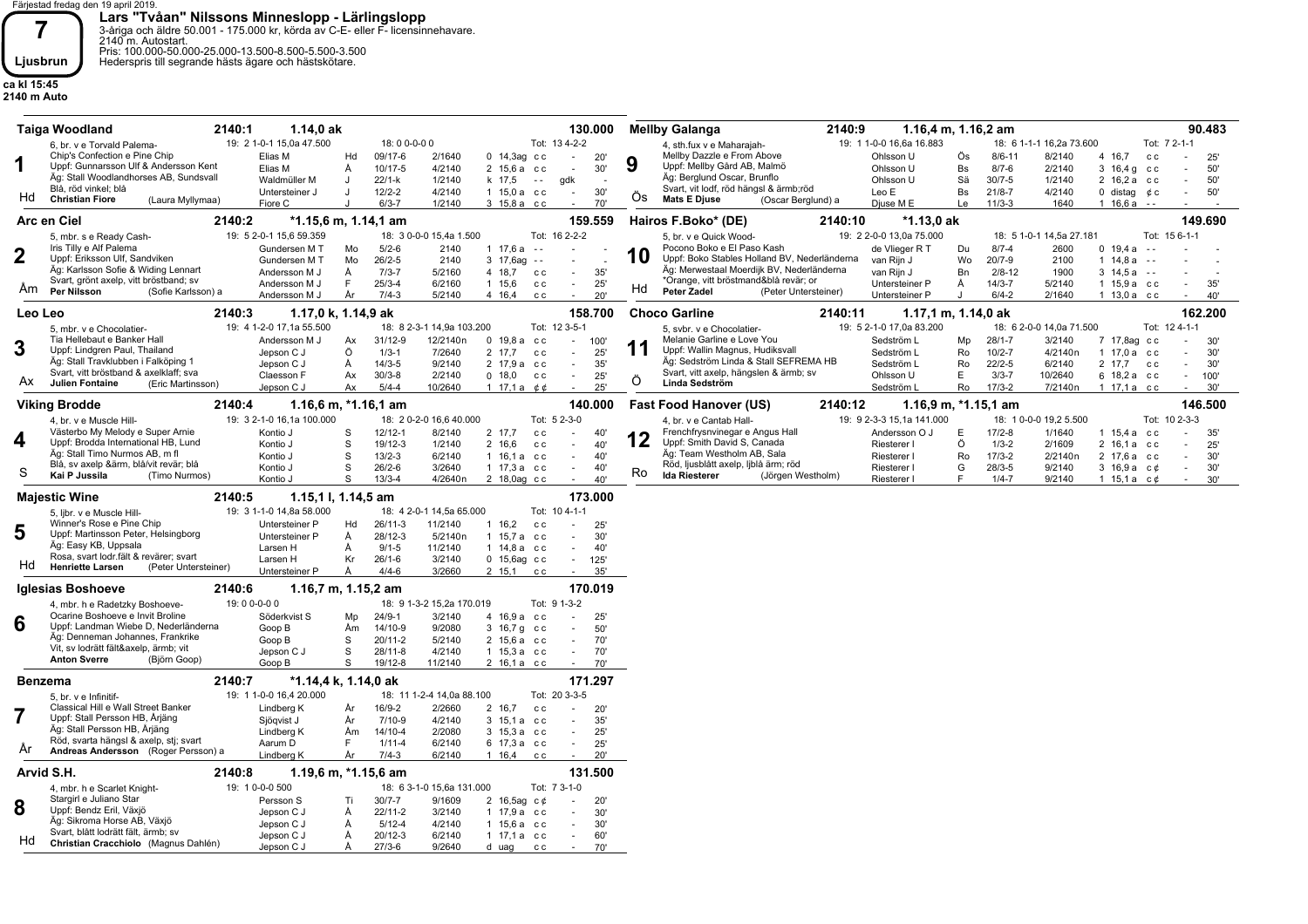

**KEWAB - Diamantstoet, Försök 4 - Spårtrappa**

**8**<br> **Eina Solvalla 25 maj 2019)**<br>
13-7-åriga svenska ston 195.001 - 585.000 kr.<br> **Eila**<br>
2140 m. Autotstart. 15 startande. Spår efter startsumma där häst med lägst startprissumma får spår 1 osv,<br>
eris: 125.000-62.500-31.0

Söderström C

Ax 21/ 12-8

2/2640

|                | <b>Stardust Melody</b>                                                    | 2140:1                              | *1.14,7 m, 1.14,1 ak            |                            |                        | 203.400                  |    | La Camilla Pellini<br>2140:9                 | *1.18,8 m, *1.14,9 am                           |    |             |                            |                                 |               | 291.750        |
|----------------|---------------------------------------------------------------------------|-------------------------------------|---------------------------------|----------------------------|------------------------|--------------------------|----|----------------------------------------------|-------------------------------------------------|----|-------------|----------------------------|---------------------------------|---------------|----------------|
|                | 6. mbr. s e Skogans Joker-                                                | 19:00-0-00                          |                                 | 18: 8 1-0-2 14.1a 63.900   |                        | Tot: 21 4-2-3            |    | 4. svbr. s e Ready Cash-                     | 19: 2 1-0-0 16,4a 125.500                       |    |             | 18: 7 2-1-0 14.9a 166.250  |                                 | Tot: 9 3-1-0  |                |
|                | Stardust Night e Rite On Line                                             | Goop B                              | $27/7-4$                        | 2/2140                     | 1 $14,3a$              | 25'<br>¢ c<br>$\sim$     |    | Anna Karin's Girl e Malabar Man              | Ohlsson U                                       | Rä | $23/6 - 9$  | 6/2140                     | $0.15.7a$ cc                    |               | $-110'$        |
| 1              | Uppf: Pettersson Lars, Töcksfors                                          | Goop B                              | Å<br>$16/8-6$                   | 5/2140                     | $3\;14,4a$             | 30'<br>¢ c<br>$\sim$     | 9  | Uppf: Pellpac AB, Torekov                    | Ohlsson U                                       | U  | $7/9-5$     | 7/2140                     | $0.14.9a$ cc                    |               | 110'<br>$\sim$ |
|                | Äg: Pettersson Lars, Töcksfors                                            |                                     |                                 |                            |                        |                          |    | Äg: Stall Army of Racing Lovers - Easy       |                                                 |    |             |                            |                                 |               |                |
|                |                                                                           | Goop B                              | Å<br>$12/9 - 6$                 | 12/2140                    | 0 14,5 a $\phi$ c      | 125'<br>$\sim$           |    | Svart, vita staplar; vit                     | Ohlsson U                                       | S  | 18/9-11     | 1/2140                     | d uag                           | ¢¢            | 150<br>$\sim$  |
|                | Mblå, guldf.midjeband, sömmar; guld                                       | Goop B                              | S<br>$24/10-8$                  | 7/2140                     | 3 14.1 a <i>č</i> c    | 60'<br>$\sim$            | S  | <b>Ulf Ohlsson</b>                           | Ohlsson U                                       | S  | $13/3 - 10$ | 13/2140n                   | 1 16.4 a cc                     |               | 125'<br>×      |
|                | <b>Björn Goop</b>                                                         | Goop B                              | $1/11-7$<br>Ă                   | 10/2140                    | $0$ uag                | 40'<br>¢ c               |    | (Reijo Liljendahl)                           | Ohlsson U                                       | S  | $30/3 - 8$  | 6/2140                     | 0 <sub>u</sub>                  | c c           | 250<br>$\sim$  |
|                | Emmylou                                                                   | 2140:2                              | *1.15,4 m, 1.13,7 ak            |                            |                        | 215.800                  |    | <b>Dame Dream</b><br>2140:10                 | 1.15,0 m, *1.13,5 ak                            |    |             |                            |                                 |               | 299.200        |
|                | 5, libr. s e Orlando Vici-                                                | 19: 6 2-3-0 14,8a 148.000           |                                 | 18: 13 2-2-1 13.7a 62.100  |                        | Tot: 21 4-5-1            |    | 6, br. s e Pastor Stephen-                   | 19: 2 0-0-1 14.4a 23.500                        |    |             | 18: 12 2-1-0 13.5a 96.500  |                                 | Tot: 36 4-2-5 |                |
|                | Spot Over e Spotlite Lobell                                               | Ohlsson U                           | $4/2 - 2$<br>Ax                 | 1/2140n                    | 1 18.0 a cc            | 30'<br>$\sim$            |    | Dame Arrow e Silver Pine                     | Svedberg M B                                    | Е  | 21/10-11    | 8/2140                     | 5 15,0 a $\phi \phi$            |               | 125<br>$\sim$  |
| $\overline{2}$ | Uppf: Vertex Trading AB & Johansson Tom                                   | Skoglund R N                        | $16/2 - 4$<br>Ax                | 4/2140                     | d $12g$                | 100'<br>C C<br>$\sim$    | 10 | Uppf: Olofsson Ronny & Vanja                 | Kontio J                                        | Mp | $12/11 - 4$ | 5/1640                     | 1 13.5 a $0.6$                  |               | 25'            |
|                | Äg: Stall Skaven HB & Gilbertsson Jonas                                   | Ljunghager K                        | S<br>$27/2-5$                   | 7/1640                     | 2 14,8 а сс            | 40'<br>$\sim$            |    | Äg: B Westerbergs Skrot AB, mfl (Svedberg M) | Nyström C                                       | S  | $5/12 - 4$  | 2/2640                     | 0, 18.2                         | C C           | 40'            |
|                | Blå, silver axelparti&svart ärm; silv                                     | Jepson C J                          | $12/3 - 5$<br>Ax                | 10/2160                    | $1 \t15.4$             | 50'<br>¢¢<br>$\sim$      |    | Blå, vit bröstband & blå ärmar; vit          | Svedberg M B                                    | S  | $19/3 - 8$  | 4/2140                     | 3 14.4 a $\phi \phi$            |               | 60'<br>$\sim$  |
| Ax.            | Carl Johan Jepson (David Persson) a                                       | Jepson C J                          | Å<br>$27/3 - 9$                 | 5/2140                     | 2 15,4 a $\phi \phi$   | 70'                      | Ε  | Jorma Kontio<br>(Markus B Svedberg)          | Svedberg M B                                    | S  | $3/4 - 9$   | 1/2140                     | 4 15,0                          | ¢ ¢           | 60'            |
|                |                                                                           |                                     |                                 |                            |                        |                          |    |                                              |                                                 |    |             |                            |                                 |               |                |
|                | Velegance                                                                 | 2140:3<br>19: 3 1-1-0 14,5a 113.000 | 1.15,0 m, 1.14,5 am             | 18: 9 1-1-0 14,9a 96.400   |                        | 224.400<br>Tot: 13 2-3-0 |    | <b>Flaming Ace Sisu</b><br>2140:11           | 1.16,3 m, 1.13,4 ak<br>19: 1 0-0-1 13,4a 10.800 |    |             | 18: 13 1-3-2 13,6a 354.500 |                                 | Tot: 14 1-3-3 | 365,300        |
|                | 4, mbr. s e Scarlet Knight-                                               |                                     |                                 |                            |                        |                          |    | 4, mbr. s e Googoo Gaagaa-                   |                                                 |    |             |                            |                                 |               |                |
| 3              | Vestal Virgin e Orlando Vici                                              | Eriksson U                          | $4/10-7$<br><b>B</b>            | 2/2140                     | 7 14,9 a               | 60'<br>¢ ¢<br>$\sim$     | 11 | Siren Hall e Striking Sahbra                 | Sjöström C                                      | Ro | 12/10-8     | 6/2140                     | 1 14,4 a $\phi$ $\phi$          |               | 100'<br>÷.     |
|                | Uppf: Tandläkarhuset G H AB & Hansson Emmy Linderoth P                    |                                     | H<br>18/10-3                    | 3/2140                     | $6\;16,3\;g$           | 22'<br>¢φ<br>$\sim$      |    | Uppf: Sisyfos Breeders AB, Sigtuna           | Sjöström C                                      | Ro | $3/11 - 4$  | 6/2160                     | $0$ 19,8 $q$ cc                 |               | 100'           |
|                | Äg: White Smile Stable                                                    | Olsson K                            | 12/2-6<br>$\mathbf{J}$          | 3/1640                     | $1.14, 8a$ cc          | 50'<br>$\sim$            |    | Äg: Certain Stable                           | Sjöström C                                      | S  | $20/11 - 4$ | 11/2140                    | 4 14,8 a $\phi \phi$            |               | 100'           |
|                | Röd, vita axelklaffar; röd                                                | Untersteiner P                      | $10/3 - 10$<br>Kr               | 9/2140                     | 2 14,5 a $\phi \phi$   | 125'<br>$\sim$           | S  | Blå, ljblå/vitt lodrättfält, rev; blå        | Kylin Blom O                                    | Ro | $30/11 - 9$ | 12/2140                    | 7 16,3 a $66$                   |               | 100'<br>$\sim$ |
|                | <b>Peter Untersteiner</b>                                                 | Untersteiner P                      | S<br>$30/3 - 8$                 | 7/2140                     | 0, 15, 0               | 250<br>¢φ                |    | Peter G Norman                               | Norman P G                                      | Ro | $7/4 - 10$  | 4/1640                     | 3 13,4 а сс                     |               | 35'            |
|                | Julian Palema                                                             | 2140:4                              | 1.15,2 m, 1.14,1 am             |                            |                        | 230.000                  |    | <b>Ottens Dibaba</b><br>2140:12              | 1.13,7 m, 1.12,2 ak                             |    |             |                            |                                 |               | 425.200        |
|                | 5, mbr. s e Symphonic Hanover-                                            | 19: 6 1-3-1 14,1a 78.500            |                                 | 18: 12 0-2-0 15,2a 53.700  |                        | Tot: 28 2-7-1            |    | 6, mbr. s e Pastor Stephen-                  | 19: 1 1-0-0 12,4a 30.000                        |    |             | 18: 10 2-3-2 13,2a 251.200 |                                 | Tot: 22 8-7-2 |                |
|                | Celica Palema e Adams Hall                                                | Andersson M J                       | $16/2-3$<br>Ax                  | 2/1640                     | 3 15,4 а сс            | 25'                      |    | Ottens Julia e Juliano Star                  | Jakobsson M                                     | S  | $4/9 - 9$   | 5/2160                     | 2 13,7                          | ¢¢            | 60'            |
| 4              | Uppf: Bender Karl-Erik, Kvänum                                            |                                     | $25/2 - 8$<br>Ax                | 5/1640                     | $0$ 18,0ag $cc$        |                          | 12 | Uppf: Froode Lars-Otten, Trensum             |                                                 | F  | $22/9 - 4$  | 3/2160                     |                                 |               | $\sim$         |
|                | Äg: Hedberg Pär & Wiklund Kim                                             | Andersson M J                       |                                 |                            |                        | 35'<br>$\sim$            |    | Äg: JDR Trav HB, Råneå                       | Jakobsson M                                     |    |             |                            | d ug                            | ¢¢            | 100'           |
|                |                                                                           | Andersson M J                       | $5/3-3$<br>Ax                   | 6/2140n                    | $1 \t17.4$             | 25'<br>¢с<br>$\sim$      |    | Beige, tvådelad svart ärm; beige             | Jakobsson M                                     | Ro | $4/10-2$    | 2/1660                     | 2 13,7                          | ¢¢            | 30'<br>$\sim$  |
| Ax             | Svart, vitt axp,röda stj.&staplar röd<br>Mikael J Andersson (Pär Hedberg) | Svensson L                          | E<br>$18/3 - 3$                 | 1/2140                     | 2 14,1 a $\phi$ c      | 30'<br>$\sim$            |    | <b>Magnus Jakobsson</b>                      | Jakobsson M                                     | Ö  | $2/11-9$    | 9/1609                     | 1 13,4 a $\phi \phi$            |               | 35'<br>×       |
|                |                                                                           | Andersson M J                       | E<br>$1/4 - 9$                  | 3/2140                     | 2 14,8 a $\phi$ c      | 30'<br>$\sim$            |    |                                              | Jakobsson M                                     | F. | $18/3 - 7$  | 6/1640                     | 1 12,4 a $\phi \phi$            |               | 30'<br>$\sim$  |
|                | <b>Hera di Quattro</b>                                                    | 2140:5                              | $1.15, 2 \text{ m}$ , 1.15,5 am |                            |                        | 233.200                  |    | 2140:13<br>Prima Italia                      | 1.13,8 m, 1.12,7 ak                             |    |             |                            |                                 |               | 405.400        |
|                | 5, mbr. s e Muscle Mass-                                                  | 19: 4 0-2-2 15.5a 105.500           |                                 | 18: 8 0-2-2 15.2 97.700    |                        | Tot: 13 1-4-4            |    | 7. br. s e Ken Warkentin-                    | 19:00-0-00                                      |    |             | 18: 7 1-2-0 12.7a 204.500  |                                 | Tot: 34 5-7-3 |                |
|                | Nimble di Quattro e Varenne                                               | Eklundh A                           | 31/12-11<br>Ax                  | 6/2140n                    | 4 18,8                 | 100'<br>c.c.             |    | Molly Hebre e Karate Chop                    | Heiskanen V                                     | Mp | 03/18-6     | 2/2140                     | 16,9aq $\phi$ c<br>$\mathbf{0}$ |               | 125'           |
| 5              | Uppf: Stal Quattro V.O.F., Nederländerna                                  | Eklundh A                           | $16/1-3$<br>Ax                  | 4/2140n                    | $3\;18,0\;g$           | 25'<br>c c<br>$\sim$     | 13 | Uppf: Andersson Christer, Lidköping          | Heiskanen V                                     | Hd | 04/18-11    | 9/1640                     | 4 12,7 a cc                     |               | 50             |
|                | Äg: Y.N.W.A i Göteborg AB                                                 | Eklundh A                           | Å<br>$31/1 - 6$                 | 7/2140                     | 2 15,5 а сс            | 35'<br>$\sim$            |    | Äg: Andersson Christer, Lidköping            | Heiskanen V                                     | Å  | $23/5 - 5$  | 7/2140                     | 2 13,6 a $\phi \phi$            |               | 40'            |
|                |                                                                           |                                     |                                 | 2/2140                     | 2 16.8                 | 125'<br>c c<br>$\sim$    |    | Svart, blå randigt axelp. & ärmb; vit        | Heiskanen V                                     | Mp | $2/6 - 4$   | 7/2160                     | 2 13,8                          | ¢¢            | 100'<br>÷      |
|                | Vit, gråa hängslen, vitt axelparti; vit                                   |                                     |                                 |                            |                        |                          | Ax | <b>Thomas Dalborg</b><br>(Henrik Hollsten)   |                                                 |    | $13/6 - 7$  |                            |                                 |               | 125'           |
| A              | André Eklundh                                                             | Eklundh A                           | Ax<br>$16/2-6$                  |                            |                        |                          |    |                                              |                                                 |    |             |                            |                                 |               |                |
|                |                                                                           | Eklundh A                           | $27/3 - 9$<br>A                 | 7/2140                     | 3 15.5 а сс            | 70'                      |    |                                              | Heiskanen V                                     | Va |             | 4/2140                     | 0 16.2 a $0$ $0$                |               |                |
|                | Yaganashi                                                                 | 2140:6                              | *1.14,1 m, 1.13,9 am            |                            |                        | 249.600                  |    | I'm a Believer<br>2140:14                    | 1.13,9 m, 1.13,7 ak                             |    |             |                            |                                 |               | 476.900        |
|                | 5, br. s e Quite Easy U.S.-                                               | 19: 2 0-0-0 14,4a 1.000             |                                 | 18: 16 2-1-4 13.9a 195.500 |                        | Tot: 28 3-2-5            |    | 5. br. s e Yield Boko-                       | 19: 5 0-1-1 13.9 100.300                        |    |             | 18: 16 3-1-2 13,7a 197.800 |                                 | Tot: 35 6-2-6 |                |
|                | Miss Wall Star e From Above                                               | Heiskanen V                         | 19/9-9<br>S                     | 1/2140                     | $1 \t14.1$             | 60'<br>¢¢<br>$\sim$      |    | True Believer e Rotation                     | Jakobsson M                                     | F  | $21/1 - 4$  | 11/2140n                   | 0 19,4ag cc                     |               | 35'            |
| 6              | Uppf: Varps Gård AB, Strömstad                                            | Jakobsson A                         | Å<br>$3/10 - 4$                 | 11/2140                    | 0.14.6a                | ¢ ¢<br>40'<br>$\sim$     | 14 | Uppf: Pettersson Stefan P, Mantorp           | Eriksson K                                      | Mp | $11/2 - 4$  | 4/2140                     | 5 16.7 а сс                     |               | 30'            |
|                | Äg: Varps Gård AB, Strömstad                                              | Kontio J                            | E<br>15/10-9                    | 7/2140                     | 5 15.0                 | 50'<br>¢¢<br>$\sim$      |    | Äg: Stall Björkhult AB, Mantorp              | Haugstad K                                      | S  | $26/2 - 4$  | 9/2140                     | 3 15.0 a cc                     |               | 60'            |
|                | Blå, gul/vit/gula hängslen; vit                                           | Heiskanen V                         | F<br>$9/3 - 4$                  | 2/2160                     | $0\;20,6\;g$           | ¢ ¢<br>100'<br>$\sim$    |    | Mörkblå, vitt axelparti; mblå                | Eriksson K                                      | Mp | $16/3 - 10$ | 3/2140                     | 2 it a                          | ¢φ            | 125'<br>$\sim$ |
| A              | Veijo Heiskanen                                                           | Ingves <sub>P</sub>                 | $10/4 - 9$<br>Ă                 | 6/2140                     | 0 14,4 a $0$ $0$       | 70'                      | Mp | Kenneth Haugstad<br>(Stefan P Pettersson)    | Eriksson K                                      | S  | $30/3 - 8$  | 6/2160                     | 5 13,9                          | ¢¢            | 250<br>$\sim$  |
|                |                                                                           |                                     |                                 |                            |                        |                          |    |                                              |                                                 |    |             |                            |                                 |               |                |
|                | Fruska Am                                                                 | 2140:7<br>19: 5 1-0-1 14,0a 58.107  | 1.16,3 m, 1.13,5 ak             | 18: 8 0-2-0 13,5a 116.215  |                        | 312.822<br>Tot: 18 1-4-1 |    | <b>Cikoria Frazer</b><br>2140:15             | 1.13,6 m, 1.12,0 ak<br>19: 8 1-1-2 12,8a 66.800 |    |             | 18: 14 1-0-3 12,0a 78.700  |                                 | Tot: 54 7-4-9 | 553.400        |
|                | 4. mbr. s e Gift Kronos-                                                  |                                     |                                 |                            |                        |                          |    | 6, svbr. s e Dream Vacation-                 |                                                 |    |             |                            |                                 |               |                |
|                | Deesse d'Inverne e Korean                                                 | Lindberg K                          | $16/1 - 1$<br>Bj                | 1609                       | 5, 15.2a               |                          |    | Omen Kemp e Malabar Man                      | Karlsson P                                      | Ro | $22/2-9$    | 10/1640                    | 1 12.8 a cc                     |               | 30'            |
|                | Uppf: Am Bloodstock AB, Halmstad                                          | Lindberg K                          | Bi<br>$30/1 - 7$                | 1609                       | $4$ 14,1 a             | $\sim$ $\sim$            | 15 | Uppf: Eriksson Harriet, Åsbro                | Karlsson P                                      | Ö  | $1/3 - 3$   | 5/2160                     | 2 15,2                          | c c           | 25'<br>$\sim$  |
|                | Äg: Stall SoFo                                                            | Lindberg K                          | Ro<br>$10/2 - 4$                | 5/1640n                    | $1.14,8a$ cc           | 35'<br>$\sim$            |    | Äg: Eriksson Harriet & Bernt                 | Karlsson P                                      | Mp | $16/3 - 10$ | 6/2140                     | $0$ it a                        | c c           | 125'<br>$\sim$ |
| Ar             | Svart, röd/vitt bröstb, vita ärmar; vit                                   | Lindberg K                          | F.<br>$9/3 - 4$                 | 4/2160                     | 7 16,8                 | 100'<br>¢с<br>$\sim$     | Õ  | Vit, axelp, mblå hängsl, bröstb; mblå        | Andersson A                                     | F  | $25/3 - 8$  | 2/2640                     | 3 15,0 a cc                     |               | 30'            |
|                | <b>Kristian Lindberg</b>                                                  | Lindberg K                          | $25/3 - 6$<br>F                 | 1/2140                     | 3 14,0 a $\phi$ $\phi$ | 25'                      |    | <b>Petter Karlsson</b><br>(Bernt Eriksson) a | Karlsson P                                      | Ax | $5/4 - 5$   | 3/2140                     | 3 14,3 а сс                     |               | 25'<br>$\sim$  |
| J.J.           |                                                                           | 2140:8                              | *1.13,8 m, 1.13,1 am            |                            |                        | 371.950                  |    |                                              |                                                 |    |             |                            |                                 |               |                |
|                | 6, br. s e Jocose-                                                        | 19:00-0-00                          |                                 | 18: 21 2-2-5 13,1a 215.650 |                        | Tot: 43 4-5-9            |    |                                              |                                                 |    |             |                            |                                 |               |                |
|                | Je Reve de Toi e Armbro Goal                                              | Söderström C                        | 18/10-7<br>Ă                    | 7/2140                     | $3\;13.1a$             | ¢φ<br>30'                |    |                                              |                                                 |    |             |                            |                                 |               |                |
| 8              | Uppf: Nordensson Bertil & Elisabeth                                       | Söderström C                        | $31/10-7$<br>$\mathbf{J}$       | 15/2140                    | 5 14,2 a $0.6$         | 125'<br>$\sim$           |    |                                              |                                                 |    |             |                            |                                 |               |                |
|                | Äg: Stall Korkskruven HB, m fl                                            | Söderström C                        | 15/11-5<br>Å                    | 2/2160                     | $1 \t13.8$             | 35'<br>¢ ¢<br>$\sim$     |    |                                              |                                                 |    |             |                            |                                 |               |                |
| A              | Svart, diagonalt delad vit; svart                                         | Söderström C                        | $1/12 - 4$<br>$\mathbf{J}$      | 5/2160                     | 4 15,4 g c c           | 100<br>$\sim$            |    |                                              |                                                 |    |             |                            |                                 |               |                |

4 15,8 a c c - 30'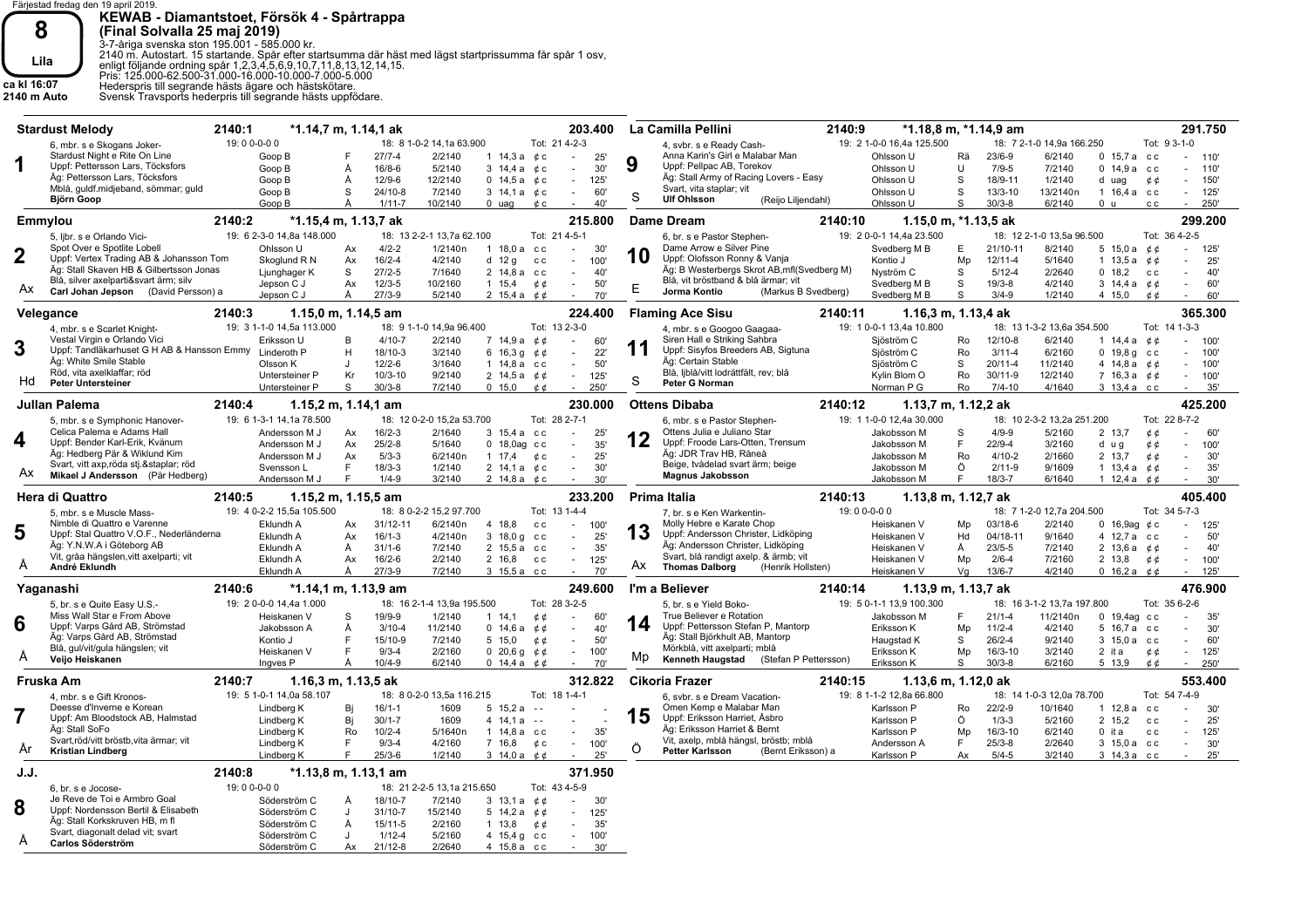Färjestad fredag den 19 april 2019. **9**<br> **19**<br> **19**<br> **1999**<br> **1999**<br> **1999**<br> **1999**<br> **1999**<br> **1999**<br> **1999**<br> **1999**<br> **1999**<br> **1999**<br> **1999**<br> **1999**<br> **1999**<br> **1999**<br> **1999**<br> **1999**<br> **1999**<br> **1999**<br> **1999**<br> **1999**<br> **1999**<br> **1999**<br> **1999**<br> **1999**<br> **1999**<br> **1999** 

**ca kl 16:30 2140 m Volt**

|                  | 2140:1<br><b>Tycoon Broline</b>                                    |                                                                                                                                                                                                                                                                                                                                                                                                                                                                                                                                                                                                                                                                                                                                                                                                                                                                                                                                                                                                                                                                                                                                                                                                                                                                                                                                                                                                                                                                                                                                                                                                                                                                                                                                                                                                                                                                                                                                                                                                                                                                                                                                                                                                                                                                                                                                                                                                                                                                                                                                                                                                                                                                                                                                                                                                                                                                                                                                                                                                                                                                                                                                                                                                                                                                                                                                                                                                                                                                                                                                                                                                                                                                | *1.14,9 m, *1.17,0 am |                                              |                      | 80.500                                         | Dream Cash (NO)                              | 2140:9 | 1.15,7 m, 1.14,8 am      |            |                          |             | 149.000       |     |
|------------------|--------------------------------------------------------------------|----------------------------------------------------------------------------------------------------------------------------------------------------------------------------------------------------------------------------------------------------------------------------------------------------------------------------------------------------------------------------------------------------------------------------------------------------------------------------------------------------------------------------------------------------------------------------------------------------------------------------------------------------------------------------------------------------------------------------------------------------------------------------------------------------------------------------------------------------------------------------------------------------------------------------------------------------------------------------------------------------------------------------------------------------------------------------------------------------------------------------------------------------------------------------------------------------------------------------------------------------------------------------------------------------------------------------------------------------------------------------------------------------------------------------------------------------------------------------------------------------------------------------------------------------------------------------------------------------------------------------------------------------------------------------------------------------------------------------------------------------------------------------------------------------------------------------------------------------------------------------------------------------------------------------------------------------------------------------------------------------------------------------------------------------------------------------------------------------------------------------------------------------------------------------------------------------------------------------------------------------------------------------------------------------------------------------------------------------------------------------------------------------------------------------------------------------------------------------------------------------------------------------------------------------------------------------------------------------------------------------------------------------------------------------------------------------------------------------------------------------------------------------------------------------------------------------------------------------------------------------------------------------------------------------------------------------------------------------------------------------------------------------------------------------------------------------------------------------------------------------------------------------------------------------------------------------------------------------------------------------------------------------------------------------------------------------------------------------------------------------------------------------------------------------------------------------------------------------------------------------------------------------------------------------------------------------------------------------------------------------------------------------------------|-----------------------|----------------------------------------------|----------------------|------------------------------------------------|----------------------------------------------|--------|--------------------------|------------|--------------------------|-------------|---------------|-----|
|                  | 4, mbr. v e Quarcio du Chene-                                      | 19: 2 1-0-0 17,0a 30.500                                                                                                                                                                                                                                                                                                                                                                                                                                                                                                                                                                                                                                                                                                                                                                                                                                                                                                                                                                                                                                                                                                                                                                                                                                                                                                                                                                                                                                                                                                                                                                                                                                                                                                                                                                                                                                                                                                                                                                                                                                                                                                                                                                                                                                                                                                                                                                                                                                                                                                                                                                                                                                                                                                                                                                                                                                                                                                                                                                                                                                                                                                                                                                                                                                                                                                                                                                                                                                                                                                                                                                                                                                       |                       | 18: 1 1-0-0 14,9 50.000                      |                      | Tot: 3 2-0-0                                   | 4, br. h e Ready Cash-                       |        | 19: 4 0-1-2 15,2a 50.500 |            | 18: 6 1-2-0 14,8a 98.500 |             | Tot: 10 1-3-2 |     |
|                  | Ibiza Broline e Varenne                                            | Goop O                                                                                                                                                                                                                                                                                                                                                                                                                                                                                                                                                                                                                                                                                                                                                                                                                                                                                                                                                                                                                                                                                                                                                                                                                                                                                                                                                                                                                                                                                                                                                                                                                                                                                                                                                                                                                                                                                                                                                                                                                                                                                                                                                                                                                                                                                                                                                                                                                                                                                                                                                                                                                                                                                                                                                                                                                                                                                                                                                                                                                                                                                                                                                                                                                                                                                                                                                                                                                                                                                                                                                                                                                                                         |                       | 27/10-k<br>3/2140                            | k 18,7               | gdk<br>$\sim$ $-$                              | Dream Play e Dream Vacation                  |        | Andersson O J<br>Bj      | $28/8 - 4$ | 2100                     | 0, 15, 6a   | $\sim$ $\sim$ |     |
| 1                | Uppf: Broline International AB, Svenljunga                         | Goop B                                                                                                                                                                                                                                                                                                                                                                                                                                                                                                                                                                                                                                                                                                                                                                                                                                                                                                                                                                                                                                                                                                                                                                                                                                                                                                                                                                                                                                                                                                                                                                                                                                                                                                                                                                                                                                                                                                                                                                                                                                                                                                                                                                                                                                                                                                                                                                                                                                                                                                                                                                                                                                                                                                                                                                                                                                                                                                                                                                                                                                                                                                                                                                                                                                                                                                                                                                                                                                                                                                                                                                                                                                                         | F                     | $10/12 - 1$<br>2/2140                        | $1 \t14.9$           | 50'<br>c c<br>$\sim$                           | 9<br>Uppf: Nordum Rune Vidar & Mai-Lis       |        | Andersson O J<br>S       | $13/2 - 9$ | 8/2140                   | $d$ 4 g     | c c           | 40' |
|                  | Äg: Jonas Tornell Veterinär AB, Ängelholm                          | Goop B                                                                                                                                                                                                                                                                                                                                                                                                                                                                                                                                                                                                                                                                                                                                                                                                                                                                                                                                                                                                                                                                                                                                                                                                                                                                                                                                                                                                                                                                                                                                                                                                                                                                                                                                                                                                                                                                                                                                                                                                                                                                                                                                                                                                                                                                                                                                                                                                                                                                                                                                                                                                                                                                                                                                                                                                                                                                                                                                                                                                                                                                                                                                                                                                                                                                                                                                                                                                                                                                                                                                                                                                                                                         | Å                     | $23/1-3$<br>1/2140                           | $0, 19, 2g$ cc       | 40'<br>$\overline{\phantom{a}}$                | Äg: Nortronic KB, Sala                       |        | Andersson O J<br>S       | $26/2 - 6$ | 4/2640                   | 2 17,5 а сс |               | 40' |
|                  | Mblå, guldf.midjeband, sömmar; guld                                | Goop B                                                                                                                                                                                                                                                                                                                                                                                                                                                                                                                                                                                                                                                                                                                                                                                                                                                                                                                                                                                                                                                                                                                                                                                                                                                                                                                                                                                                                                                                                                                                                                                                                                                                                                                                                                                                                                                                                                                                                                                                                                                                                                                                                                                                                                                                                                                                                                                                                                                                                                                                                                                                                                                                                                                                                                                                                                                                                                                                                                                                                                                                                                                                                                                                                                                                                                                                                                                                                                                                                                                                                                                                                                                         | F                     | $9/3 - 12$<br>8/2140                         | 1 17,0 a cc          | 30'<br>$\sim$                                  | Vit, grått axelparti, mblå ärmar; mblå<br>Ro |        | Andersson O J<br>S       | $27/3 - 7$ | 8/2140                   | $3\;15,2a$  | с¢<br>$\sim$  | 60' |
|                  | Björn Goop                                                         |                                                                                                                                                                                                                                                                                                                                                                                                                                                                                                                                                                                                                                                                                                                                                                                                                                                                                                                                                                                                                                                                                                                                                                                                                                                                                                                                                                                                                                                                                                                                                                                                                                                                                                                                                                                                                                                                                                                                                                                                                                                                                                                                                                                                                                                                                                                                                                                                                                                                                                                                                                                                                                                                                                                                                                                                                                                                                                                                                                                                                                                                                                                                                                                                                                                                                                                                                                                                                                                                                                                                                                                                                                                                |                       |                                              |                      |                                                | Oskar J Andersson (Jörgen Westholm)          |        | Andersson O J<br>S       | $10/4 - 8$ | 11/2140                  | 3 15,7      | с¢<br>$\sim$  | 60' |
|                  | Glimra Guld                                                        | 2140:2<br>1.17,0 m, 1.15,5 am<br>130,500<br>369.200<br><b>Elcamino Dimanche</b><br>2160:1<br>*1.14,3 m, *1.14,0 am<br>19: 5 0-1-0 15,5a 42.200<br>18: 8 1-1-0 16,9a 88.300<br>Tot: 13 1-2-0<br>19: 2 1-0-0 14,6a 47.500<br>18: 11 4-1-0 14,0a 321.700<br>Tot: 13 5-1-0<br>4, libr. v e Zola Boko-<br>Ö<br>$10/1 - 6$<br>3/2100<br>Dahlén R<br>2 16,8 а сс<br>30'<br>Ladonna Dimanche e Love You<br>$\mathbf{r}$<br>$24/10-8$<br>9/2160<br>Bergh R<br>$1 \t14.3$<br>A<br>¢φ<br>70'<br>10<br>E<br>Uppf: Svensson Ola & Lörincz Maria<br>Dahlén R<br>$17/2 - 9$<br>1/2140<br>4 15,5 a cc<br>35'<br>$6/11-9$<br>6/2140<br>÷<br>Bergh R<br>S<br>1 $14.0a$<br>¢φ<br>100'<br>Äg: De Luxe Trotting Mälardalen HB<br>Äg: Firma Stall Dimanche<br>Ε<br>$3/3-6$<br>2/2140<br>6 16,4 а сс<br>Dahlén R<br>125'<br>$\sim$<br>S<br>$20/11-9$<br>6/2640<br>Eriksson U<br>4 14,8 a $\phi$<br>200'<br>Svart, blå randigt axelp. & ärmb; vit<br>Svart,; svart<br>Dahlén R<br>S<br>$13/3 - 10$<br>6/2140n<br>7 17,1 a cc<br>125<br>$\sim$<br>$1/4 - 3$<br>Bergh R<br>Hd<br>3/2160<br>$1 \t15.0$<br>с¢<br>40'<br>A<br><b>Thomas Dalborg</b><br>(Mattias Bergdahl) a<br><b>Robert Bergh</b><br>Dahlén R<br>E<br>$2/4 - 9$<br>10/2140<br>4 15,8 a cc<br>50'<br>$\sim$<br>Bergh R<br>$10/4 - 4$<br>7/2140<br>4 14,6 a $c$ $d$<br>Å<br>40'<br>2140:3<br>1.15,0 m, 1.14,5 am<br>188.700<br>524.600<br><b>Ritchie As</b><br>1.15,1 m, $*1.14,1$ am<br>2160:2<br>19: 3 1-0-1 16,1a 41.200<br>18: 12 0-2-2 14,5a 147.500<br>Tot: 15 1-2-3<br>Tot: 17 4-2-2<br>19: 6 3-0-0 14.1a 372.200<br>18: 11 1-2-2 14,9a 152.400<br>4, libr. v e Break the Bank K.-<br>Bridge Sign e Smok'n Lantern<br>$15/12 - 6$<br>1/2640<br>Eklundh A<br>Å<br>7 15,8<br>Rozzie Ås e Prego Nilema<br>c c<br>$\omega$<br>125'<br>S<br>$19/1 - 4$<br>7/2140<br>Adielsson E<br>4 14.7 a<br>300'<br>c c<br>11<br>Uppf: Salo Maria, Borlänge<br>Eklundh A<br>Å<br>28/12-4<br>4/2160n<br>5 16,2<br>60'<br>Uppf: Lorentzon Ann-Christin & Magnusson J-E<br>c c<br>Eriksson A<br>S<br>$9/2 - 7$<br>14/2640<br>$1.17.0a$ cc<br>$\sim$<br>200'<br>Äg: Yokos HB, Staffanstorp<br>Äg: Erik Adielsson Catchdriving AB<br>Eklundh A<br>E<br>$7/1 - 5$<br>5/2660<br>$1 \t17.0$<br>30'<br>$\sim$<br>Adielsson E<br>S<br>$6/3 - 7$<br>6/2180<br>0, 15, 1<br>c c<br>C C<br>60'<br>Vit, gråa hängslen, vitt axelparti; vit<br>Blå, vita ärmbindlar; vit<br>$5/3-4$<br>Persson S<br>Ax<br>2/2640n<br>5 18,2 a<br>25'<br>c c<br>$\sim$<br>Eriksson A<br>S<br>$20/3 - 7$<br>4/2640<br>$1.15.8a$ cc<br>60'<br>S<br><b>Erik Adielsson</b><br>(Hans Adielsson)<br>$30/3 - 9$<br>25'<br>Eklundh A<br>6/2640<br>3 16, 1a c<br>Ax<br>Adielsson E<br>S<br>$10/4 - 10$<br>13/2140<br>5 14,8 а сс<br>60'<br>165.500<br>2140:4<br>*1.15,4 m, *1.14,7 am<br><b>That's Art</b><br>422.250<br>2160:3<br>*1.15,7 m, 1.12,6 am<br>19: 1 1-0-0 14,7a 30.000<br>18: 4 2-1-0 15,1a 135.500<br>Tot: 53-1-0<br>4, mbr. h e S.J.'s Caviar-<br>19:00-0-00<br>18: 12 2-0-3 12,6a 422.250<br>Tot: 12 2-0-3<br>4. mbr. v e Ken Warkentin-<br>Alanis Blue Chip e Kadabra<br>04/18-7<br>1/2140<br>Enjoy My Face e Viking Kronos<br>Jakobsson M<br>År<br>$1 \t17.2$<br>50'<br>C C<br>18/9-6<br>5/2640<br>0 14,7 a $c \notin$<br>Untersteiner P<br>S<br>150<br>12<br>Uppf: Global Farm AB, Nacka Strand<br>Ö<br>$22/4-3$<br>Uppf: Deseks AB, Vara<br>3/2160<br>1 15.4<br>Jakobsson M<br>50'<br>C C<br>Ax<br>16/10-7<br>6/2140<br>6 16.1 а сс<br>Untersteiner P<br>110'<br>$\sim$<br>Äg: ED Magic KB, Vara<br>Å<br>$23/5 - 7$<br>2/2140<br>70'<br>2 15.1 a cc<br>Jakobsson M<br>$\sim$<br>S<br>28/10-2<br>9/2140<br>$0$ 13.6 a $cc$<br>Untersteiner P<br>200'<br>$\sim$ |                       |                                              |                      |                                                |                                              |        |                          |            |                          |             |               |     |
|                  | 4, br. s e G.H.Nemo-                                               |                                                                                                                                                                                                                                                                                                                                                                                                                                                                                                                                                                                                                                                                                                                                                                                                                                                                                                                                                                                                                                                                                                                                                                                                                                                                                                                                                                                                                                                                                                                                                                                                                                                                                                                                                                                                                                                                                                                                                                                                                                                                                                                                                                                                                                                                                                                                                                                                                                                                                                                                                                                                                                                                                                                                                                                                                                                                                                                                                                                                                                                                                                                                                                                                                                                                                                                                                                                                                                                                                                                                                                                                                                                                |                       |                                              |                      |                                                |                                              |        |                          |            |                          |             |               |     |
|                  | Glory and Gold e Spotlite Lobell                                   |                                                                                                                                                                                                                                                                                                                                                                                                                                                                                                                                                                                                                                                                                                                                                                                                                                                                                                                                                                                                                                                                                                                                                                                                                                                                                                                                                                                                                                                                                                                                                                                                                                                                                                                                                                                                                                                                                                                                                                                                                                                                                                                                                                                                                                                                                                                                                                                                                                                                                                                                                                                                                                                                                                                                                                                                                                                                                                                                                                                                                                                                                                                                                                                                                                                                                                                                                                                                                                                                                                                                                                                                                                                                |                       |                                              |                      |                                                |                                              |        |                          |            |                          |             |               |     |
|                  | Uppf: Löthaders Katja, Värsås                                      |                                                                                                                                                                                                                                                                                                                                                                                                                                                                                                                                                                                                                                                                                                                                                                                                                                                                                                                                                                                                                                                                                                                                                                                                                                                                                                                                                                                                                                                                                                                                                                                                                                                                                                                                                                                                                                                                                                                                                                                                                                                                                                                                                                                                                                                                                                                                                                                                                                                                                                                                                                                                                                                                                                                                                                                                                                                                                                                                                                                                                                                                                                                                                                                                                                                                                                                                                                                                                                                                                                                                                                                                                                                                |                       |                                              |                      |                                                |                                              |        |                          |            |                          |             |               |     |
|                  |                                                                    |                                                                                                                                                                                                                                                                                                                                                                                                                                                                                                                                                                                                                                                                                                                                                                                                                                                                                                                                                                                                                                                                                                                                                                                                                                                                                                                                                                                                                                                                                                                                                                                                                                                                                                                                                                                                                                                                                                                                                                                                                                                                                                                                                                                                                                                                                                                                                                                                                                                                                                                                                                                                                                                                                                                                                                                                                                                                                                                                                                                                                                                                                                                                                                                                                                                                                                                                                                                                                                                                                                                                                                                                                                                                |                       |                                              |                      |                                                |                                              |        |                          |            |                          |             |               |     |
| O                |                                                                    |                                                                                                                                                                                                                                                                                                                                                                                                                                                                                                                                                                                                                                                                                                                                                                                                                                                                                                                                                                                                                                                                                                                                                                                                                                                                                                                                                                                                                                                                                                                                                                                                                                                                                                                                                                                                                                                                                                                                                                                                                                                                                                                                                                                                                                                                                                                                                                                                                                                                                                                                                                                                                                                                                                                                                                                                                                                                                                                                                                                                                                                                                                                                                                                                                                                                                                                                                                                                                                                                                                                                                                                                                                                                |                       |                                              |                      |                                                |                                              |        |                          |            |                          |             |               |     |
|                  |                                                                    |                                                                                                                                                                                                                                                                                                                                                                                                                                                                                                                                                                                                                                                                                                                                                                                                                                                                                                                                                                                                                                                                                                                                                                                                                                                                                                                                                                                                                                                                                                                                                                                                                                                                                                                                                                                                                                                                                                                                                                                                                                                                                                                                                                                                                                                                                                                                                                                                                                                                                                                                                                                                                                                                                                                                                                                                                                                                                                                                                                                                                                                                                                                                                                                                                                                                                                                                                                                                                                                                                                                                                                                                                                                                |                       |                                              |                      |                                                |                                              |        |                          |            |                          |             |               |     |
|                  | Moneykeeper                                                        |                                                                                                                                                                                                                                                                                                                                                                                                                                                                                                                                                                                                                                                                                                                                                                                                                                                                                                                                                                                                                                                                                                                                                                                                                                                                                                                                                                                                                                                                                                                                                                                                                                                                                                                                                                                                                                                                                                                                                                                                                                                                                                                                                                                                                                                                                                                                                                                                                                                                                                                                                                                                                                                                                                                                                                                                                                                                                                                                                                                                                                                                                                                                                                                                                                                                                                                                                                                                                                                                                                                                                                                                                                                                |                       |                                              |                      |                                                |                                              |        |                          |            |                          |             |               |     |
|                  | 4, br. v e One too Many-                                           |                                                                                                                                                                                                                                                                                                                                                                                                                                                                                                                                                                                                                                                                                                                                                                                                                                                                                                                                                                                                                                                                                                                                                                                                                                                                                                                                                                                                                                                                                                                                                                                                                                                                                                                                                                                                                                                                                                                                                                                                                                                                                                                                                                                                                                                                                                                                                                                                                                                                                                                                                                                                                                                                                                                                                                                                                                                                                                                                                                                                                                                                                                                                                                                                                                                                                                                                                                                                                                                                                                                                                                                                                                                                |                       |                                              |                      |                                                |                                              |        |                          |            |                          |             |               |     |
| 3                |                                                                    |                                                                                                                                                                                                                                                                                                                                                                                                                                                                                                                                                                                                                                                                                                                                                                                                                                                                                                                                                                                                                                                                                                                                                                                                                                                                                                                                                                                                                                                                                                                                                                                                                                                                                                                                                                                                                                                                                                                                                                                                                                                                                                                                                                                                                                                                                                                                                                                                                                                                                                                                                                                                                                                                                                                                                                                                                                                                                                                                                                                                                                                                                                                                                                                                                                                                                                                                                                                                                                                                                                                                                                                                                                                                |                       |                                              |                      |                                                |                                              |        |                          |            |                          |             |               |     |
|                  |                                                                    |                                                                                                                                                                                                                                                                                                                                                                                                                                                                                                                                                                                                                                                                                                                                                                                                                                                                                                                                                                                                                                                                                                                                                                                                                                                                                                                                                                                                                                                                                                                                                                                                                                                                                                                                                                                                                                                                                                                                                                                                                                                                                                                                                                                                                                                                                                                                                                                                                                                                                                                                                                                                                                                                                                                                                                                                                                                                                                                                                                                                                                                                                                                                                                                                                                                                                                                                                                                                                                                                                                                                                                                                                                                                |                       |                                              |                      |                                                |                                              |        |                          |            |                          |             |               |     |
|                  |                                                                    |                                                                                                                                                                                                                                                                                                                                                                                                                                                                                                                                                                                                                                                                                                                                                                                                                                                                                                                                                                                                                                                                                                                                                                                                                                                                                                                                                                                                                                                                                                                                                                                                                                                                                                                                                                                                                                                                                                                                                                                                                                                                                                                                                                                                                                                                                                                                                                                                                                                                                                                                                                                                                                                                                                                                                                                                                                                                                                                                                                                                                                                                                                                                                                                                                                                                                                                                                                                                                                                                                                                                                                                                                                                                |                       |                                              |                      |                                                |                                              |        |                          |            |                          |             |               |     |
|                  | André Eklundh                                                      |                                                                                                                                                                                                                                                                                                                                                                                                                                                                                                                                                                                                                                                                                                                                                                                                                                                                                                                                                                                                                                                                                                                                                                                                                                                                                                                                                                                                                                                                                                                                                                                                                                                                                                                                                                                                                                                                                                                                                                                                                                                                                                                                                                                                                                                                                                                                                                                                                                                                                                                                                                                                                                                                                                                                                                                                                                                                                                                                                                                                                                                                                                                                                                                                                                                                                                                                                                                                                                                                                                                                                                                                                                                                |                       |                                              |                      |                                                |                                              |        |                          |            |                          |             |               |     |
|                  |                                                                    |                                                                                                                                                                                                                                                                                                                                                                                                                                                                                                                                                                                                                                                                                                                                                                                                                                                                                                                                                                                                                                                                                                                                                                                                                                                                                                                                                                                                                                                                                                                                                                                                                                                                                                                                                                                                                                                                                                                                                                                                                                                                                                                                                                                                                                                                                                                                                                                                                                                                                                                                                                                                                                                                                                                                                                                                                                                                                                                                                                                                                                                                                                                                                                                                                                                                                                                                                                                                                                                                                                                                                                                                                                                                |                       |                                              |                      |                                                |                                              |        |                          |            |                          |             |               |     |
|                  | <b>Global Weather</b>                                              |                                                                                                                                                                                                                                                                                                                                                                                                                                                                                                                                                                                                                                                                                                                                                                                                                                                                                                                                                                                                                                                                                                                                                                                                                                                                                                                                                                                                                                                                                                                                                                                                                                                                                                                                                                                                                                                                                                                                                                                                                                                                                                                                                                                                                                                                                                                                                                                                                                                                                                                                                                                                                                                                                                                                                                                                                                                                                                                                                                                                                                                                                                                                                                                                                                                                                                                                                                                                                                                                                                                                                                                                                                                                |                       |                                              |                      |                                                |                                              |        |                          |            |                          |             |               |     |
|                  |                                                                    |                                                                                                                                                                                                                                                                                                                                                                                                                                                                                                                                                                                                                                                                                                                                                                                                                                                                                                                                                                                                                                                                                                                                                                                                                                                                                                                                                                                                                                                                                                                                                                                                                                                                                                                                                                                                                                                                                                                                                                                                                                                                                                                                                                                                                                                                                                                                                                                                                                                                                                                                                                                                                                                                                                                                                                                                                                                                                                                                                                                                                                                                                                                                                                                                                                                                                                                                                                                                                                                                                                                                                                                                                                                                |                       |                                              |                      |                                                |                                              |        |                          |            |                          |             |               |     |
| 4                |                                                                    | Röd, vita axelklaffar; röd<br>Jakobsson M<br>Rä<br>$23/6 - 6$<br>8/2140<br>d 3ag<br>110'<br>$12/11 - 4$<br>c c<br>$\sim$<br>Hd<br>3/2140<br>Untersteiner P<br>d 1ag<br>¢¢<br>100'<br>$\sim$<br>Hd<br><b>Peter Untersteiner</b><br>F.<br>$1/4 - 6$<br>3/2140<br>30'<br>Jakobsson M<br>1 14,7 а сс<br>$1/12 - 5$<br>2/2140<br>Untersteiner P<br>$0, 19, 2g$ cc<br>150<br>$\sim$                                                                                                                                                                                                                                                                                                                                                                                                                                                                                                                                                                                                                                                                                                                                                                                                                                                                                                                                                                                                                                                                                                                                                                                                                                                                                                                                                                                                                                                                                                                                                                                                                                                                                                                                                                                                                                                                                                                                                                                                                                                                                                                                                                                                                                                                                                                                                                                                                                                                                                                                                                                                                                                                                                                                                                                                                                                                                                                                                                                                                                                                                                                                                                                                                                                                                  |                       |                                              |                      |                                                |                                              |        |                          |            |                          |             |               |     |
|                  | Äg: Stall SoFo                                                     |                                                                                                                                                                                                                                                                                                                                                                                                                                                                                                                                                                                                                                                                                                                                                                                                                                                                                                                                                                                                                                                                                                                                                                                                                                                                                                                                                                                                                                                                                                                                                                                                                                                                                                                                                                                                                                                                                                                                                                                                                                                                                                                                                                                                                                                                                                                                                                                                                                                                                                                                                                                                                                                                                                                                                                                                                                                                                                                                                                                                                                                                                                                                                                                                                                                                                                                                                                                                                                                                                                                                                                                                                                                                |                       |                                              |                      |                                                |                                              |        |                          |            |                          |             |               |     |
|                  | Beige, tvådelad svart ärm; beige                                   |                                                                                                                                                                                                                                                                                                                                                                                                                                                                                                                                                                                                                                                                                                                                                                                                                                                                                                                                                                                                                                                                                                                                                                                                                                                                                                                                                                                                                                                                                                                                                                                                                                                                                                                                                                                                                                                                                                                                                                                                                                                                                                                                                                                                                                                                                                                                                                                                                                                                                                                                                                                                                                                                                                                                                                                                                                                                                                                                                                                                                                                                                                                                                                                                                                                                                                                                                                                                                                                                                                                                                                                                                                                                |                       |                                              |                      |                                                |                                              |        |                          |            |                          |             |               |     |
|                  | <b>Magnus Jakobsson</b>                                            |                                                                                                                                                                                                                                                                                                                                                                                                                                                                                                                                                                                                                                                                                                                                                                                                                                                                                                                                                                                                                                                                                                                                                                                                                                                                                                                                                                                                                                                                                                                                                                                                                                                                                                                                                                                                                                                                                                                                                                                                                                                                                                                                                                                                                                                                                                                                                                                                                                                                                                                                                                                                                                                                                                                                                                                                                                                                                                                                                                                                                                                                                                                                                                                                                                                                                                                                                                                                                                                                                                                                                                                                                                                                |                       |                                              |                      |                                                |                                              |        |                          |            |                          |             |               |     |
|                  | Lovely Tooma                                                       | 2140:5<br>174.157<br>1.20,2 m, 1.13,7 ak<br>19: 3 0-0-1 13,7a 13.500<br>18: 20 7-2-1 14,2a 144.587<br>Tot: 31 8-6-2<br>4, mbr. s e Dream Vacation-<br>$22/9 - 4$<br>Mikk J<br>2100<br>1 $18,1a$<br>Ee<br>$\sim$ $\sim$                                                                                                                                                                                                                                                                                                                                                                                                                                                                                                                                                                                                                                                                                                                                                                                                                                                                                                                                                                                                                                                                                                                                                                                                                                                                                                                                                                                                                                                                                                                                                                                                                                                                                                                                                                                                                                                                                                                                                                                                                                                                                                                                                                                                                                                                                                                                                                                                                                                                                                                                                                                                                                                                                                                                                                                                                                                                                                                                                                                                                                                                                                                                                                                                                                                                                                                                                                                                                                         |                       |                                              |                      |                                                |                                              |        |                          |            |                          |             |               |     |
|                  |                                                                    |                                                                                                                                                                                                                                                                                                                                                                                                                                                                                                                                                                                                                                                                                                                                                                                                                                                                                                                                                                                                                                                                                                                                                                                                                                                                                                                                                                                                                                                                                                                                                                                                                                                                                                                                                                                                                                                                                                                                                                                                                                                                                                                                                                                                                                                                                                                                                                                                                                                                                                                                                                                                                                                                                                                                                                                                                                                                                                                                                                                                                                                                                                                                                                                                                                                                                                                                                                                                                                                                                                                                                                                                                                                                |                       |                                              |                      |                                                |                                              |        |                          |            |                          |             |               |     |
|                  | Collect Tooma e Wall Street Banker                                 |                                                                                                                                                                                                                                                                                                                                                                                                                                                                                                                                                                                                                                                                                                                                                                                                                                                                                                                                                                                                                                                                                                                                                                                                                                                                                                                                                                                                                                                                                                                                                                                                                                                                                                                                                                                                                                                                                                                                                                                                                                                                                                                                                                                                                                                                                                                                                                                                                                                                                                                                                                                                                                                                                                                                                                                                                                                                                                                                                                                                                                                                                                                                                                                                                                                                                                                                                                                                                                                                                                                                                                                                                                                                |                       |                                              |                      |                                                |                                              |        |                          |            |                          |             |               |     |
| 5                | Uppf: Oxalis AB, Solna                                             | Ivanov J                                                                                                                                                                                                                                                                                                                                                                                                                                                                                                                                                                                                                                                                                                                                                                                                                                                                                                                                                                                                                                                                                                                                                                                                                                                                                                                                                                                                                                                                                                                                                                                                                                                                                                                                                                                                                                                                                                                                                                                                                                                                                                                                                                                                                                                                                                                                                                                                                                                                                                                                                                                                                                                                                                                                                                                                                                                                                                                                                                                                                                                                                                                                                                                                                                                                                                                                                                                                                                                                                                                                                                                                                                                       | Ö                     | $17/11 - 8$<br>3/2100                        | $0, 16.9a$ cc        | 50'                                            |                                              |        |                          |            |                          |             |               |     |
|                  | Ag: Stall Oxalis                                                   | Andersson O J                                                                                                                                                                                                                                                                                                                                                                                                                                                                                                                                                                                                                                                                                                                                                                                                                                                                                                                                                                                                                                                                                                                                                                                                                                                                                                                                                                                                                                                                                                                                                                                                                                                                                                                                                                                                                                                                                                                                                                                                                                                                                                                                                                                                                                                                                                                                                                                                                                                                                                                                                                                                                                                                                                                                                                                                                                                                                                                                                                                                                                                                                                                                                                                                                                                                                                                                                                                                                                                                                                                                                                                                                                                  | B                     | $23/2 - 9$<br>8/1640                         | 7 13,7 a cc          | 125'<br>$\sim$                                 |                                              |        |                          |            |                          |             |               |     |
|                  | Svart, blå/vitt axelsk, ärmbindel; vit                             | Eriksson U                                                                                                                                                                                                                                                                                                                                                                                                                                                                                                                                                                                                                                                                                                                                                                                                                                                                                                                                                                                                                                                                                                                                                                                                                                                                                                                                                                                                                                                                                                                                                                                                                                                                                                                                                                                                                                                                                                                                                                                                                                                                                                                                                                                                                                                                                                                                                                                                                                                                                                                                                                                                                                                                                                                                                                                                                                                                                                                                                                                                                                                                                                                                                                                                                                                                                                                                                                                                                                                                                                                                                                                                                                                     | S                     | $13/3 - 10$<br>8/2140n                       | $0$ 17,2 a $cc$      | 125<br>$\sim$                                  |                                              |        |                          |            |                          |             |               |     |
| S                | Christoffer Eriksson (Jevgeni Ivanov)                              | Andersson O J                                                                                                                                                                                                                                                                                                                                                                                                                                                                                                                                                                                                                                                                                                                                                                                                                                                                                                                                                                                                                                                                                                                                                                                                                                                                                                                                                                                                                                                                                                                                                                                                                                                                                                                                                                                                                                                                                                                                                                                                                                                                                                                                                                                                                                                                                                                                                                                                                                                                                                                                                                                                                                                                                                                                                                                                                                                                                                                                                                                                                                                                                                                                                                                                                                                                                                                                                                                                                                                                                                                                                                                                                                                  | Ö                     | $28/3 - 5$<br>2/2100                         | 3 15,3 a $\&c$       | 25'                                            |                                              |        |                          |            |                          |             |               |     |
| <b>J.J.Allin</b> | 2140:6                                                             |                                                                                                                                                                                                                                                                                                                                                                                                                                                                                                                                                                                                                                                                                                                                                                                                                                                                                                                                                                                                                                                                                                                                                                                                                                                                                                                                                                                                                                                                                                                                                                                                                                                                                                                                                                                                                                                                                                                                                                                                                                                                                                                                                                                                                                                                                                                                                                                                                                                                                                                                                                                                                                                                                                                                                                                                                                                                                                                                                                                                                                                                                                                                                                                                                                                                                                                                                                                                                                                                                                                                                                                                                                                                | 1.17,1 k, 1.15,7 am   |                                              |                      | 146.616                                        |                                              |        |                          |            |                          |             |               |     |
|                  | 4, libr. s e Allstar Hall-                                         | 19: 5 0-0-0 16,7a 18.500                                                                                                                                                                                                                                                                                                                                                                                                                                                                                                                                                                                                                                                                                                                                                                                                                                                                                                                                                                                                                                                                                                                                                                                                                                                                                                                                                                                                                                                                                                                                                                                                                                                                                                                                                                                                                                                                                                                                                                                                                                                                                                                                                                                                                                                                                                                                                                                                                                                                                                                                                                                                                                                                                                                                                                                                                                                                                                                                                                                                                                                                                                                                                                                                                                                                                                                                                                                                                                                                                                                                                                                                                                       |                       | 18: 23 3-6-0 15,7a 112.616                   |                      |                                                |                                              |        |                          |            |                          |             |               |     |
|                  | Gentle Queen e Gentle Star                                         |                                                                                                                                                                                                                                                                                                                                                                                                                                                                                                                                                                                                                                                                                                                                                                                                                                                                                                                                                                                                                                                                                                                                                                                                                                                                                                                                                                                                                                                                                                                                                                                                                                                                                                                                                                                                                                                                                                                                                                                                                                                                                                                                                                                                                                                                                                                                                                                                                                                                                                                                                                                                                                                                                                                                                                                                                                                                                                                                                                                                                                                                                                                                                                                                                                                                                                                                                                                                                                                                                                                                                                                                                                                                |                       |                                              |                      | Tot: 30 3-6-1                                  |                                              |        |                          |            |                          |             |               |     |
| 6                |                                                                    | Ivanov J                                                                                                                                                                                                                                                                                                                                                                                                                                                                                                                                                                                                                                                                                                                                                                                                                                                                                                                                                                                                                                                                                                                                                                                                                                                                                                                                                                                                                                                                                                                                                                                                                                                                                                                                                                                                                                                                                                                                                                                                                                                                                                                                                                                                                                                                                                                                                                                                                                                                                                                                                                                                                                                                                                                                                                                                                                                                                                                                                                                                                                                                                                                                                                                                                                                                                                                                                                                                                                                                                                                                                                                                                                                       | Ro                    | $10/2 - 5$<br>11/2140n                       | 5 17.5 a cc          | 50'                                            |                                              |        |                          |            |                          |             |               |     |
|                  | Uppf: JJ Stable AB (Ivanov Jevgeni), Almunge                       | Ivanov J                                                                                                                                                                                                                                                                                                                                                                                                                                                                                                                                                                                                                                                                                                                                                                                                                                                                                                                                                                                                                                                                                                                                                                                                                                                                                                                                                                                                                                                                                                                                                                                                                                                                                                                                                                                                                                                                                                                                                                                                                                                                                                                                                                                                                                                                                                                                                                                                                                                                                                                                                                                                                                                                                                                                                                                                                                                                                                                                                                                                                                                                                                                                                                                                                                                                                                                                                                                                                                                                                                                                                                                                                                                       | Ro                    | $22/2 - 10$<br>4/2140                        | 0 18,7 g c c         | 10'                                            |                                              |        |                          |            |                          |             |               |     |
|                  | Äg: JJ Stable AB (Ivanov Jevgeni), Almunge                         | Ivanov J                                                                                                                                                                                                                                                                                                                                                                                                                                                                                                                                                                                                                                                                                                                                                                                                                                                                                                                                                                                                                                                                                                                                                                                                                                                                                                                                                                                                                                                                                                                                                                                                                                                                                                                                                                                                                                                                                                                                                                                                                                                                                                                                                                                                                                                                                                                                                                                                                                                                                                                                                                                                                                                                                                                                                                                                                                                                                                                                                                                                                                                                                                                                                                                                                                                                                                                                                                                                                                                                                                                                                                                                                                                       | S                     | $26/2 - 7$<br>4/2140                         | $0$ 17,1 a $cc$      | 60'<br>÷                                       |                                              |        |                          |            |                          |             |               |     |
|                  | Svart, gul/vit/mörkblå vinklar; vit                                | Jansson T                                                                                                                                                                                                                                                                                                                                                                                                                                                                                                                                                                                                                                                                                                                                                                                                                                                                                                                                                                                                                                                                                                                                                                                                                                                                                                                                                                                                                                                                                                                                                                                                                                                                                                                                                                                                                                                                                                                                                                                                                                                                                                                                                                                                                                                                                                                                                                                                                                                                                                                                                                                                                                                                                                                                                                                                                                                                                                                                                                                                                                                                                                                                                                                                                                                                                                                                                                                                                                                                                                                                                                                                                                                      | S                     | $15/3 - 2$<br>9/2140n                        | 4 17,6 a $\phi \phi$ | 40'<br>$\sim$                                  |                                              |        |                          |            |                          |             |               |     |
| S                | Jevgeni Ivanov                                                     | Kontio J                                                                                                                                                                                                                                                                                                                                                                                                                                                                                                                                                                                                                                                                                                                                                                                                                                                                                                                                                                                                                                                                                                                                                                                                                                                                                                                                                                                                                                                                                                                                                                                                                                                                                                                                                                                                                                                                                                                                                                                                                                                                                                                                                                                                                                                                                                                                                                                                                                                                                                                                                                                                                                                                                                                                                                                                                                                                                                                                                                                                                                                                                                                                                                                                                                                                                                                                                                                                                                                                                                                                                                                                                                                       | Ö                     | 28/3-10<br>7/2100                            | 7 16,7 a $\phi \phi$ | 10'                                            |                                              |        |                          |            |                          |             |               |     |
|                  | <b>Beaks Manello (NO)</b><br>2140:7                                |                                                                                                                                                                                                                                                                                                                                                                                                                                                                                                                                                                                                                                                                                                                                                                                                                                                                                                                                                                                                                                                                                                                                                                                                                                                                                                                                                                                                                                                                                                                                                                                                                                                                                                                                                                                                                                                                                                                                                                                                                                                                                                                                                                                                                                                                                                                                                                                                                                                                                                                                                                                                                                                                                                                                                                                                                                                                                                                                                                                                                                                                                                                                                                                                                                                                                                                                                                                                                                                                                                                                                                                                                                                                | 1.15,5 m, 1.13,9 am   |                                              |                      | 121.555                                        |                                              |        |                          |            |                          |             |               |     |
|                  | 4, br. v e Muscle Mass-                                            | 19: 1 0-1-0 16,9a 10.000                                                                                                                                                                                                                                                                                                                                                                                                                                                                                                                                                                                                                                                                                                                                                                                                                                                                                                                                                                                                                                                                                                                                                                                                                                                                                                                                                                                                                                                                                                                                                                                                                                                                                                                                                                                                                                                                                                                                                                                                                                                                                                                                                                                                                                                                                                                                                                                                                                                                                                                                                                                                                                                                                                                                                                                                                                                                                                                                                                                                                                                                                                                                                                                                                                                                                                                                                                                                                                                                                                                                                                                                                                       |                       | 18: 9 1-1-1 13,9a 111.555                    |                      | Tot: 10 1-2-1                                  |                                              |        |                          |            |                          |             |               |     |
|                  | Ydra Briljant e Coktail Jet                                        | Berglöf E                                                                                                                                                                                                                                                                                                                                                                                                                                                                                                                                                                                                                                                                                                                                                                                                                                                                                                                                                                                                                                                                                                                                                                                                                                                                                                                                                                                                                                                                                                                                                                                                                                                                                                                                                                                                                                                                                                                                                                                                                                                                                                                                                                                                                                                                                                                                                                                                                                                                                                                                                                                                                                                                                                                                                                                                                                                                                                                                                                                                                                                                                                                                                                                                                                                                                                                                                                                                                                                                                                                                                                                                                                                      | Bi                    | $9/9 - 8$<br>2100                            | 8 14,6 a             | $\sim$ $\sim$                                  |                                              |        |                          |            |                          |             |               |     |
|                  | Uppf: Nebbenes Jan Helge, Norge                                    | Berglöf E                                                                                                                                                                                                                                                                                                                                                                                                                                                                                                                                                                                                                                                                                                                                                                                                                                                                                                                                                                                                                                                                                                                                                                                                                                                                                                                                                                                                                                                                                                                                                                                                                                                                                                                                                                                                                                                                                                                                                                                                                                                                                                                                                                                                                                                                                                                                                                                                                                                                                                                                                                                                                                                                                                                                                                                                                                                                                                                                                                                                                                                                                                                                                                                                                                                                                                                                                                                                                                                                                                                                                                                                                                                      | År                    | $16/9 - 7$<br>3/2160                         | 2 16,4               | 50'<br>C C                                     |                                              |        |                          |            |                          |             |               |     |
|                  | Äg: AB Erik Berglöf, m fl                                          | Rudgvist H                                                                                                                                                                                                                                                                                                                                                                                                                                                                                                                                                                                                                                                                                                                                                                                                                                                                                                                                                                                                                                                                                                                                                                                                                                                                                                                                                                                                                                                                                                                                                                                                                                                                                                                                                                                                                                                                                                                                                                                                                                                                                                                                                                                                                                                                                                                                                                                                                                                                                                                                                                                                                                                                                                                                                                                                                                                                                                                                                                                                                                                                                                                                                                                                                                                                                                                                                                                                                                                                                                                                                                                                                                                     | Å                     | $26/9 - 8$<br>2/2140                         | 7 15.5               | 70'<br>¢¢<br>$\sim$                            |                                              |        |                          |            |                          |             |               |     |
|                  | Vit, regnbågsfärgat axelsk & ärmb; vit                             | Berglöf E                                                                                                                                                                                                                                                                                                                                                                                                                                                                                                                                                                                                                                                                                                                                                                                                                                                                                                                                                                                                                                                                                                                                                                                                                                                                                                                                                                                                                                                                                                                                                                                                                                                                                                                                                                                                                                                                                                                                                                                                                                                                                                                                                                                                                                                                                                                                                                                                                                                                                                                                                                                                                                                                                                                                                                                                                                                                                                                                                                                                                                                                                                                                                                                                                                                                                                                                                                                                                                                                                                                                                                                                                                                      | E                     | $15/10-8$<br>12/2140                         | 6 13,9 а сс          | 60'<br>$\omega$                                |                                              |        |                          |            |                          |             |               |     |
|                  | Erik Berglöf                                                       | Berglöf E                                                                                                                                                                                                                                                                                                                                                                                                                                                                                                                                                                                                                                                                                                                                                                                                                                                                                                                                                                                                                                                                                                                                                                                                                                                                                                                                                                                                                                                                                                                                                                                                                                                                                                                                                                                                                                                                                                                                                                                                                                                                                                                                                                                                                                                                                                                                                                                                                                                                                                                                                                                                                                                                                                                                                                                                                                                                                                                                                                                                                                                                                                                                                                                                                                                                                                                                                                                                                                                                                                                                                                                                                                                      | År                    | $7/4 - 4$<br>1/2640                          | 2 16,9 a $c$ $d$     | 20'                                            |                                              |        |                          |            |                          |             |               |     |
|                  | <b>Tengil Face</b><br>2140:8                                       |                                                                                                                                                                                                                                                                                                                                                                                                                                                                                                                                                                                                                                                                                                                                                                                                                                                                                                                                                                                                                                                                                                                                                                                                                                                                                                                                                                                                                                                                                                                                                                                                                                                                                                                                                                                                                                                                                                                                                                                                                                                                                                                                                                                                                                                                                                                                                                                                                                                                                                                                                                                                                                                                                                                                                                                                                                                                                                                                                                                                                                                                                                                                                                                                                                                                                                                                                                                                                                                                                                                                                                                                                                                                | 1.15,9 l, 1.14,7 am   |                                              |                      | 185,600                                        |                                              |        |                          |            |                          |             |               |     |
|                  | 4, mbr. h e Joke Face-                                             | 19: 6 1-0-0 14,7a 65.900                                                                                                                                                                                                                                                                                                                                                                                                                                                                                                                                                                                                                                                                                                                                                                                                                                                                                                                                                                                                                                                                                                                                                                                                                                                                                                                                                                                                                                                                                                                                                                                                                                                                                                                                                                                                                                                                                                                                                                                                                                                                                                                                                                                                                                                                                                                                                                                                                                                                                                                                                                                                                                                                                                                                                                                                                                                                                                                                                                                                                                                                                                                                                                                                                                                                                                                                                                                                                                                                                                                                                                                                                                       |                       | 18: 10 1-1-1 14,9a 119.700                   |                      | Tot: 16 2-1-1                                  |                                              |        |                          |            |                          |             |               |     |
|                  | Makeasignofpeace e Life Sign                                       | Kolgjini A                                                                                                                                                                                                                                                                                                                                                                                                                                                                                                                                                                                                                                                                                                                                                                                                                                                                                                                                                                                                                                                                                                                                                                                                                                                                                                                                                                                                                                                                                                                                                                                                                                                                                                                                                                                                                                                                                                                                                                                                                                                                                                                                                                                                                                                                                                                                                                                                                                                                                                                                                                                                                                                                                                                                                                                                                                                                                                                                                                                                                                                                                                                                                                                                                                                                                                                                                                                                                                                                                                                                                                                                                                                     | A                     | $17/1 - 4$<br>5/2640                         | 1 17.5 a cc          | 35'                                            |                                              |        |                          |            |                          |             |               |     |
| 8                | Uppf: Kolgjini Lutfi & Svensson Anna                               | Adielsson E                                                                                                                                                                                                                                                                                                                                                                                                                                                                                                                                                                                                                                                                                                                                                                                                                                                                                                                                                                                                                                                                                                                                                                                                                                                                                                                                                                                                                                                                                                                                                                                                                                                                                                                                                                                                                                                                                                                                                                                                                                                                                                                                                                                                                                                                                                                                                                                                                                                                                                                                                                                                                                                                                                                                                                                                                                                                                                                                                                                                                                                                                                                                                                                                                                                                                                                                                                                                                                                                                                                                                                                                                                                    | Kr                    | $26/1-10$<br>1/2640                          | 4 15,9               | 125'<br>C C<br>$\sim$                          |                                              |        |                          |            |                          |             |               |     |
|                  | Äg: Highlights AB, Lysekil<br>Svart, vinrött/vitt axelsk, ärmb; sv | Kolgjini A<br>Kolgjini L                                                                                                                                                                                                                                                                                                                                                                                                                                                                                                                                                                                                                                                                                                                                                                                                                                                                                                                                                                                                                                                                                                                                                                                                                                                                                                                                                                                                                                                                                                                                                                                                                                                                                                                                                                                                                                                                                                                                                                                                                                                                                                                                                                                                                                                                                                                                                                                                                                                                                                                                                                                                                                                                                                                                                                                                                                                                                                                                                                                                                                                                                                                                                                                                                                                                                                                                                                                                                                                                                                                                                                                                                                       | Ax<br>F               | $16/2 - 5$<br>1/2640<br>$9/3 - 9$<br>11/3140 | $d$ 5 g<br>$d$ 12ag  | 125'<br>c c<br>$\sim$<br>125'<br>$\sim$<br>c c |                                              |        |                          |            |                          |             |               |     |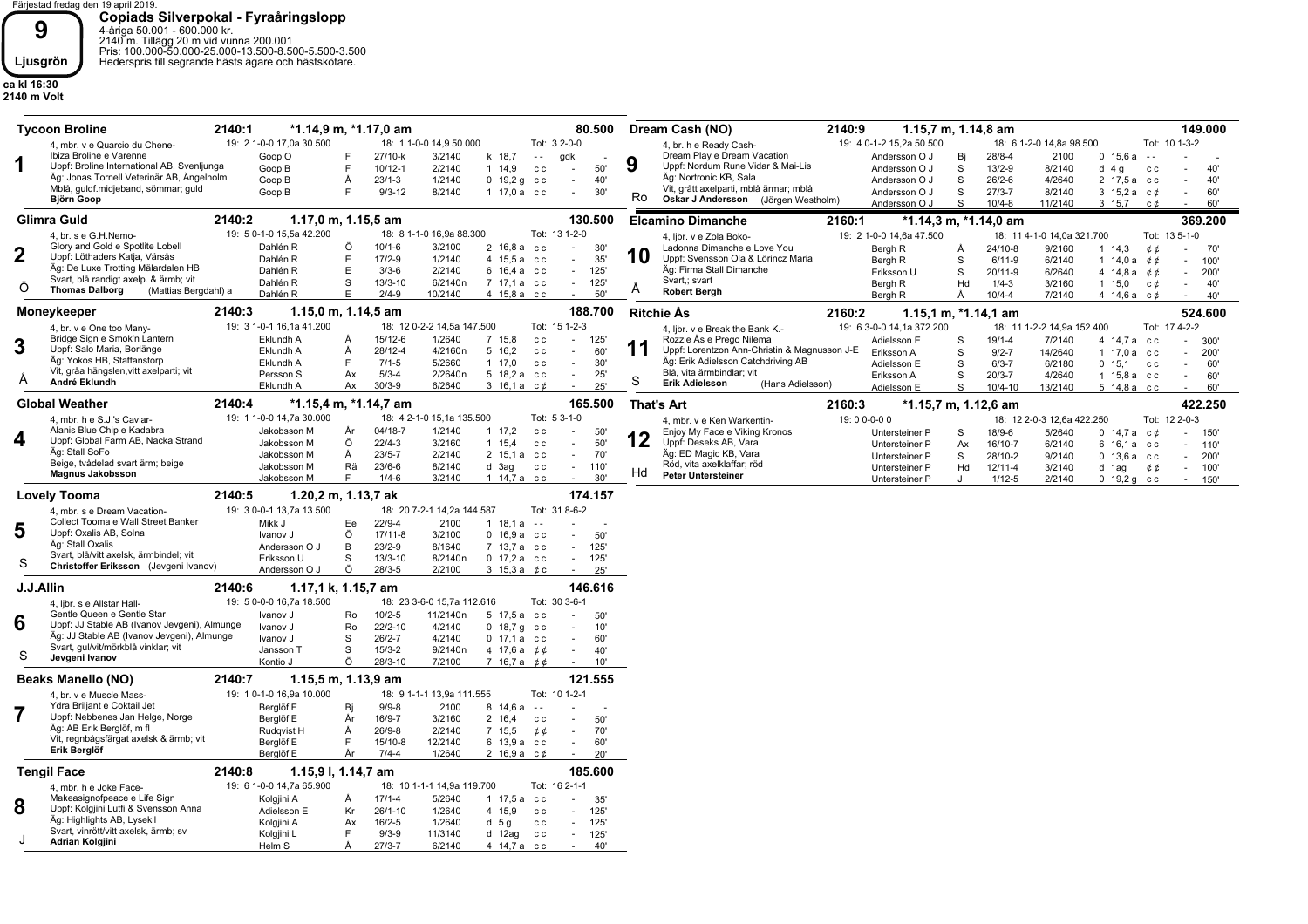Färjestad fredag den 19 april 2019. **UTAB - Långfredagsstayern**<br>3-åriga och äldre lägst 100.001 kr.<br>3140 m. Tillägg 20 m vid vunna 275.001, 40 m vid 550.001, 60 m vid 1.100.001, 80 m vid 2.200.001<br>Pris: 100.000-50.000-25.000-13.500-8.500-5.500-3.500<br>Hederspr

**Björn Goop**

Goop B

S Å

19/ 1-5 2/ 2-9 9/3140 3/2140

**10 Rosa**

**ca kl 16:52 3140 m Volt**

| <b>Fullpoint*</b>                                                                                                                                                                                                                    | 3140:1                                                                                                | 1.15,9 l, 1.14,8 al                                                                             |                                                                                                                                                                                                                  | 220.143                                                                                              | <b>Partizan Face</b>                                                                                                                                                                                                                     | 3180:1                                                                                                | 1.14,1 m, 1.10,1 ak                                                                                      |                                                                                                                                                                                             | 1.059.412                                                                                      |
|--------------------------------------------------------------------------------------------------------------------------------------------------------------------------------------------------------------------------------------|-------------------------------------------------------------------------------------------------------|-------------------------------------------------------------------------------------------------|------------------------------------------------------------------------------------------------------------------------------------------------------------------------------------------------------------------|------------------------------------------------------------------------------------------------------|------------------------------------------------------------------------------------------------------------------------------------------------------------------------------------------------------------------------------------------|-------------------------------------------------------------------------------------------------------|----------------------------------------------------------------------------------------------------------|---------------------------------------------------------------------------------------------------------------------------------------------------------------------------------------------|------------------------------------------------------------------------------------------------|
| 5, br. v e Scarlet Knight-<br>Annicka e Spotlite Lobell<br>1<br>Uppf: Karlsson Anders & Håkan K<br>Äg: Ecurie des Charmes, Frankrike<br>*Rosa, svarta stjärnor; rosa<br>A<br><b>Robert Bergh</b>                                     | 19: 4 0-2-0 15.9 38.000<br>Ohme S<br>Bergh R<br>Bergh R<br>Bergh R<br>Bergh R                         | $17/1$ -km<br>A<br>Å<br>$31/1 - 9$<br>Å<br>$14/2 - 8$<br>$22/2 - 4$<br>Å<br>$27/2 - 8$<br>Å     | 18: 10 1-0-0 14.8a 47.600<br>3/2140<br>$k$ 21,1<br>$\sim$ $\sim$<br>4/2640<br>d <sub>2</sub> q<br>$\mathtt{c}\mathtt{c}$<br>8/2660<br>2 15.9<br>c c<br>14/2140<br>2 16,1 a cc<br>3/3140<br>6 16,5<br>c c         | Tot: 27 4-2-0<br>gdk<br>35'<br>$\sim$<br>35'<br>$\sim$<br>30'<br>$\sim$<br>70'                       | 7, libr. v e Raja Mirchi-<br>Option Gede e Quadrophenio<br>9<br>Uppf: Kolgjini Lutfi & Svensson Anna<br>Äg: Doral System AB, Helsingborg<br>Svart, vinrött/vitt axelsk, ärmb; sv<br>Adrian Kolgjini                                      | 19: 7 0-3-1 10.1a 119.000<br>Kolgjini A<br>Kolgjini A<br>Kolgjini A<br>Kolgjini L<br>Kolgjini L       | $30/1 - 6$<br>$6/2 - 4$<br>Ă<br>$20/2 - 9$<br>$\cdot$<br>$26/3-8$<br>$6/4 - 11$                          | 18: 12 2-4-0 11.6a 353.700<br>9/2140<br>2 13.9 а сс<br>4/3140n<br>3 18,3 а сс<br>2/2640<br>2 14.2 a cc<br>4/1640<br>2 10.1 a $\phi$ $\phi$<br>8/2140<br>0 13,5ag $\phi$ c                   | Tot: 56 8-9-3<br>70'<br>70'<br>70'<br>60'<br>150'                                              |
| C.C.Sugar* (NO)                                                                                                                                                                                                                      | 3140:2                                                                                                | 1.16,8 l, *1.14,3 ak                                                                            |                                                                                                                                                                                                                  | 232.684                                                                                              | Vincent As (IT)                                                                                                                                                                                                                          | 3180:2                                                                                                | *1.13,7 l, 1.11,8 ak                                                                                     |                                                                                                                                                                                             | 964.400                                                                                        |
| 6, mbr. h e Kings Sugarboy-<br>Roos Weber e Incredible Crafts<br>$\mathbf 2$<br>Uppf: Claussen PA & Stall CC A/S, Norge<br>Äg: Stall K.S.T. Rock, Norge<br>Blå, vita sidor, ärmbindlar; vit<br>Ole Johan Östre                       | 19: 1 0-0-0 16,0a 4.221<br>Mikkelborg O<br>Mikkelborg O<br>Mikkelborg O<br>Mikkelborg O<br>Östre O J  | $30/9 - 4$<br>Op<br>Bi<br>$9/10 - 1$<br>Bj<br>$24/10-8$<br>$23/12 - 5$<br>Ja<br>Ja<br>$8/4 - 1$ | Tot: 44 4-5-7<br>18: 14 1-2-0 14,6a 46.429<br>2100<br>$5\;15.4a$<br>$\sim$ $\sim$<br>2100<br>2, 15.1a<br>$\sim$ $\sim$<br>2100<br>0 <sub>u</sub> a<br>$\sim$ $-$<br>2100<br>$0$ 17,0 a $-$<br>$416.0a -$<br>2100 |                                                                                                      | 5, br. v e Muscle Massive-<br>Galiera As e S.J.'s Photo<br>10<br>Uppf: Allev. Della Serenissima Ss, Italien<br>Äg: Stall Skepparkroken AB, Ängelholm<br>Blå, silver axelparti&svart ärm; silv<br>Hd<br>Carl Johan Jepson (Magnus Dahlén) | 19: 3 2-0-1 14,7a 287.500<br>Jepson C J<br>Jepson C J<br>Jepson C J<br>Jepson C J<br>Jepson C J       | $21/11-8$<br>J<br>12/12-6<br>J<br>S<br>$9/2 - 10$<br>$27/2 - 8$<br>Ă<br>$27/3 - 5$<br>Ă                  | 18: 17 6-3-2 11,8a 603.200<br>1/3160<br>0 16,3 g $\phi \phi$<br>1/3160<br>5 $15,4g$<br>c c<br>4/3160<br>1 15,9<br>c c<br>1/3180<br>$1 \t15,1$<br>c c<br>2/3140<br>3 14.7 a <i>c</i> c       | Tot: 31 10-5-4<br>70'<br>70'<br>$\sim$<br>200'<br>$\sim$<br>70'<br>$\omega$<br>70'             |
| Joyride Cane                                                                                                                                                                                                                         | 3160:1                                                                                                | 1.13.8 m. 1.11.2 ak                                                                             |                                                                                                                                                                                                                  | 520.600                                                                                              | Othala                                                                                                                                                                                                                                   | 3180:3                                                                                                | *1.13,1 k, 1.13,6 am                                                                                     |                                                                                                                                                                                             | 936.700                                                                                        |
| 6, svbr. h e King Cane-<br>Pearl Success e Dream Vacation<br>3<br>Uppf: Wahldin Kurt, Ystad<br>Äg: Valley Media OY, Finland<br>Blå, gul/vit/gula hängslen; vit<br>A<br>Veijo Heiskanen                                               | 19: 9 1-0-2 11,2a 104.600<br>Ingves <sub>P</sub><br>Halme H<br>Halme H<br>Halme H<br>Halme H          | S<br>$9/2 - 5$<br>$16/2 - 11$<br>Ax<br>S<br>$19/3-9$<br>$27/3 - 8$<br>Ă<br>$10/4 - 6$<br>Å      | 18: 12 1-4-1 12,6a 125.000<br>Tot: 42 6-7-5<br>5/2160<br>5 14.9<br>c c<br>4/2140<br>7 15,1 a cc<br>2/1640<br>5 12,6 a $\phi \phi$<br>7/1640<br>3 11,3 a $\phi \phi$<br>5/1640<br>4 11,2 a $\phi \phi$            | $\sim$<br>200'<br>125'<br>$\sim$<br>60'<br>$\sim$<br>70'<br>$\sim$<br>70'                            | 9. brskm, s e Tap In-<br>Carmela Kemp e Mr Vic<br>Uppf: Djupdahl Madeleine, Grimeton<br>Äg: Allan Eliasson Åkeri AB, Eldsberga<br>Blå, röd vinkel: blå<br>Hd<br><b>Christian Fiore</b><br>(Laura Myllymaa)                               | 19: 5 1-0-2 13.8 106.800<br>Fiore C<br>Sjunnesson J<br>Fiore C<br>Fiore C<br>Jepson C J               | $12/1 - 5$<br>$26/1 - 10$<br>Кr<br>$20/2 - 9$<br>$\cdot$<br>$3/3-8$<br>Е<br>$21/3 - 8$<br>Ă              | 18: 13 2-3-1 14.5 285.300<br>5/2140<br>0, 16, 7, q<br>c c<br>2/2680<br>0, 15, 1<br>c c<br>4/2640<br>1 14.1 a cc<br>1/2180<br>$3 \t15.1$<br>c c<br>3/2160<br>$3 \t13,8$<br>c c               | Tot: 53 12-11-8<br>125<br>125<br>$\sim$<br>70'<br>$\sim$<br>100'<br>$\sim$<br>35'<br>$\sim$    |
| <b>Global Skipper</b>                                                                                                                                                                                                                | 3160:2                                                                                                | *1.15,0 l, 1.13,9 am                                                                            |                                                                                                                                                                                                                  | 444.240                                                                                              | <b>Bison Spiro</b>                                                                                                                                                                                                                       | 3180:4                                                                                                | 1.13,3 l, 1.12,5 am                                                                                      |                                                                                                                                                                                             | 1.035.066                                                                                      |
| 7. br. v e Infinitif-<br>Global Express e Defi d'Aunou<br>4<br>Uppf: Global Farm AB, Nacka Strand<br>Äg: Moberg Jonas, m fl<br>Mörkblå, röd/vitt axelskärp; mörkblå                                                                  | 19: 1 1-0-0 13,9a 25.000<br>Moberg J<br>Moberg J<br>Moberg J<br>Moberg J                              | Å<br>$1/11 - 6$<br>Е<br>$10/11-9$<br>F.<br>$10/12 - 6$<br>$22/12 - 5$<br>Mp                     | 18: 11 1-5-1 13,9a 196.258<br>3/2640<br>2 14.9 a $0$ $0$<br>3/2640<br>5 15.0<br>¢с<br>10/2640<br>2 17,2 a cc<br>4/2640<br>4 15,8<br>c c                                                                          | Tot: 42 6-9-5<br>35'<br>125'<br>$\sim$<br>40'<br>$\sim$<br>125'<br>$\sim$                            | 8, br. h e Sinou Madrik-<br>Juliana Z. e Juliano Star<br>12<br>Uppf: St Spiritus HB (Rundqvist Anna-K) m fl<br>Äg: St Spiritus HB (Rundqvist Anna-K) m fl<br>Ljusgrå, svart kil; svart                                                   | 19: 5 0-0-0 15,7a 10.737<br>de Groote L<br>Varygin V<br>Rundqvist A-K<br>Hedqvist P                   | $21/1-3$<br>$\mathsf{V}$<br>$26/1 - 8$<br>$\vee$<br>S<br>$27/2 - 7$<br>$6/3-9$<br>S.                     | 18: 19 1-0-3 14,0a 137.000<br>7 18.4<br>4125<br>2100<br>0, 18.3a<br>$\sim$ $\sim$<br>5/2140<br>$0$ 15,7 a $cc$<br>3/2680<br>6 15,9 g $66$                                                   | Tot: 103 11-8-9<br>60'<br>40'<br>$\sim$                                                        |
| Jonas Moberg                                                                                                                                                                                                                         | Mobera J                                                                                              | $5/4 - 5$<br>Ax                                                                                 | 2/2140                                                                                                                                                                                                           | $\sim$                                                                                               | S<br>Anna-Karin Rundqvist                                                                                                                                                                                                                | Rundavist A-K                                                                                         | G<br>$8/4 - 7$                                                                                           | 3/2680<br>4 15.9 $\acute{c}$ $\acute{c}$                                                                                                                                                    |                                                                                                |
| <b>Colonello</b>                                                                                                                                                                                                                     | 3160:3                                                                                                | 1.14,3 m, 1.13,0 ak                                                                             | 1 13,9 a $\phi$                                                                                                                                                                                                  | 25'<br>365.100                                                                                       | Quantanamera                                                                                                                                                                                                                             | 3200:1                                                                                                | *1.12.5 m. 1.10.7 ak                                                                                     |                                                                                                                                                                                             | 25'<br>1.842.757                                                                               |
| 6. libr. v e Maharaiah-<br>Yasmine Briljant e Love You<br>5<br>Uppf: Nilsson Jan, Karlskoga<br>Äg: Firma Karlskoga Plåt & Montage<br>Vit, orange bröstband & ärmb; vit<br>Ő<br><b>Kent P Gustavsson</b>                              | 19: 6 0-0-1 13,0a 46.900<br>Gustavsson K P<br>Ingves <sub>P</sub><br>Gustavsson K P<br>Gustavsson K P | $14/1 - 1$<br>S<br>$9/2 - 10$<br>E<br>$3/3 - 11$<br>F.<br>$18/3 - 7$                            | 18: 17 4-3-3 14,3 162.500<br>Tot: 48 6-5-7<br>9/2640<br>4 16.1 a<br>c c<br>2/3140<br>5 16,8<br>c c<br>6/2640<br>$0$ 16.9 a $cc$<br>3/1640<br>5 13,0 a cc                                                         | 25'<br>200'<br>$\omega$<br>125'<br>$\sim 10$<br>30'<br>$\sim$<br>$\sim$                              | 10. mbr. s e From Above-<br>Try Out e Piggvar<br>13<br>Uppf: Menhammar Stuteri AB, Ekerö<br>Äg: AB Erik Berglöf & Andersen Jan<br>Vit, regnbågsfärgat axelsk & ärmb; vit<br>Erik Berglöf                                                 | 19: 7 0-0-1 14.7 22.973<br>Berglöf E<br>Berglöf E<br>Berglöf E<br>Berglöf E                           | $5/2 - 1$<br>Mo<br>Bi<br>$23/2-3$<br>$4/3 - 7$<br>Mp<br>Bi<br>$13/3 - 6$                                 | 18: 25 2-1-8 11,5a 233.540<br>2140<br>3 15.7 a<br>$\sim$ $\sim$<br>6 15,9<br>2180<br>$\sim$ $\sim$<br>1/2180<br>6 15.7<br>c c<br>2100<br>$5\;15.7a$<br>$\sim$ $-$<br>$\sim$ $\sim$          | Tot: 140 24-21-21<br>35'                                                                       |
| Enzo Am                                                                                                                                                                                                                              | Gustavsson K P<br>3160:4                                                                              | $30/3 - 9$<br>Ax<br>1.16,1 m, *1.12,7 ak                                                        | 14/2640<br>4 16,1 а сс                                                                                                                                                                                           | 25'<br>353.405                                                                                       | Askö Q.                                                                                                                                                                                                                                  | Berglöf E<br>3200:2                                                                                   | $27/3 - 7$<br>Bj<br>1.13,7 l, 1.11,5 ak                                                                  | 2160<br>0, 14, 7                                                                                                                                                                            | 1.176.942                                                                                      |
| 5, br. v e Scarlet Knight-<br>Timba Madrik e Jam Pridem<br>6<br>Uppf: Am Bloodstock AB, Halmstad<br>Äg: Oltorp Bengt, m fl<br>Svart, grönt axelp, vitt bröstband; sv<br>Per Nilsson<br>(Bengt Oltorp) a                              | 19: 2 0-0-0 13,2a 5.900<br>Nilsson P<br>Nilsson P<br>Nilsson P<br>Nilsson P<br>Nilsson P              | F<br>18/11-10<br>E<br>$17/12 - 8$<br>S<br>$26/12 - 8$<br>F.<br>$18/3 - 7$<br>$5/4 - 6$<br>Ax    | 18: 13 2-5-1 12,7a 217.979<br>9/2140<br>$2\;13.9a\;00$<br>8/1640<br>2 12.9 a cc<br>3/2140<br>5 14,6 а сс<br>12/1640<br>6 13,2 а сс<br>3/1640<br>5 13,2ag $66$                                                    | Tot: 27 4-8-2<br>125'<br>$\sim$<br>35'<br>$\sim$<br>250'<br>$\sim$<br>30'<br>$\sim$<br>25'<br>$\sim$ | 10, mbr. v e Athos Tilly-<br>Västerbo Queridami e Rosalind's Guy<br>14<br>Uppf: Hansson Nils-Gunnar, Västerås<br>Äg: JJ Stable AB (Ivanov Jevgeni), Almunge<br>Svart, gul/vit/mörkblå vinklar; vit<br>S<br>Jevgeni Ivanov                | 19: 3 0-0-0 14,0 1.500<br>Ivanov J<br>Gudonis E<br>Andersson O J<br>Ivanov J<br>Eriksson U            | $20/10-3$<br>Ee.<br>$10/11 - 5$<br>Ee<br>$23/2 - 10$<br>B<br>$28/2 - 4$<br><b>Bs</b><br>Mp<br>$25/3 - 7$ | 18: 16 6-2-2 15,2 49.627<br>2100<br>$1 \t16.2 a$<br>$\sim$ $\sim$<br>2100<br>$3\;19.3a$<br>$\sim$ $-$<br>9/2140<br>0, 14.0<br>c c<br>2/2660<br>0, 16, 8<br>c c<br>12/2140<br>0 15,0 a $\&c$ | Tot: 105 23-20-18<br>150<br>$\omega$<br>35'<br>$\sim$<br>25'                                   |
| <b>Global Trader</b>                                                                                                                                                                                                                 | 3160:5                                                                                                | 1.14,8 l, 1.12,9 ak                                                                             |                                                                                                                                                                                                                  | 436.700                                                                                              | <b>Ochongo Face</b>                                                                                                                                                                                                                      | 3200:3                                                                                                | *1.13,2 l, *1.11,9 ak                                                                                    |                                                                                                                                                                                             | 1.904.937                                                                                      |
| 6, libr. v e Prodigious-<br>My Lady Arwen e S.J.'s Caviar<br>7<br>Uppf: Global Farm AB, Nacka Strand<br>Äg: Henke Training AB (Larsson Henrik)<br>Turkos, vitt axelparti, 2-del ärm; vit<br>S<br>Örian Kihlström<br>(Henrik Larsson) | 19: 2 0-0-0 16,1a 2.800<br>Linderoth P<br>Tillman J<br>Tillman J<br>Andersen T<br>Ohlsson U           | $9/10-1$<br>B<br>S<br>31/10-7<br>S<br>$7/11 - 10$<br>$25/3 - 8$<br>F.<br>G<br>$8/4 - 7$         | 18: 14 0-1-2 14,1a 53.300<br>2/3180<br>0 <sub>u</sub> q<br>¢c<br>3/2140<br>$0$ 14,4 a $cc$<br>2/2140<br>$0$ 19.0 a $cc$<br>7/2640<br>0 16,1ag $\phi$ c<br>5/2660<br>7 16,7<br>¢с                                 | Tot: 38 3-5-4<br>30'<br>$\sim$<br>60'<br>60'<br>$\sim$<br>30'<br>$\sim$<br>25'<br>$\sim$             | 8, br. v e Kiss Francais-<br>Jubel Kemp e Joie de Vie<br>15<br>Uppf: Kolgjini Lutfi & Svensson Susanne<br>Äg: Abron 35 AB, Gävle<br>Svart, vita staplar; vit<br>G<br><b>Ulf Ohlsson</b><br>(Fredrik Palm)                                | 19: 6 0-1-0 13,7a 102.700<br>Kontio J<br>Solberg T E<br>Lindqvist O A<br>Skoglund R N<br>Skoglund R N | $27/1 - 7$<br>Bs<br>S<br>$9/2 - 11$<br>$23/2 - 7$<br>B<br>E<br>$3/3-5$<br>Mp<br>$16/3 - 7$               | 18: 15 0-1-0 12,4a 76.742<br>5/2140<br>5 14,2ag c c<br>2/2160<br>6 14,6<br>C C<br>5/2140<br>5 13.7 a cc<br>6/2140<br>2 14,0 a cc<br>2/2140<br>6 13,7 a $\phi$ c                             | Tot: 61 12-10-3<br>100'<br>$\sim$<br>200'<br>$\sim$<br>200<br>$\sim$<br>100'<br>$\sim$<br>200' |
| <b>Shorthanded Jag</b>                                                                                                                                                                                                               | 3160:6<br>19: 3 1-0-1 14,7a 91.500                                                                    | 1.14, 1 m, 1.13, 1 am                                                                           | 18: 8 2-1-1 13,1a 117.500                                                                                                                                                                                        | 528.600<br>Tot: 30 7-6-4                                                                             |                                                                                                                                                                                                                                          |                                                                                                       |                                                                                                          |                                                                                                                                                                                             |                                                                                                |

0 uag cc

250' -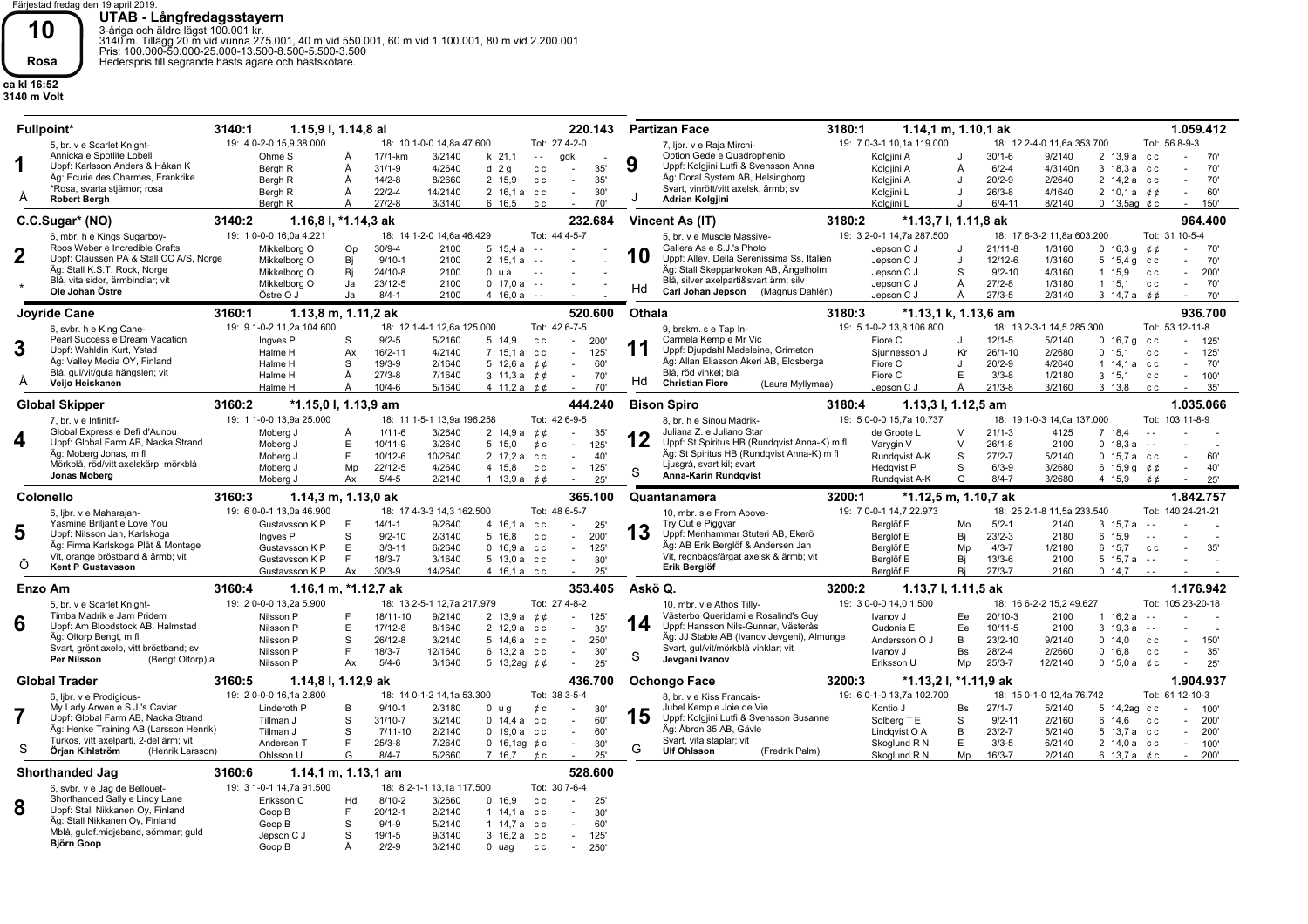

**Hertigen av Värmland, Prins Carl Philips Jubileumspokal - Femåringslopp**<br>5-åriga lägst 200.001 kr.<br>1640 m. Autostart. 10 startande.<br>Pris: 250.000-125.000-62.500-31.500-18.500-11.000<br>Färjestads Travsällskaps hederspris "Kl

**ca kl 17:17 1640 m Auto**

|         | Eldorado B.                                  | 1640:1     | $1.13, 5$ m, $1.11, 8$ am |    |              |                                    |   |                      |               |                | 1.081.500      |
|---------|----------------------------------------------|------------|---------------------------|----|--------------|------------------------------------|---|----------------------|---------------|----------------|----------------|
|         | 5, sv. h e Maharajah-                        |            | 19: 1 0-0-1 12,4a 15.000  |    |              | 18: 23 6-5-3 11.8a 991.000         |   |                      |               | Tot: 29 7-7-4  |                |
|         | Alexia Hammering e Smasher                   |            | Sundberg H-O              | S  | 28/10-11     | 12/2140                            |   | 3 12.1 a cc          |               |                | 200'           |
|         | Uppf: Bernhardsson Sven, Rättvik             |            | Sundberg H-O              | E  | $11/11 - 11$ | 10/2140                            |   | $5\;12.0a$           | c c           |                | 800'           |
|         | Äg: Stall Merrimac                           |            | Sundberg H-O              | S  | $24/11-7$    | 3/2140                             |   | 2 12,7 a cc          |               |                | 500'           |
|         | Blå, röd krage, midjeband & sömmar; röd      |            | Jansson T                 | S  | 18/12-8      | 5/2140                             |   | $1\,13.8\,a$ cc      |               |                | 100'           |
| S       | Torbjörn Jansson<br>(Hans-Owe Sundberg)      |            | Jansson T                 | S  | 27/3-10      | 4/2140                             |   | 3 12,4 а сс          |               |                | 60'            |
|         | <b>Lucifer Lane</b>                          | 1640:2     | *1.14,2 m, 1.10,2 ak      |    |              |                                    |   |                      |               |                | 2.841.340      |
|         | 5, br. h e Infinitif-                        | 19:00-0-00 |                           |    |              | 18: 13 3-2-0 10,2a 1.036.340       |   |                      |               | Tot: 30 13-3-2 |                |
|         | Montreal Lane e Lindy Lane                   |            | Nilsson J A               | J  | $22/8-9$     | 12/2640                            |   | 0, 13.9a             | ¢с            |                | 200'           |
| 2       | Uppf: Larsson Christine, Örebro              |            | Nilsson J A               | Ax | 16/10-9      | 11/2140                            |   | 5 12.8 a             | ¢с            |                | 110'           |
|         | Äg: Larsson Christine, Örebro                |            | Nilsson J A               | S  | 28/10-11     | 4/2140                             |   | $0\;12.3a$           | ¢с            | L.             | 200'           |
|         | Gul, svart lodrätt fält, ärmbindel; sv       |            | Nilsson J A               | Ö  | $25/11 - 7$  | 3/2100                             |   | 1 13,4 a $\phi$ c    |               |                | 100            |
| Ö       | Johan A Nilsson<br>(Thomas L Nilsson)        |            | Nilsson J A               | S  | 18/12-8      | 2/2140                             |   | $0\;14,5a$           | c c           |                | 100'           |
| Chianti |                                              | 1640:3     | 1.14,9 l, *1.12,0 am      |    |              |                                    |   |                      |               |                | 2.982.700      |
|         | 5, br. h e Scarlet Knight-                   | 19:00-0-00 |                           |    |              | 18: 12 5-2-0 12,0a 2.715.000       |   |                      |               | Tot: 23 9-3-2  |                |
|         | Face for Ever e Viking Kronos                |            | Goop B                    | J  | $2/9 - 10$   | 1/2640                             |   | 2 $12,2a$            | ¢¢            | ÷.             | 2000'          |
| 3       | Uppf: Goop Annika & Olle                     |            | Goop B                    | S  | 29/9-7       | 4/2140                             |   | 1 $12.0a$            | ¢¢            |                | 200'           |
|         | Äg: Kapitlet 1 AB, Karlstad                  |            | Goop B                    | V  | 12/10-5      | 2100                               |   | 0, 12, 6a            | $\sim$ $\sim$ |                |                |
|         | Mblå, guldf.midjeband, sömmar; guld          |            | Goop B                    | S  | 28/10-5      | 4/2140                             |   | 1 12,7 a $\phi \phi$ |               | L.             | 200'           |
|         | <b>Björn Goop</b>                            |            | Goop B                    | E  | 11/11-11     | 1/2140                             |   | $0\;12.1\,a$         | ¢¢            |                | 800            |
|         | <b>Perfect Spirit (US)</b>                   | 1640:4     |                           |    |              | *1.12,0 k, *1.10,2 ak, *1.09,2 aak |   |                      |               |                | 9.537.579      |
|         | 5, br. h e Andover Hall-                     |            | 19: 1 1-0-0 12,9a 50.000  |    |              | 18: 11 8-3-0 10,2a 3.356.500       |   |                      |               | Tot: 30 16-5-2 |                |
|         | Good Common Cents e Kadabra                  |            | Kihlström Ö               | G  | $6/9-8$      | 8/1640                             |   | 1 $10,7a$            | ¢¢            | ä,             | 150            |
| 4       | Uppf: Hanover Shoe Farms Inc, USA            |            | Kihlström Ö               | S  | $9/10 - 4$   | 8/2140                             |   | 1 $12,2a$            | ¢¢            |                | 100'           |
|         | Äg: SRF Stable                               |            | Kihlström Ö               | S  | 28/10-11     | 11/2140                            |   | 1 $12.0a$            | ¢¢            |                | 200'           |
|         | Turkos, vitt axelparti, 2-del ärm; vit       |            | Kihlström Ö               | E  | 11/11-11     | 3/2140                             |   | $2\;11,5a$           | ¢¢            |                | 800            |
| S       | Örjan Kihlström<br>(Daniel Redén)            |            | Kihlström Ö               | Ö  | $11/4 - 4$   | 6/2100                             |   | 1 12,9 a             | ¢¢            |                | 50'            |
|         | Southwind Hydro (US)                         | 1640:5     | 1.11,1 ak, 1.09,7 aak     |    |              |                                    |   |                      |               |                | 790.402        |
|         | 5. br. h e Muscle Hill-                      | 19:00-0-00 |                           |    |              | 18: 12 1-1-2 11,1a 252.000         |   |                      |               | Tot: 26 4-1-4  |                |
| 5       | Sensual Hall e Garland Lobell                |            | Haugstad K                | S  | $25/9-9$     | 10/1640                            |   | 1 $12.6a$            | ¢с            |                | 70'            |
|         | Uppf: Southwind Farm, USA                    |            | Haugstad K                | S  | $9/10 - 4$   | 2/2140                             |   | $3\;12.4a$           | ¢с            |                | 100'           |
|         | Äg: SRF Stable                               |            | Haugstad K                | Ö  | 20/10-9      | 2/1609                             |   | 2 12,2 a $\phi$ c    |               | Ĭ.             | 125'           |
| S       | Mörkblå, vitt axelparti; mblå                |            | Haugstad K                | S  | 28/10-5      | 10/2140                            |   | 0 13,2 a $&c$        |               |                | 200'           |
|         | Kenneth Haugstad<br>(Roger Walmann)          |            | Sjöström C                | S  | 24/11-7      | 8/2140                             |   | 5 13,1 a             | ¢с            |                | 500'           |
|         | <b>Prosperous</b>                            | 1640:6     | *1.14,4 l, 1.12,0 am      |    |              |                                    |   |                      |               |                | 1.178.266      |
|         | 5, sv. v e Prodigious-                       |            | 19: 5 0-0-0 14.7a 11.100  |    |              | 18: 16 3-2-3 12,0a 924.666         |   |                      |               | Tot: 31 8-2-5  |                |
|         | Glorify e Super Arnie                        |            | Lindgren M                | J  | $12/2 - 4$   | 5/1640                             |   | d 7ag                | c c           |                | 60'            |
| 6       | Uppf: Johansson Jan, Vara                    |            | Lindgren M                | J  | $20/2 - 9$   | 7/2640                             |   | d 7ag                | c c           | L,             | 70'            |
|         | Äg: Stall MARLIN - Stud                      |            | Lindgren M                | Hd | $11/3-k$     | 4/2140                             |   | k 15.5               | $\sim$ $\sim$ | gdk            | ÷.             |
| Hd      | *Mgr/orange, diag del, vitt axsk; ora        |            | Lindgren M                | Å  | $27/3 - 5$   | 4/3140                             | 4 | 14,7 a               | c c           | ä,             | 70'            |
|         | <b>Erlend Rennesvik</b><br>(Marcus Lindgren) |            | Lindgren M                | Å  | $7/4 - 4$    | 3/2160                             |   | d 3g                 | c c           |                | 10'            |
|         | Heart of Steel* (NL)                         | 1640:7     | 1.13,5 l, *1.10,4 ak      |    |              |                                    |   |                      |               |                | 943.135        |
|         | 5, br. v e Cantab Hall-                      |            | 19: 1 0-0-0 12,7a 5.700   |    |              | 18: 17 6-4-3 10,4a 826.688         |   |                      |               | Tot: 31 7-9-6  |                |
|         | Angel Heikant e Open the Sky                 |            | Untersteiner P            | Hb | 14/10-11     | 2200                               |   | 0, 13.2a             | $\sim$ $\sim$ |                |                |
| 7       | Uppf: Merwestaal Moerdijk BV, Nederländerna  |            | Untersteiner P            | J  | 27/10-9      | 4/1640                             |   | $1 \t10.4a$          | ¢¢            |                | 125'           |
|         | Äg: Merwestaal Moerdijk BV, Nederländerna    |            | Untersteiner P            | Å  | $7/11-6$     | 9/1640                             |   | 2 11,1 a             | ¢¢            |                | 70'            |
| Hd      | *Orange, vitt bröstmand&blå revär; or        |            | Untersteiner P            | S  | 24/11-9      | 5/2140                             |   | 1 $12,3a$            | ¢¢            |                | 250            |
|         | <b>Peter Untersteiner</b>                    |            | Untersteiner J            | S  | 27/3-10      | 10/2140                            |   | 5 12,7 a $\phi$ c    |               | ÷,             | 60'            |
|         | Adiago Trot                                  | 1640:8     | 1.14,8 m, *1.11,7 ak      |    |              |                                    |   |                      |               |                | 1.061.212      |
|         | 5, mbr. v e Zola Boko-                       |            | 19: 6 1-2-1 11,8a 331.612 |    |              | 18: 18 5-5-1 11,7a 699.800         |   |                      |               | Tot: 28 8-7-3  |                |
|         | Still on Broadway e Broadway Hall            |            | Eriksson C                | S  | $9/2 - 11$   | 4/2140                             |   | d ug                 | c c           |                | 200'           |
| 8       | Uppf: Karlsson Ove, Fjugesta                 |            | Eriksson C                | Hd | $18/2 - 9$   | 5/1640                             |   | 3 12,5 a             | c c           |                | 35'            |
|         | Äg: Stall MARLIN - Easy                      |            | Eriksson C                | Hd | $2/3 - 10$   | 2/1640                             |   | 1 11.8a c            |               |                | 125'           |
|         | *Mgr/orange, diag del, vitt axsk; svart      |            | Rennesvik E               | Mo | $23/3 - 7$   | 2640                               |   | 2 $14,9a$            | $\sim$ $\sim$ |                | $\overline{a}$ |
| Hd      | Christoffer Eriksson (Marcus Lindgren)       |            | Eriksson C                | S  | $30/3 - 7$   | 6/2140                             | 2 | 12.7a                | с¢            |                | 250'           |